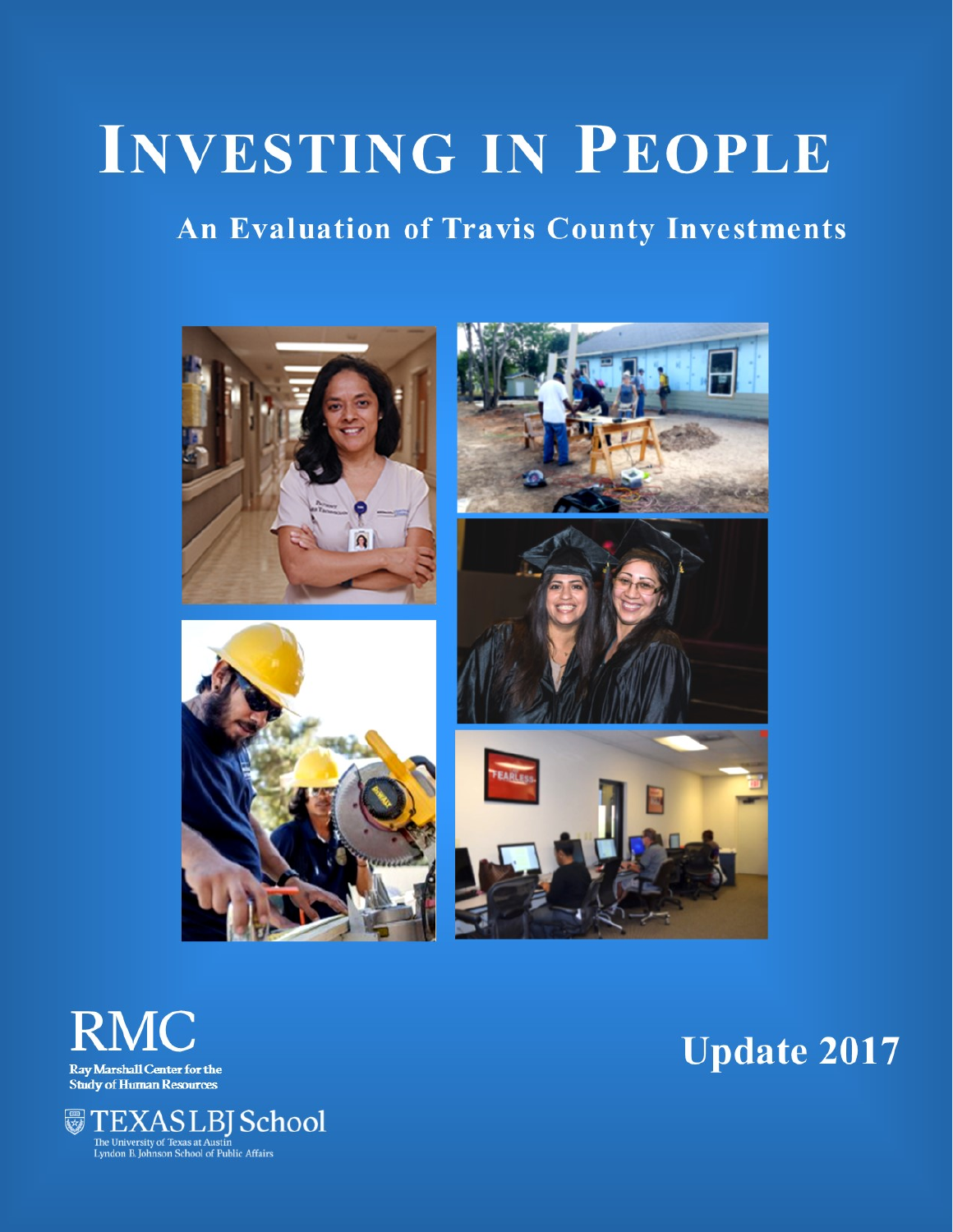## **EVALUATION OF TRAVIS COUNTY INVESTMENTS IN WORKFORCE DEVELOPMENT**

**2017 UPDATE**

Cynthia Juniper Patty Rodriguez Heath Prince Greg Cumpton

**December, 2017**



3001 Lake Austin Blvd., Suite 3.200 Austin, TX 78703 (512) 471-2188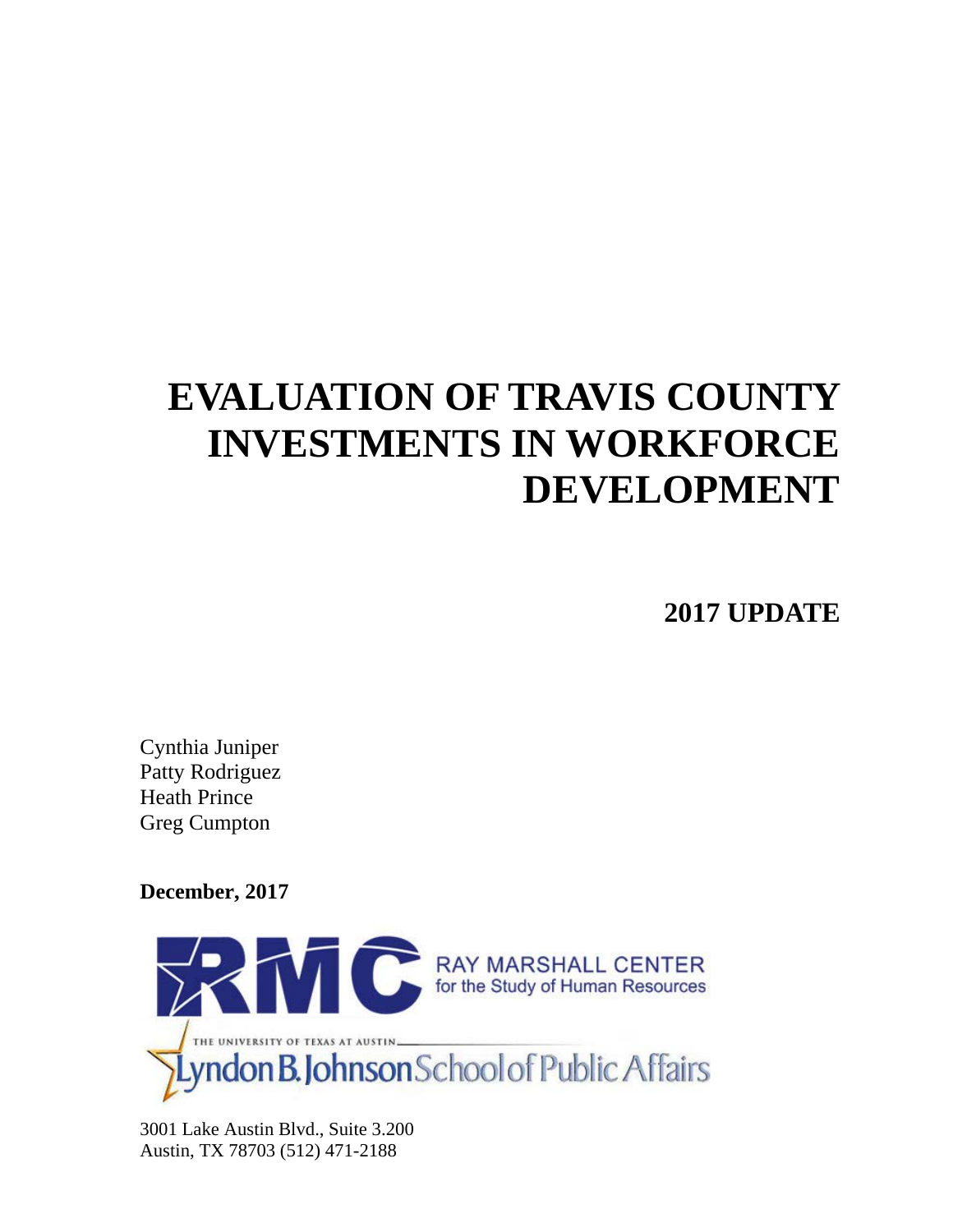This report was prepared with funds provided through a grant and cooperative agreement with Travis County Health and Human Services & Veterans Service Department to the Ray Marshall Center for the Study of Human Resources at the University of Texas at Austin. These data were derived by the Ray Marshall Center from a record set supplied by the Texas Workforce Commission (TWC). TWC specifically disclaims responsibility for any analysis, interpretations, or conclusions. The views expressed here are those of the authors and do not represent the positions of the funding agencies or The University.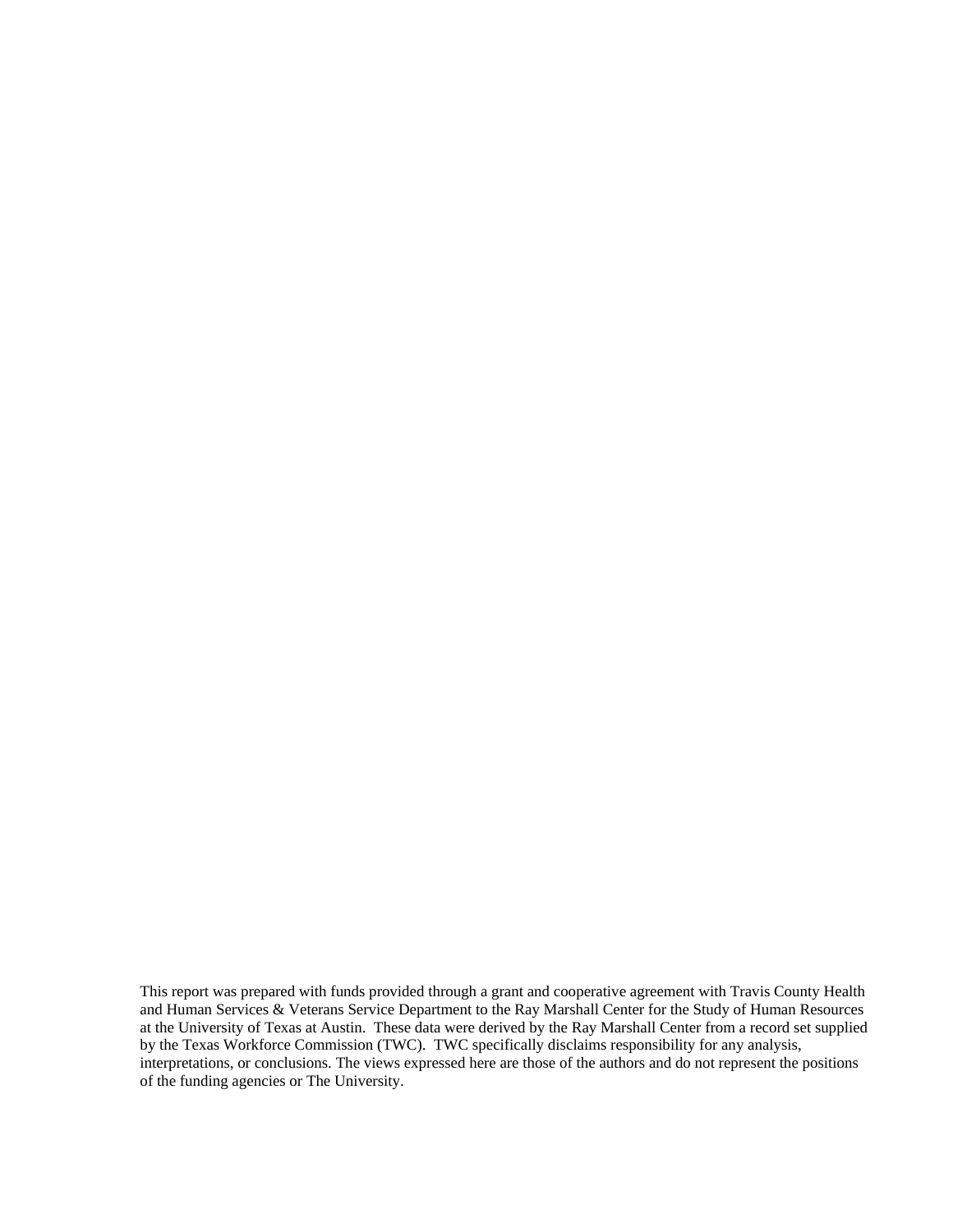#### **Table of Contents**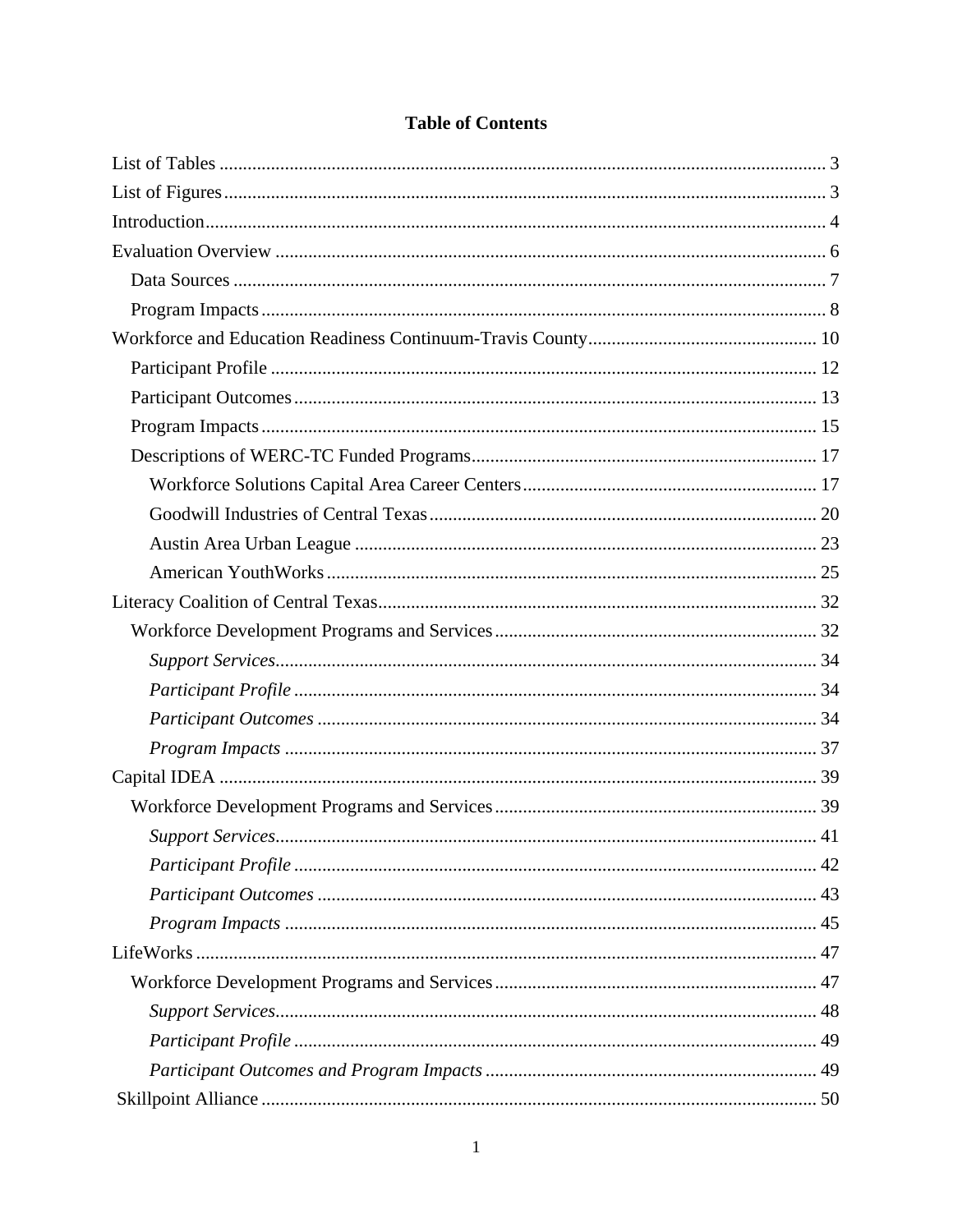| Appendix A: Demographics of Travis County Workforce Development Program FY 2016 |  |
|---------------------------------------------------------------------------------|--|
|                                                                                 |  |
|                                                                                 |  |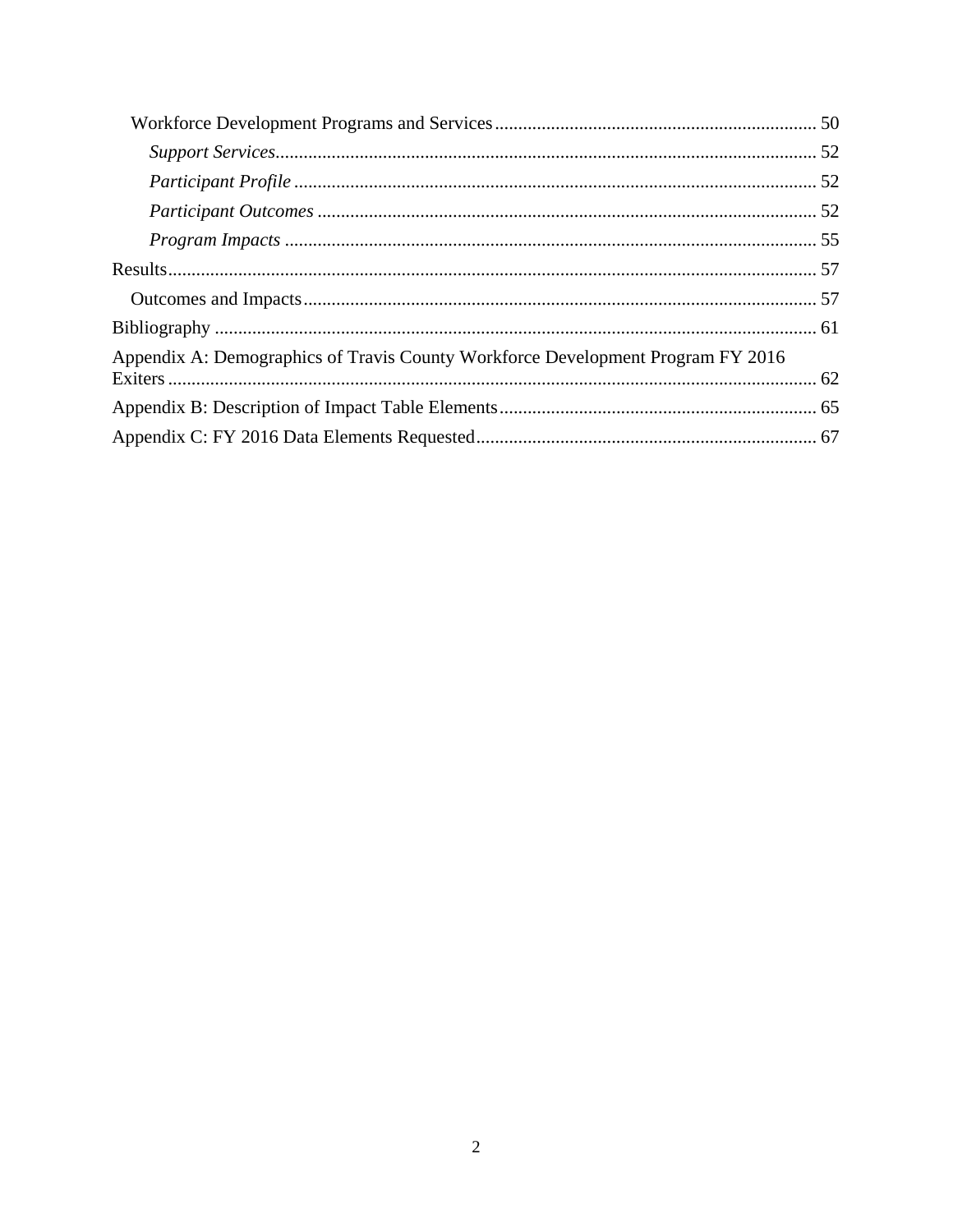## <span id="page-5-0"></span>**List of Tables**

| Table 14. Average Quarterly UI Earnings and Filed UI Claims FY 2016 Exiters  59 |  |
|---------------------------------------------------------------------------------|--|

## <span id="page-5-1"></span>**List of Figures**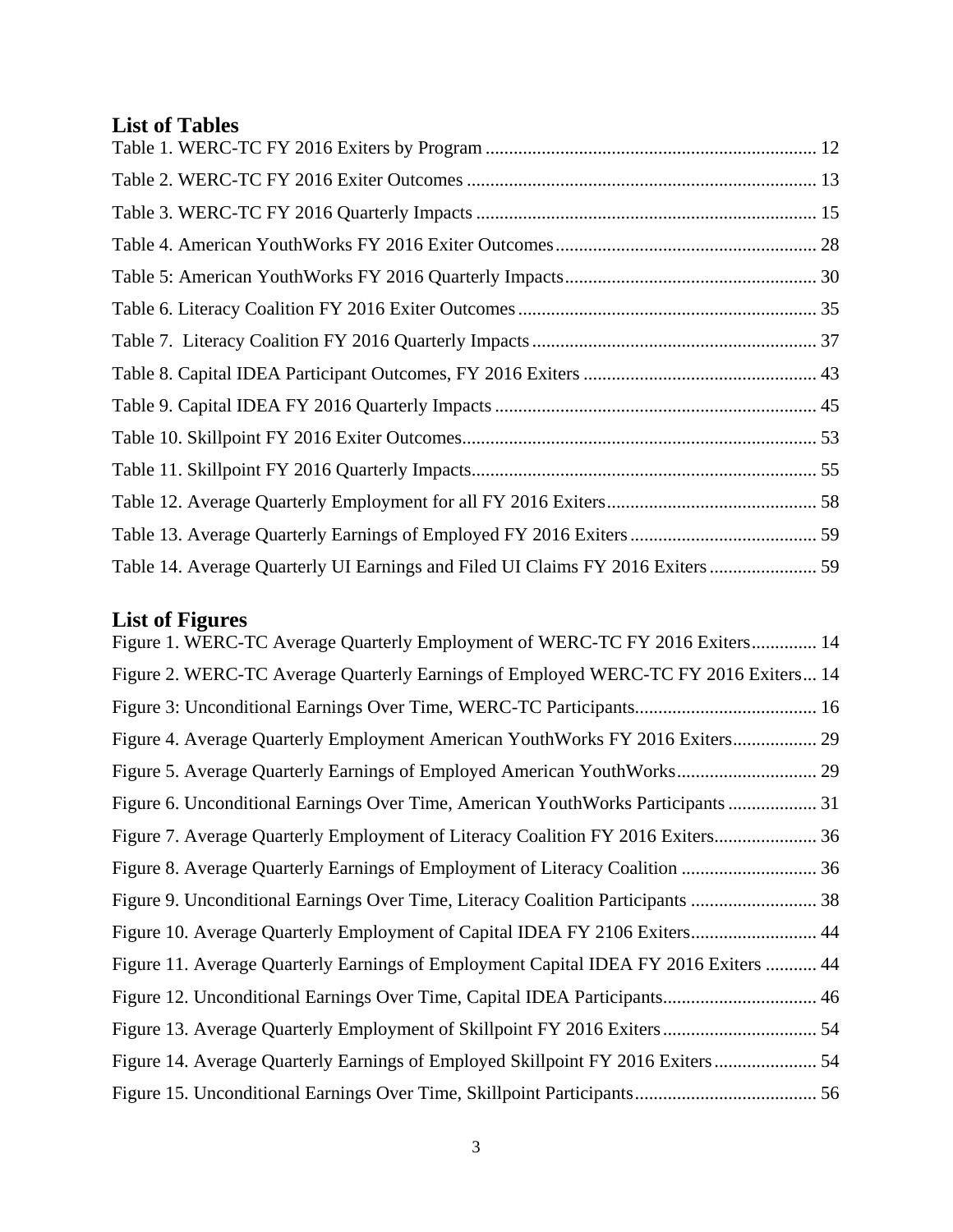#### <span id="page-6-0"></span>**Introduction**

In FY 2016, Travis County invested approximately \$2.5 million through contracts with workforce development programs for low-income residents who tend to face challenges to steady employment with sufficient earnings to support themselves and their families. Several of the programs provide short-term occupational training leading to certifications in a variety of fields, including general office skills, basic computer technologies, construction trades and "green building", and other occupational areas with promising entry-level prospects. In addition, funds support the provision of or referral to education services ranging from adult basic education, English language classes, GED or high school diploma programs, to long-term skills training leading to certifications and associate degrees in areas such as nursing and allied health professions, information and electronic technologies, skilled trades, and other better-paying, *demand* occupations in growth industries with good prospects for career pathway advancement.

Among the FY 2016 Travis County Workforce development grantees listed below, four of the former contractors submitted a joint proposal for County-funded assistance as the Workforce Education and Readiness Continuum – Travis County (WERC-TC). WERC-TC providers are: Workforce Solutions Capital Area Career Centers, Goodwill of Central Texas, Austin Area Urban League, and American YouthWorks. Four additional organizations maintaining workforce development contracts with Travis County are also included in this report: Literacy Coalition of Central Texas, Capital IDEA, LifeWorks, and Skillpoint Alliance. In addition, as identified in the following program list, WERC-TC provider American YouthWorks also delivers services to participants through Travis County funding that is not WERC-TC.

4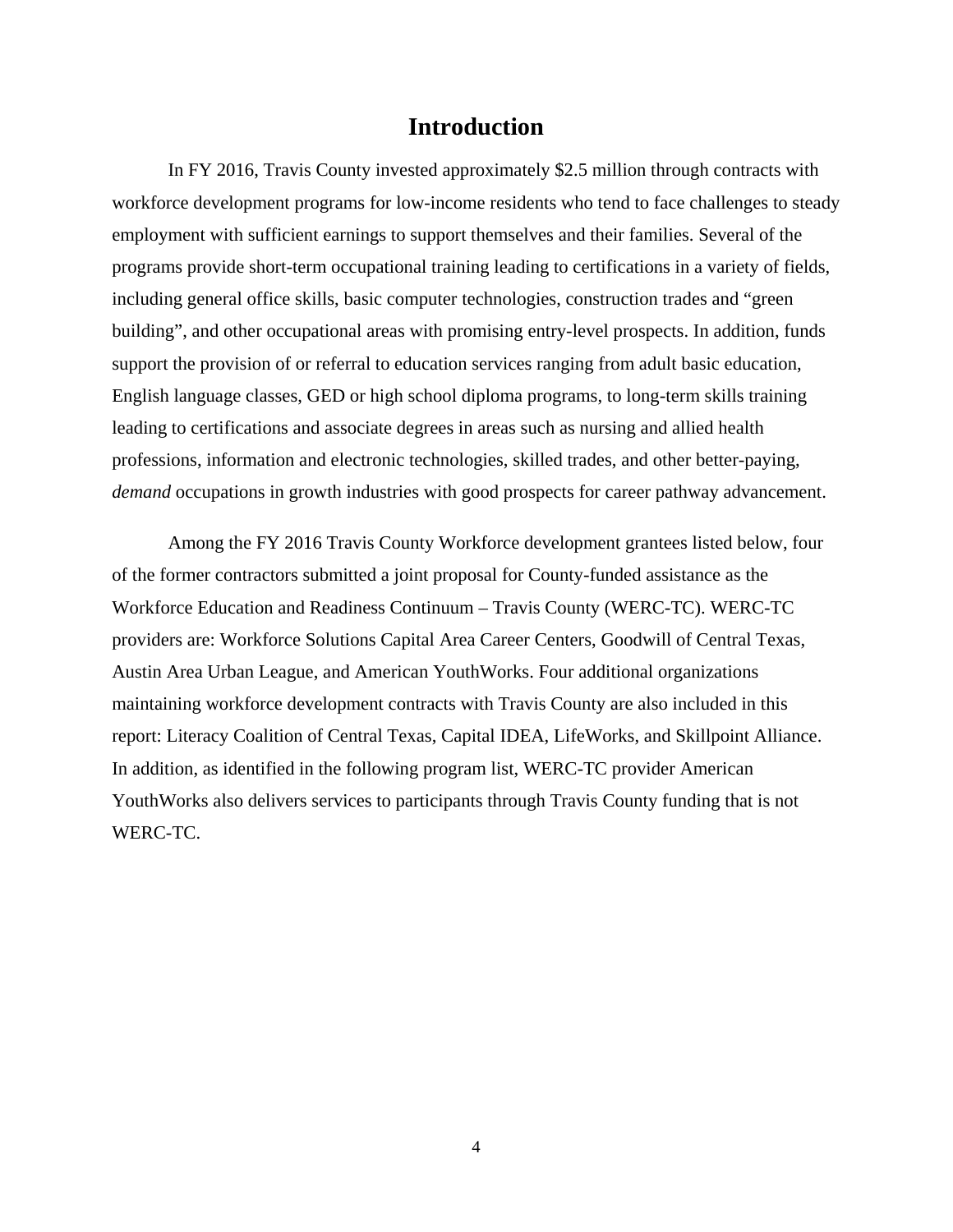#### **FY 2016 Travis County Funded Workforce Development Programs**

- 1. Workforce Education and Readiness Continuum Travis County (WERC-TC)
	- a. Workforce Solutions Capital Area Career Centers
	- b. Goodwill Industries of Central Texas
	- c. Austin Area Urban League
	- d. American YouthWorks: Metro Parks and Youth Build
- 2. Literacy Coalition of Central Texas: Workforce Infusion
- 3. Capital IDEA: Long-Term Training
- 4. LifeWorks: Workforce Development

 $\overline{a}$ 

- 5. Skillpoint Alliance: Gateway, Next, and Empower
- 6. Travis County Emergency Services District  $#4$  Fire and EMT Academy (ESD-4)<sup>[1](#page-7-0)</sup>

This evaluation examines outcomes and impacts for participants in the Travis Countyfunded community-based workforce programs exiting services in FY 2016. To understand the impact of these services, the County has contracted with the Ray Marshall Center for the Study of Human Resources (RMC) at the University of Texas at Austin to conduct a longitudinal evaluation of its investments. This Workforce Development (WFD) evaluation process will prepare the first year analysis of outcomes and estimated net impacts of these investments in the programs funded in FY 2016, the first of a five year on-going evaluation (FY 2016- FY 2020).

The following section presents an overview of the evaluation questions and research methods, followed by separate sections for each of the providers examined. Each provider section includes a brief profile of the provider and its workforce development program(s), and details outcomes and impacts for participants who exited the program during FY 2016. Findings examine UI wage data for the quarter the client exited services, four quarters prior to entering the program, and four quarters post exit. Findings examine results in the post-service period through June 30, 2017, the latest quarter for which UI wage data is available. Additionally, each section reports annual funding levels. The final section summarizes evaluation findings from FY 2016.

<span id="page-7-0"></span><sup>&</sup>lt;sup>1</sup> Travis County Emergency Services District #4 (EMS-4) trains a limited number of individuals, 12 to 15 a year. Due to this limited number of participants the program is excluded from this analysis.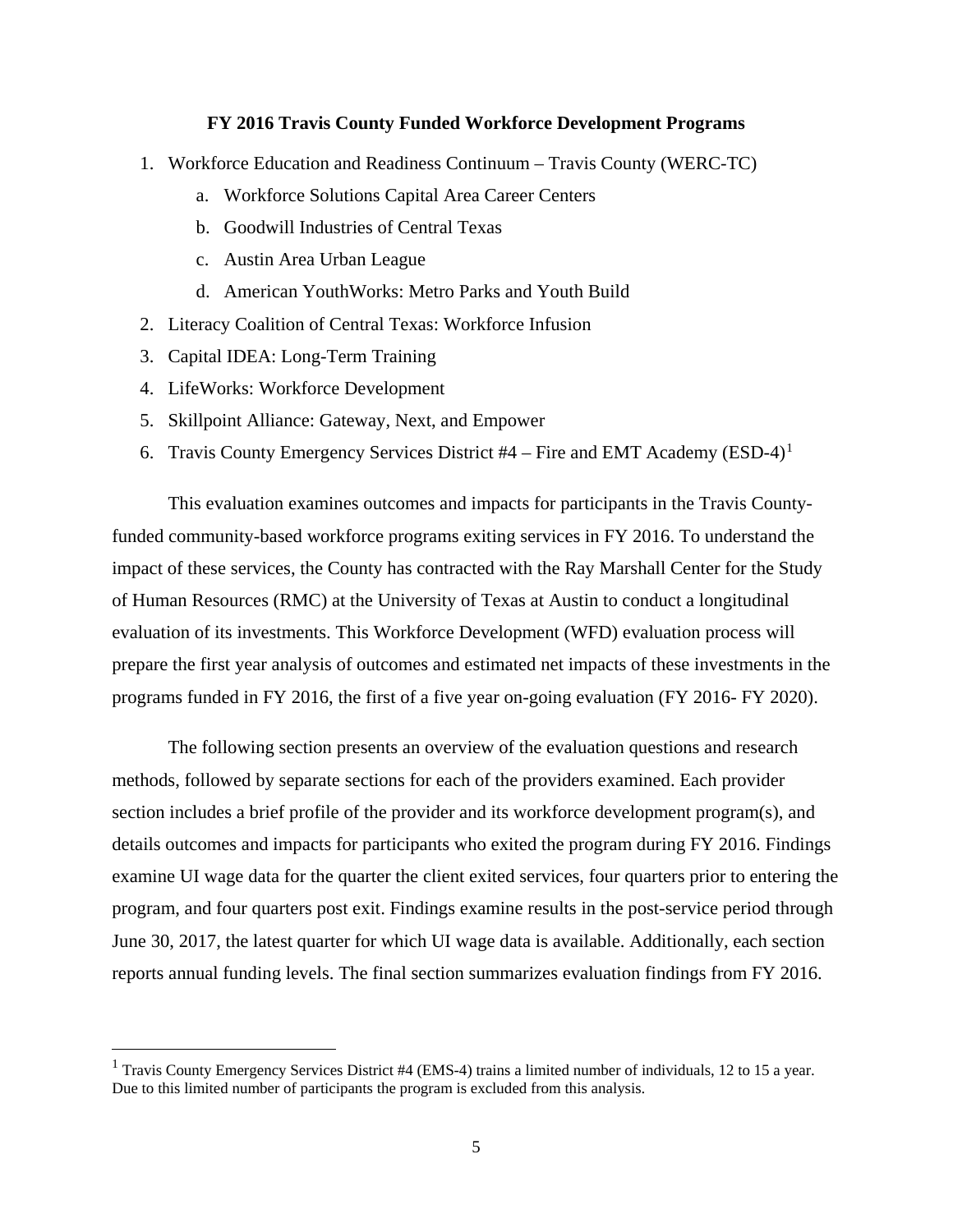### **Evaluation Overview**

<span id="page-8-0"></span>The purpose of Travis County's investment in local workforce development services is to help low-income residents with weak labor force attachment build the skills needed for gainful employment. Accordingly, each program is evaluated based on its participants' outcomes. Output and outcome performance goals are established for each provider in its contract with the County. Among the various performance measures utilized, four are shared across the majority of providers:

- Number of unduplicated clients served,
- Percentage of clients who obtain or improve employment or enter postsecondary education, or training,
- Percentage of clients who retained their placement for six months, and
- Average wage at job entry.

 $\overline{a}$ 

Other performance measures are based on the type of service provided, for example:

- Number of clients who enter basic education (ABE), English as a Second Language (ESL), or secondary (high school/GED) education,
- Number of clients who enter and complete occupational skills training,
- Number of clients who complete educational training programs, and
- Number of clients enrolled in internships.

Performance results of workforce and other social service investments are detailed annually in the Workforce Development Community Impact Report prepared by the Travis County Health and Human Services & Veterans Service Department ( $HHS\&VS$ ).<sup>[2](#page-8-1)</sup> While that report assesses how a provider or program fared in relation to its contractually-established performance goals, its focus is primarily on immediate and near-term objectives (e.g., wage at entry, two calendar quarters of employment).

The Ray Marshall Center's evaluation extends the analysis of Travis County's workforce investments by examining participants' labor market experiences prior to entering the program

<span id="page-8-1"></span><sup>&</sup>lt;sup>2</sup> The full report is available at: https://www.traviscountytx.gov/health-human-services/research-planning/cir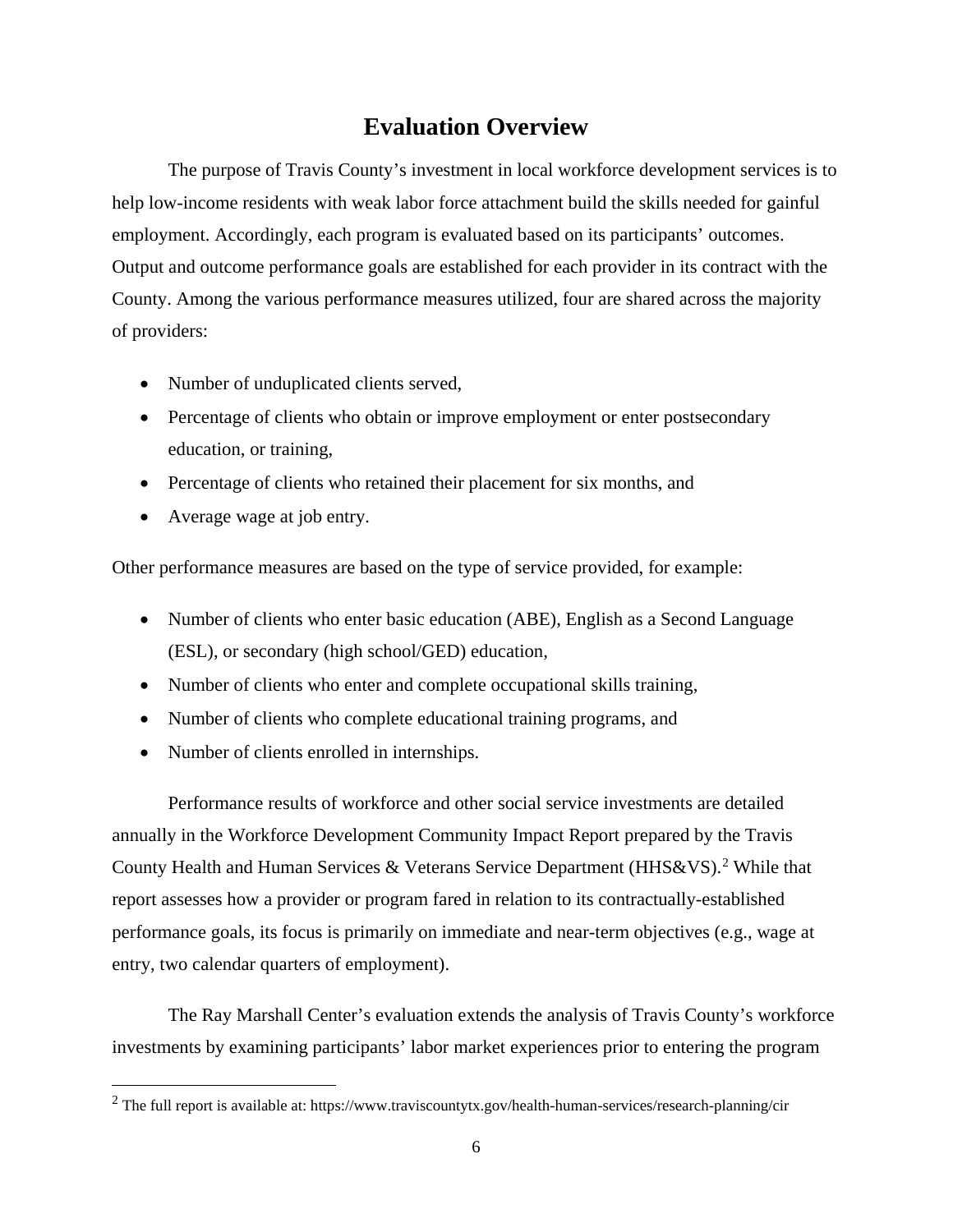and then tracking their labor market outcomes following training. This evaluation draws on multiple data sources to answer the following questions:

- Are services being delivered as planned?
- Who is being served?
- What outcomes are achieved?
- What are the impacts of the investment?

The outcomes evaluation focuses on four key labor market measures:

- Average quarterly employment,
- Average quarterly earnings of those employed,
- The share meeting monetary eligibility requirements for UI benefits quarterly, and
- The share filing a claim for UI benefits quarterly.

It should be noted that the third measure is a proxy measure for employment stability. In Texas, monetary UI eligibility is based on the claimant earning sufficient wages in at least two consecutive quarters of the five quarters prior to filing a claim for benefits. For the FY 2016 exiting participant groups, labor market outcomes are examined in the four quarters prior to entering the program, the last quarter of participation in provider services (the "exit quarter"), and up to four post-service quarters. Findings in this report examine results in the post-service period through June 30, 2017, the latest quarter for which UI wage data is available.

#### <span id="page-9-0"></span>**Data Sources**

 $\overline{a}$ 

The evaluation of Travis County-funded workforce development programs draws from multiple data sources, including participant records maintained by individual programs, UI wage and benefits claim files, The Workforce Information System of Texas (TWIST) records, Work in Texas records, interviews with program administrators and staff, program documents, provider websites, and published reports.<sup>[3](#page-9-1)</sup>

Two caveats should be noted about UI wage data used for this evaluation. First, UI wage

<span id="page-9-1"></span><sup>&</sup>lt;sup>3</sup> While UI benefit data are collected and reported weekly, the outcomes are examined on a quarterly basis to mirror UI wage records.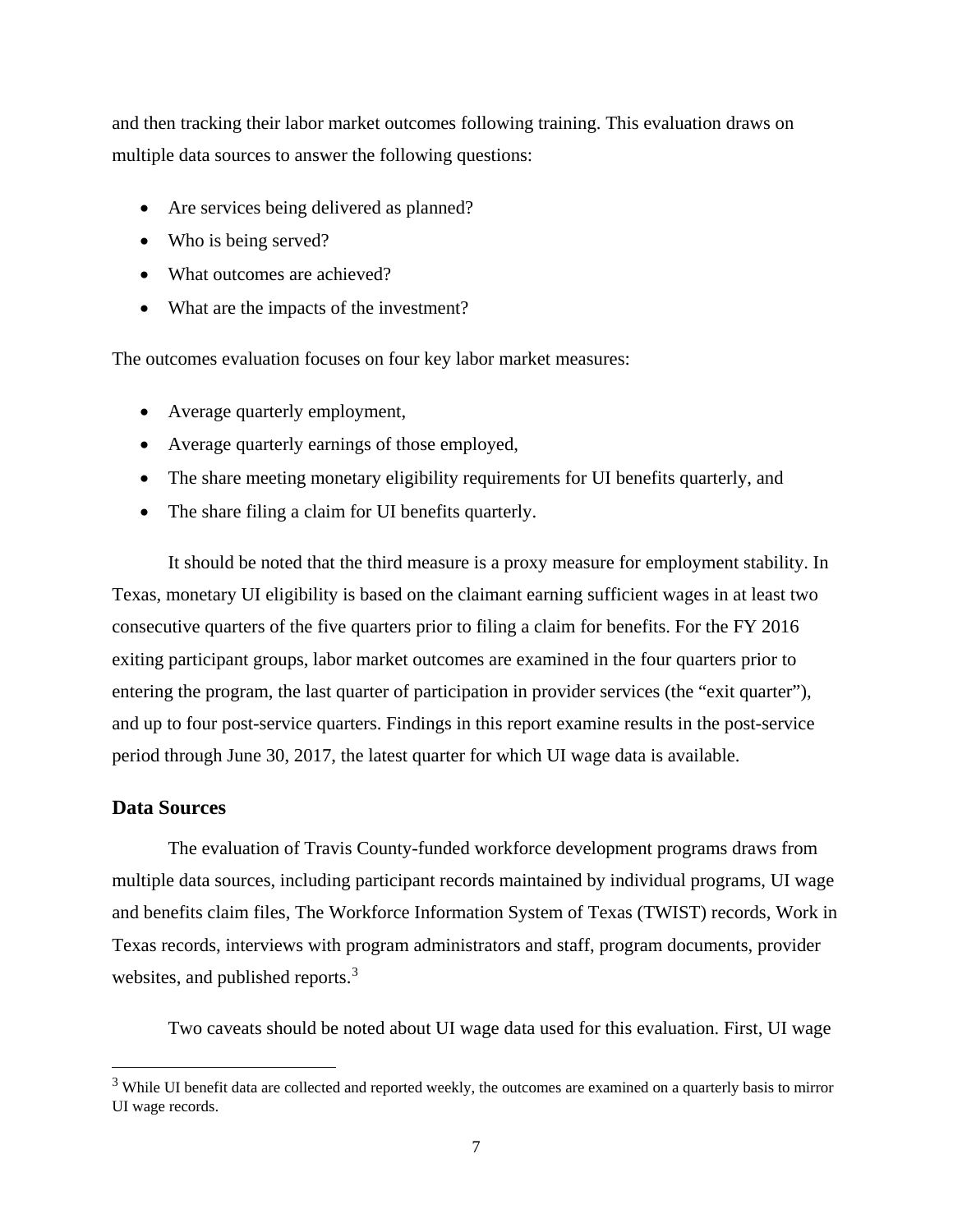records have known coverage gaps. Workers in industries with high levels of self-employment or independent contracting, such as construction and truck driving, are less likely to be in a UIcovered position.[4](#page-10-1) Researchers therefore acknowledge that the outcomes reported here for programs that train for construction and truck driving occupations likely undercount actual labor market outcomes. Second, UI wage records are subject to review and correction by workers and employers as part of the claims determination process for UI benefits. Therefore, numbers reported here are based on the most recently available records.<sup>[5](#page-10-2)</sup>

A total of 1389 unduplicated participants were included in the dataset for this report (see Appendix A: Demographics of Travis County Workforce Development Program FY 2016 Exiters). A few participants were clients of more than one Travis County-funded workforce development service during the study time period. Outcomes for these participants are documented for each program in which they were enrolled.<sup>[6](#page-10-3)</sup>

#### <span id="page-10-0"></span>**Program Impacts**

 $\overline{a}$ 

The quasi-experimental impact analysis seeks to gauge the "value-added" from workforce program participation by comparing labor market outcomes for participants with those of a matched comparison group. Comparison group members were drawn from The Workforce Information System of Texas (TWIST) records and include Travis County residents who registered for employment with the state's *WorkInTexas* program or who received job search services at local Workforce Solutions Career Centers or online. Quasi-experimental approaches tend to work well when participants for whom comparison groups are created have sufficient prior employment and earnings histories and when data are available on a sufficient number of variables with which to perform the match. Youth and ex-offenders are problematical in this regard precisely because their prior employment and earnings histories are either lacking or difficult to determine with any real confidence. Ex-offenders present an additional problem since

<span id="page-10-1"></span><sup>&</sup>lt;sup>4</sup> The Austin-based Workers Defense Project has thoroughly documented the extensive practice of hourly worker misclassification as contract employees in the construction industry in Austin and elsewhere in Texas. See *Building Austin, Building Injustice* (Workers Defense Project) 2009.

<span id="page-10-2"></span><sup>&</sup>lt;sup>5</sup>Any discrepancies are expected to be quite small.

<span id="page-10-3"></span><sup>&</sup>lt;sup>6</sup> WERC-TC clients were reported once, although they may have received services from more than one WERC-TC service provider.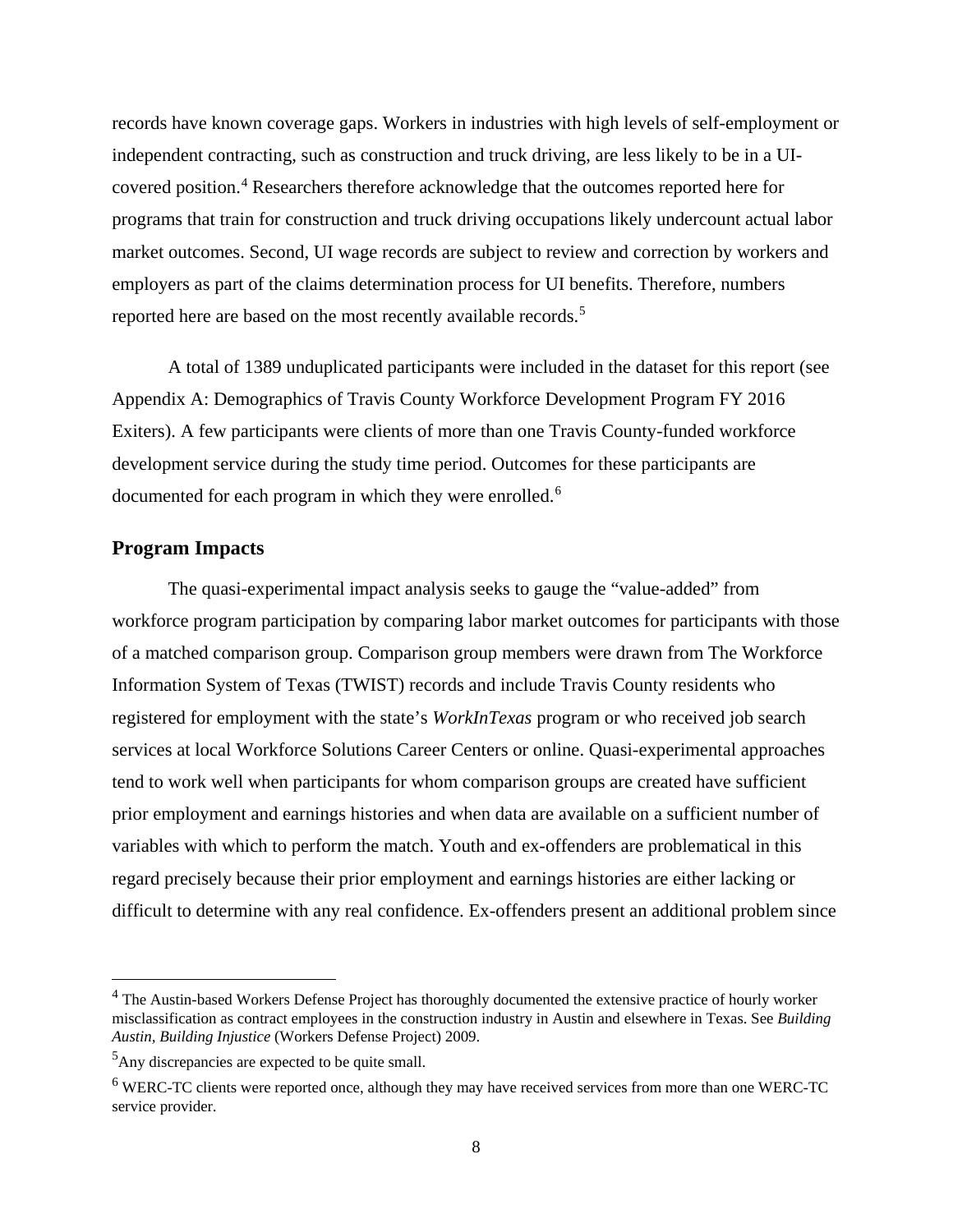offender status is generally lacking for comparison group members.

The report presents quasi-experimental impacts only for groups/providers for which adequate matching could be performed. A detailed description of the measures included in the impact table can be found in Appendix B. Impact graphs compare the average wages of participants to the comparison group members at least four quarters prior to receiving services, at the quarter of service entry and for at least four quarters post-service entry. More information on the matching process and the quality of comparison groups is provided in the Technical Appendix document.

Because of the way data is tracked in the *WorkInTexas* system, members of the comparison group were known to have been located in Travis County at the time the data was obtained by RMC, however, individuals may or may not have been located in Travis County during the time periods studied.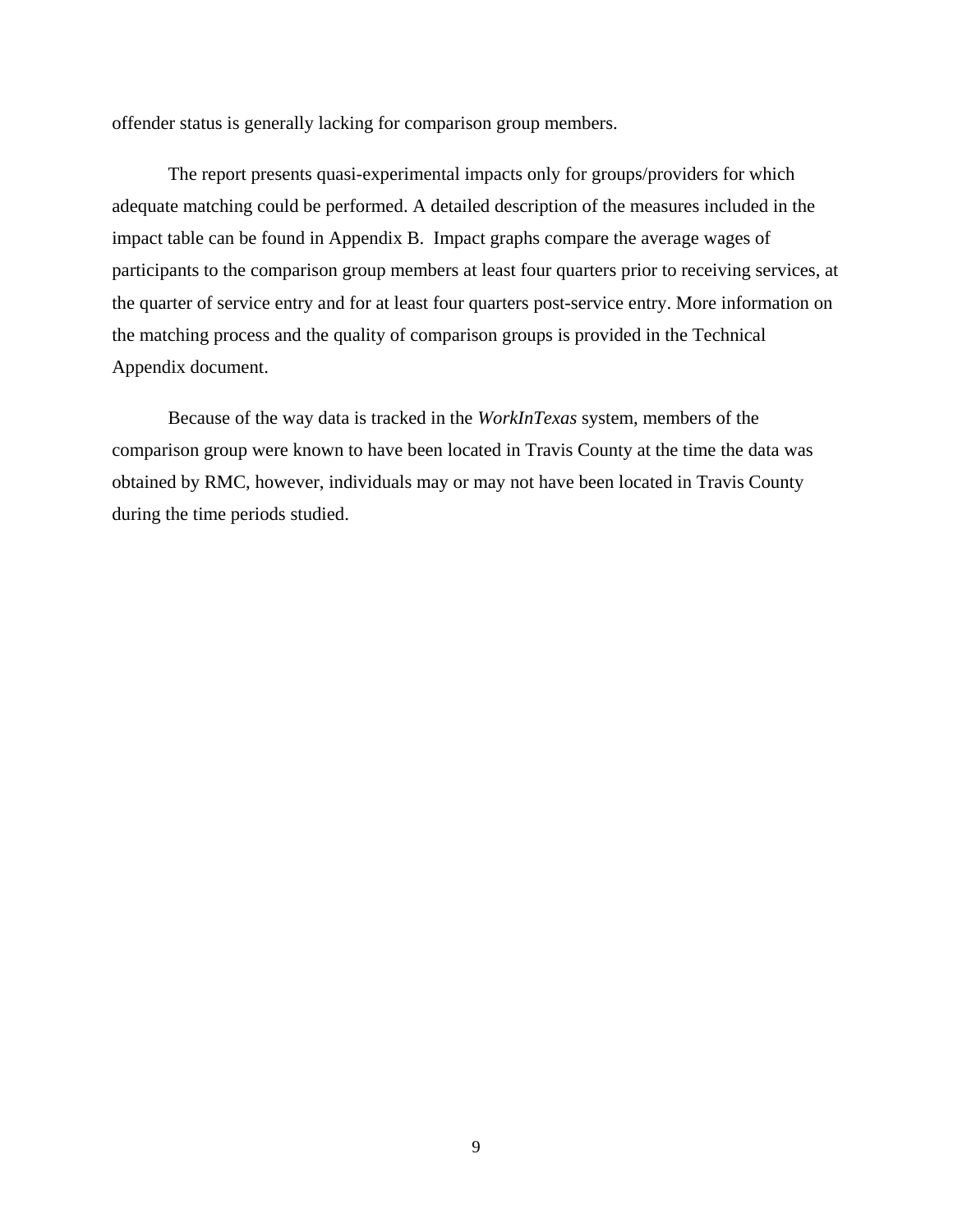## <span id="page-12-0"></span>**Workforce and Education Readiness Continuum-Travis County (WERC-TC)**



 $\overline{a}$ 

WERC-TC functions as a part of a larger network of Austin and Travis County providers of workforce services: the Workforce and Education Readiness Continuum (WERC). WERC is a City of Austin and Travis County-funded network of community partners linked to help prepare Austin-area residents to enter or reenter today's competitive job market. With 27 locations, WERC

provides client services ranging from case management; ABE and ESL; job readiness instruction and job search assistance; and assistance accessing a variety of employment training options, including college-level courses, occupational certifications and licenses, and on-the-job training. All external occupational training provided must be with entities on the Workforce Solutions Eligible Training Provider list and lead to a credential.<sup>[7](#page-12-1)</sup> WERC-TC is a component of the larger WERC program.

WERC-TC offers both *In-house Occupational Training* and External Occupational Training. The following is included as a prerequisite for participants to enter External Occupational Training:

1) *Basic Soft Skills* - Demonstrated through a learning assessment such as O-Net or other pre-assessment,

2) *Education Specific Foundational Skills* - Provided by the training organization; these pre-requisites can be demonstrated through the Test for Adult Basic Education (TABE), client self-attestation, or a letter of foreign equivalency from a credentialed provider.<sup>[8](#page-12-2)</sup>

<span id="page-12-1"></span> $<sup>7</sup>$  External Approved Training Provider List which is updated weekly, and the most current list is available at:</sup> [https://apps.twc.state.tx.us.](https://apps.twc.state.tx.us/)

<span id="page-12-2"></span><sup>8</sup> In-house Occupational Training does not require TABE (with the exception of GED/HS Diploma).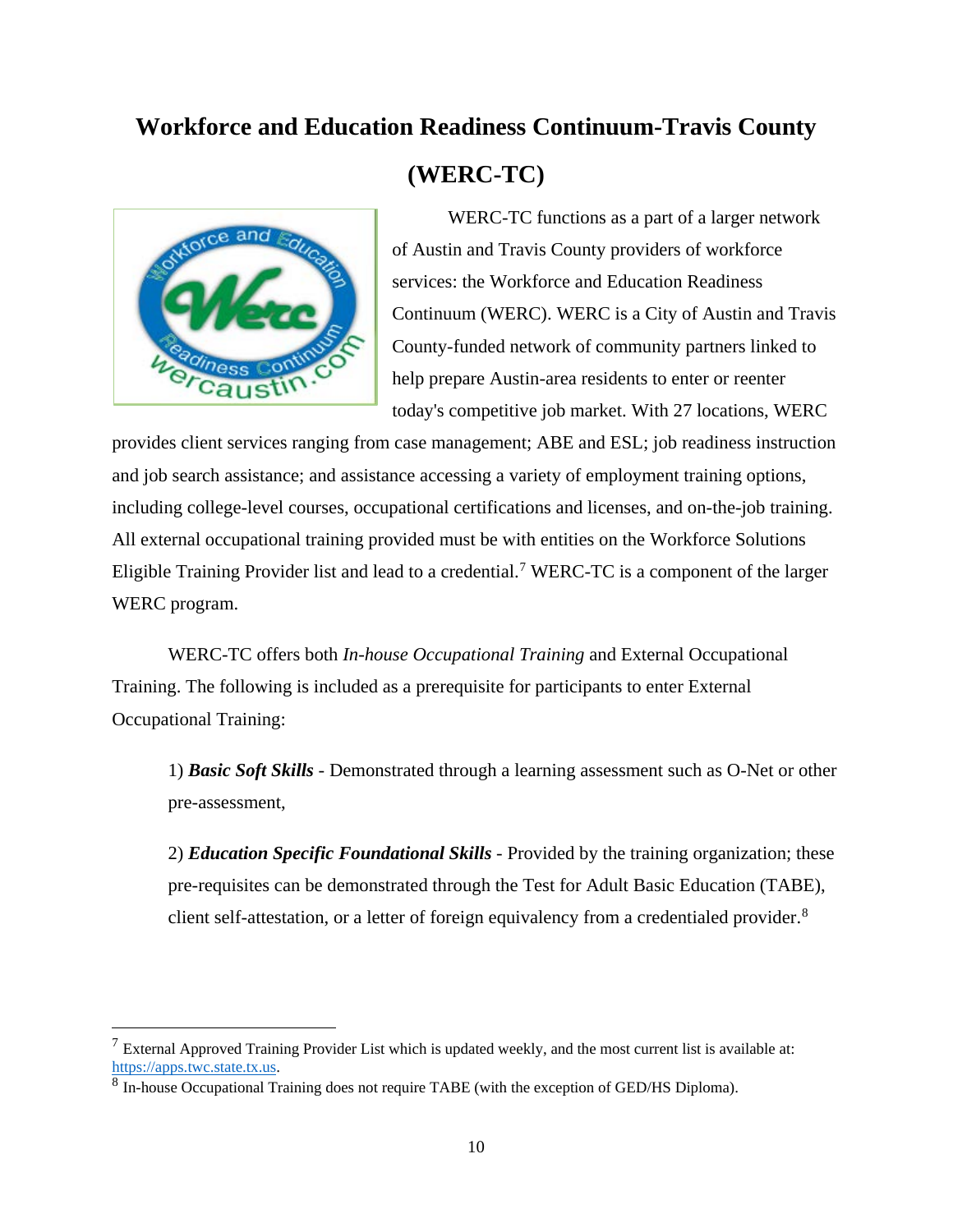WERC-TC funds four area workforce development service providers: Workforce Solutions Capital Area Career Centers, Goodwill of Central Texas, Austin Area Urban League, and American YouthWorks. Workforce Solutions Capital Area Workforce Board administers the program, operating as the fiscal agent for WERC-TC funds, providing program oversight, quality assurance monitoring of client eligibility and performance outcomes, and supporting the continuum of care through quarterly partner meetings. Workforce Solutions Capital Area Workforce Board contracts with Goodwill to manage the WERC-TC data management software system: CaseWorthy Empowered Case Management (ECM). WERC-TC funds two additional Goodwill staff to manage the data system. All four WERC-TC providers are required to directly enter into CaseWorthy client information, services and referrals provided, follow-up contacts, and outcomes. CaseWorthy allows for the sharing of client data across programs, standardized reporting, and a single point of entry for WERC-TC clients with common intake forms and eligibilty requirements, allowing clients to be referred to different providers in the WERC continuum of care without repeating the intake process. <sup>[9](#page-13-0)</sup>

 $\overline{a}$ 

<span id="page-13-0"></span><sup>&</sup>lt;sup>9</sup> Information from a conversation with Amy Dutton, Special Projects Manager, and Kendra Campbell, Special Projects Coordinator, Workforce Solutions Capital Area. September 6, 2017.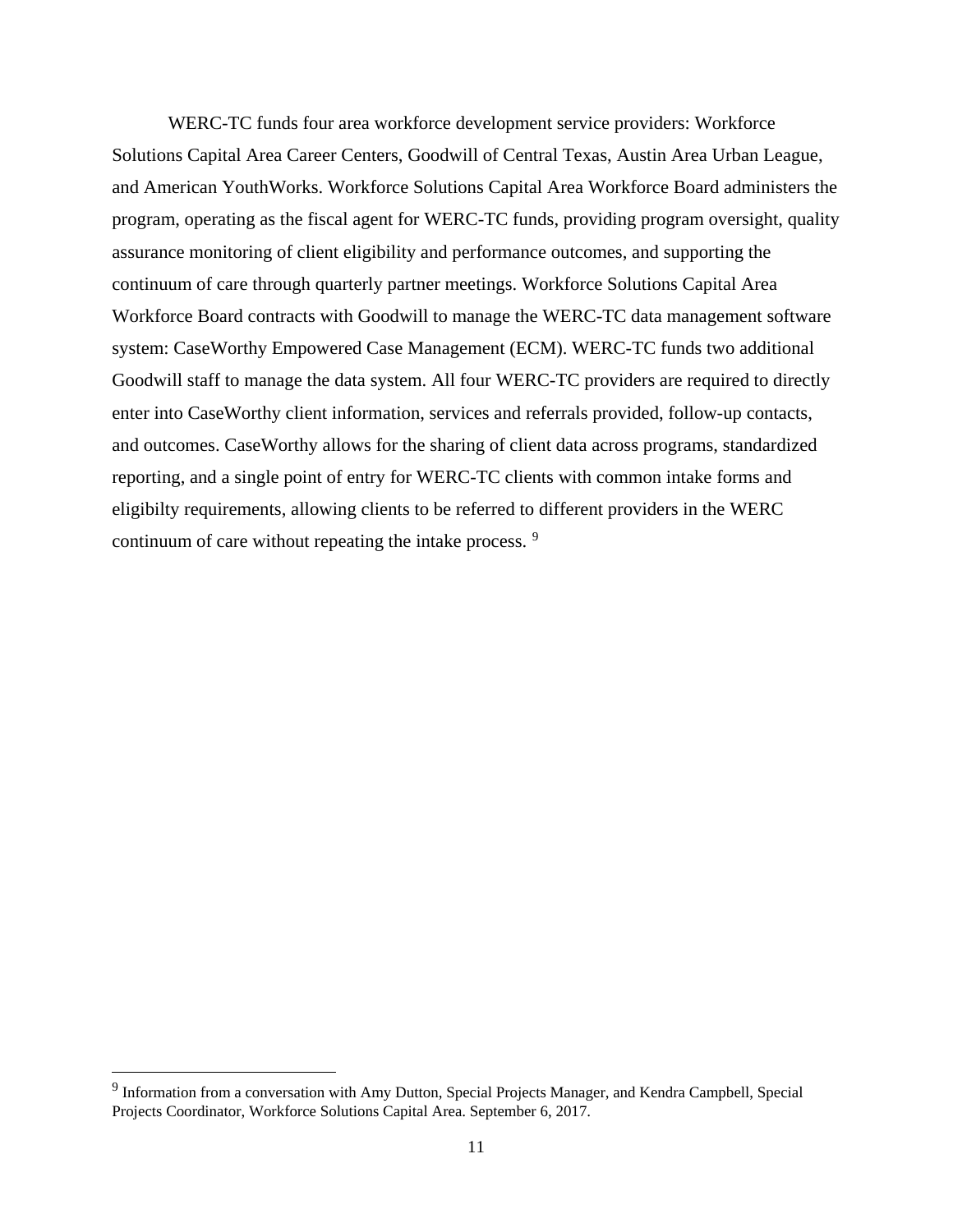#### <span id="page-14-0"></span>**Participant Profile**

 $\overline{a}$ 

<span id="page-14-1"></span>Table 1 identifies the program exiters by service provider.<sup>[10](#page-14-2)</sup> These counts include three participants who enrolled in more then one program.

| <b>WERC-TC Program</b>     | FY 2016 Exiters |
|----------------------------|-----------------|
| <b>Workforce Solutions</b> | 259             |
| Goodwill                   | 225             |
| Austin Area Urban League   | 311             |
| <b>American YouthWorks</b> | 81              |
| Total                      |                 |

**Table 1. WERC-TC FY 2016 Exiters by Program**

Note: 876 includes three clients who enrolled in more then one program and one participant missing a social security number.

The following analysis reports on the 871 unduplicated WERC-TC participants who exited the program in FY 2016.<sup>[11](#page-14-3)</sup> Although the average age of WERC-TC participant exiters is 39, the program served youth as young as 16 and over five percent of the exiters were in their sixties. The majority of exiters identified as either White (43.5%) or Black (47.9%). Most exiters were male (61%), with .3 percent identifying as transgender. The majority, 60.2 percent reported having a  $12<sup>th</sup>$  grade education or a GED and 22.2 percent reported attending or graduating from college. Twenty-one percent reported judicial involvement and few, 5.8 percent, identifed as veterans. Less then half reported receiving any public benefits (46%). The majority of the exiters report residing in the following areas: North Austin (20.9%), East Austin (29.6%), eastern suburbs of Austin (21.8%) and South Austin (15.4%).

<span id="page-14-2"></span><sup>&</sup>lt;sup>10</sup> American YouthWorks receives additional Travis County funding that is not WERC-TC.

<span id="page-14-3"></span> $11$  Workforce Solutions had one participant with quarterly earnings in excess of \$25,000 for several quarters. This participant was removed from the reported outcomes.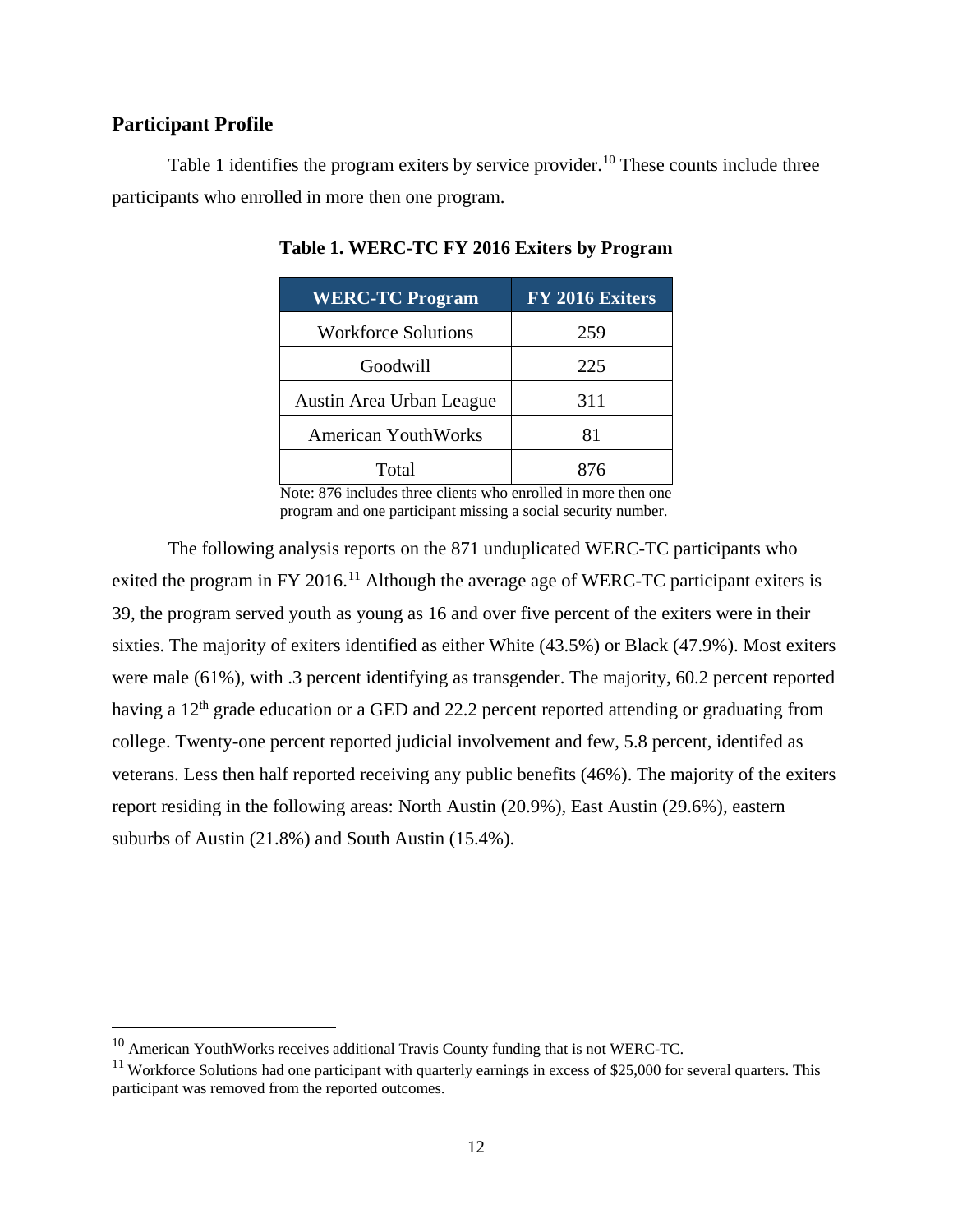#### <span id="page-15-0"></span>**Participant Outcomes**

Table 2 presents WERC-TC participants who exited services (completed or dropped out) in FY 2016. Overall, in the four quarters prior to entering the program, quarterly employment in a UI-covered job in Texas for individuals serviced by WERC-TC was just over 45 percent. Quarterly employment grew to 73 percent during the exit quarter and fell by nearly three percentage points in the second and dropped again by another two percentage points four quarters post-service. However, wages grew from an average of \$4,518 in the quarter before services and increased to an average of \$6,410 the fourth quarter post-service (Figure 1 and Figure 2).

<span id="page-15-1"></span>

|                                   | Four          |         |         |         |         | 12 <sup>th</sup> | 16th    |              |
|-----------------------------------|---------------|---------|---------|---------|---------|------------------|---------|--------------|
|                                   | Otrs          | Last    | 2nd Qtr | 4th Qtr | 8th Qtr | Qtr              | Qtr     |              |
|                                   | <b>Before</b> | Otr of  | Post-   | Post-   | Post-   | Post-            | Post-   | All Post-    |
| Cohort Outcome Measure            | Service       | Service | Service | Service | Service | Service          | Service | Service Qtrs |
|                                   |               |         |         |         |         |                  |         |              |
| <b>Number of Participants:</b>    | 871           | 871     | 871     | 358     |         |                  |         |              |
|                                   |               |         |         |         |         |                  |         |              |
| <b>Quarterly Employment:</b>      |               |         |         |         |         |                  |         |              |
| 2015-2016                         | 45.8%         | 73.3%   | 69.9%   | 67.6%   | $\cdot$ | ٠                |         | 68.8%        |
| <b>Average Ortly Earnings:</b>    |               |         |         |         |         |                  |         |              |
| 2015-2016                         | \$4,518       | \$4,545 | \$5,712 | \$6,410 | $\cdot$ | ٠                |         | \$5,932      |
| <b>Qualified for UI Earnings:</b> |               |         |         |         |         |                  |         |              |
| 2015-2016                         | 37.9%         | 39.0%   | 47.2%   | 65.4%   | ٠       | ٠                | $\cdot$ | 54.7%        |
| <b>Filed UI Claim:</b>            |               |         |         |         |         |                  |         |              |
| 2015-2016                         | 2.7%          | 1.2%    | 2.9%    | 0.8%    |         | $\bullet$        |         | 1.4%         |

**Table 2. WERC-TC FY 2016 Exiter Outcomes**

Source: WERC-TC participant records and Texas Workforce Commission UI wage and claim records.<br>Note: Workforce Solutions had one participant with quarterly earnings in excess of \$25,000 for several quarters. This participant was removed from the above reported outcomes.

 Note: A dot represents too few participants, no data to report, or insufficient time passing to report for that timeframe. Participants were counted as employed if they were found in Texas UI wage records. Those who were not found may be unemployed, employed outside of Texas, or employed in Texas in a position that is not UI-covered and reported to TWC.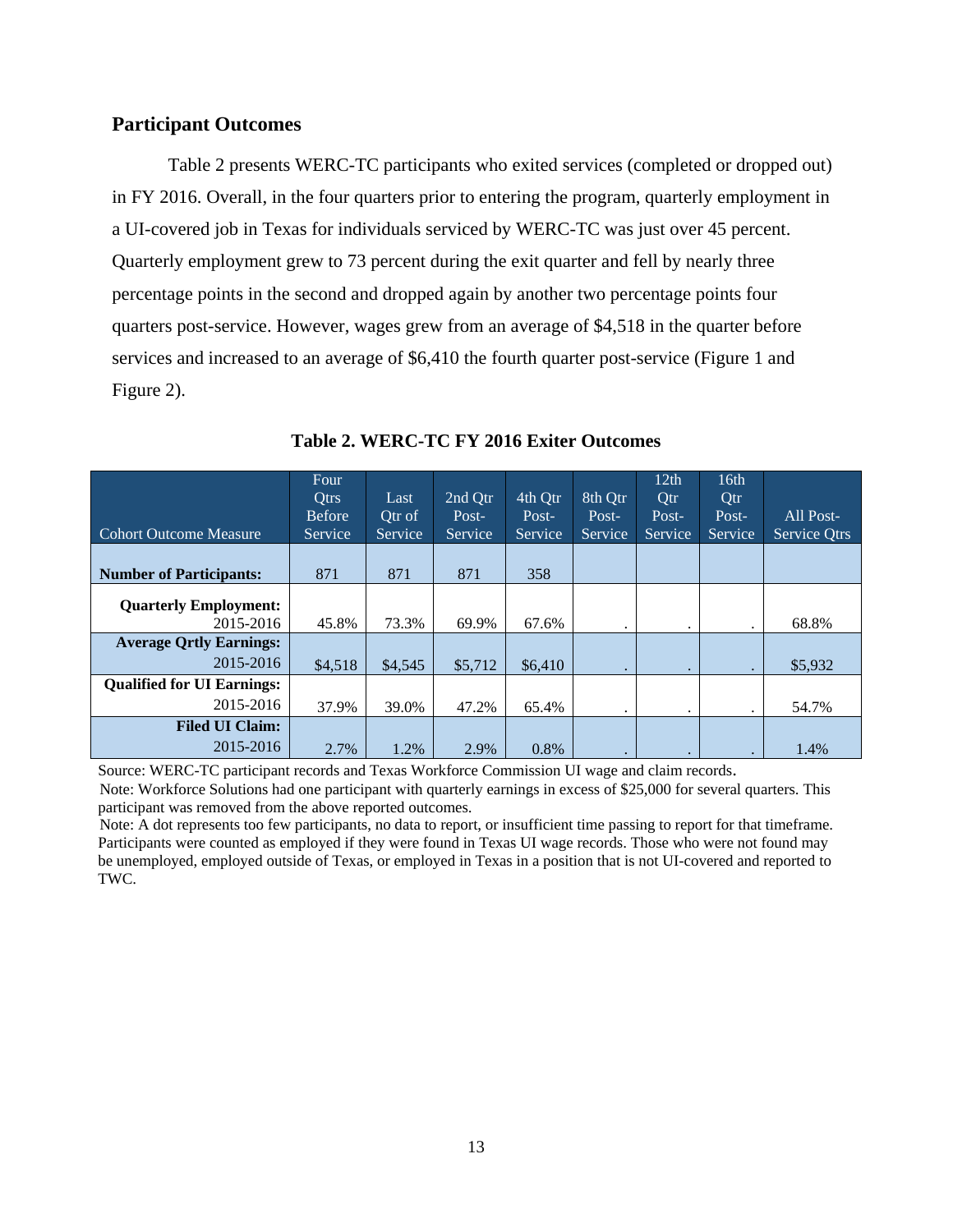

<span id="page-16-0"></span>**Figure 1. WERC-TC Average Quarterly Employment of WERC-TC FY 2016 Exiters**

**Figure 2. WERC-TC Average Quarterly Earnings of Employed WERC-TC FY 2016 Exiters**

<span id="page-16-1"></span>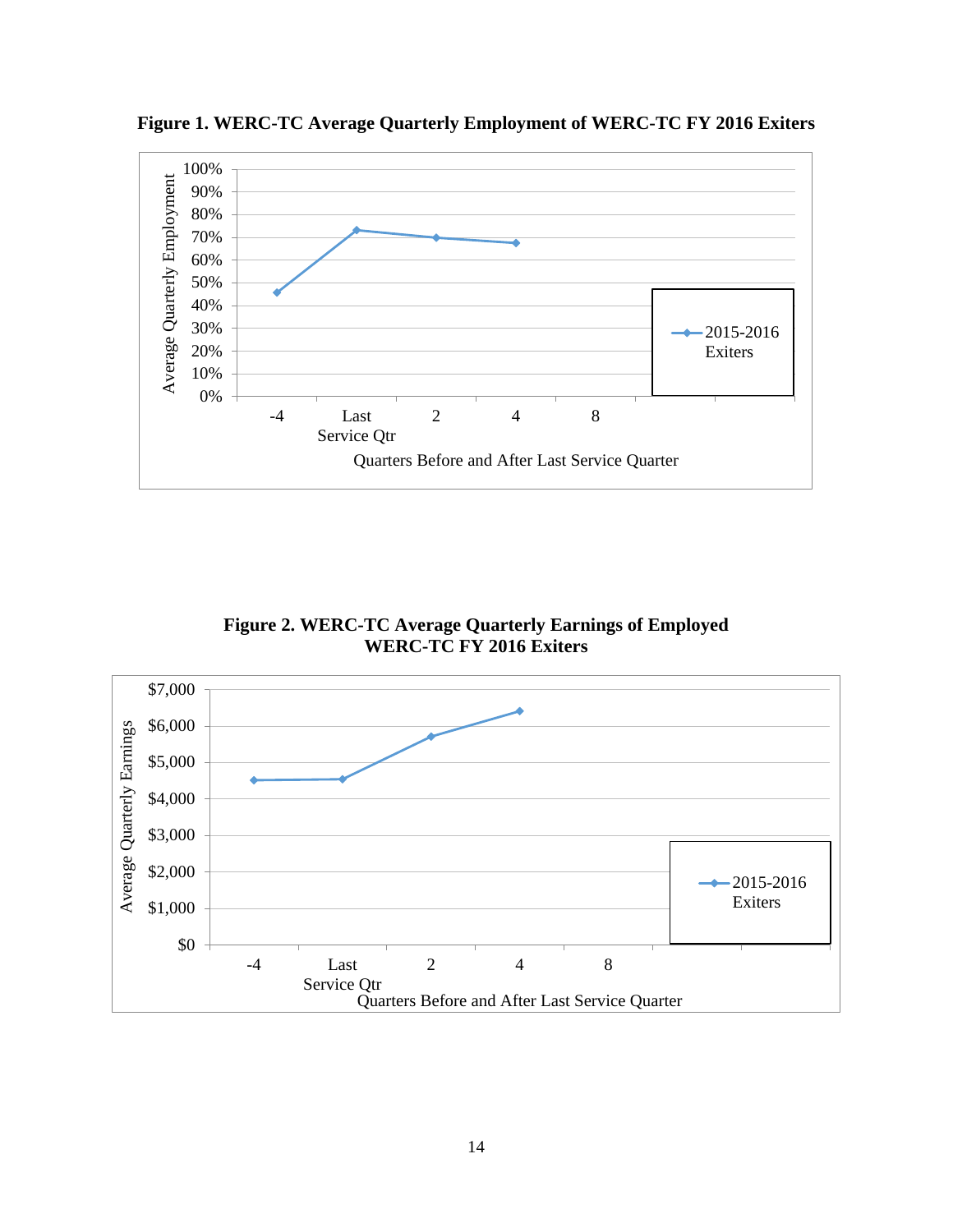#### <span id="page-17-0"></span>**Program Impacts**

Table 3 presents findings from the impacts analysis comparing the outcomes of WERC-TC FY 2016 exiters to the outcomes of a matched comparison group. Participation was positively associated with three of the four outcomes measures of interest: a 8.4 percentage point advantage in employment, a \$1301 advantage in average quarterly earnings, and a 1.5 percentage point decrease in the share that filed for UI benifits.

<span id="page-17-1"></span>

| Impact measure                    | All Qtrs Post-<br>Service:<br>Comparison<br>Group | All Qtrs Post-<br>Service:<br><b>Treatment Group</b> | Unadjusted<br>Net Effect | Impact<br>Measure |
|-----------------------------------|---------------------------------------------------|------------------------------------------------------|--------------------------|-------------------|
| <b>Quarterly Employment</b>       | 56.6%                                             | 68.8%                                                | 12.5%                    | 8.4%              |
| <b>Average Quarterly Earnings</b> | \$5,296                                           | \$5,961                                              | \$665                    | \$1301            |
| <b>Qualified for UI Benefits</b>  | 43.8%                                             | 46.3%                                                | 2.6%                     | 0.0%              |
| <b>Filed UI Claim</b>             | 1.51%                                             | 1.40%                                                | $-0.11%$                 | $-1.52%$          |

**Table 3. WERC-TC FY 2016 Quarterly Impacts**

Note: None of the reported effects in this table are statistically significant.

In Figure 3, the impact of participation in WERC-TC is examined by looking at participants' earnings over time, regardless of employment status (i.e., unconditional earnings), in relation to the comparison group's unconditional earnings. The analysis shows that WERC-TC participants quickly outpaced the control group members during the first quarter of participation in the program and continued to gain income over time.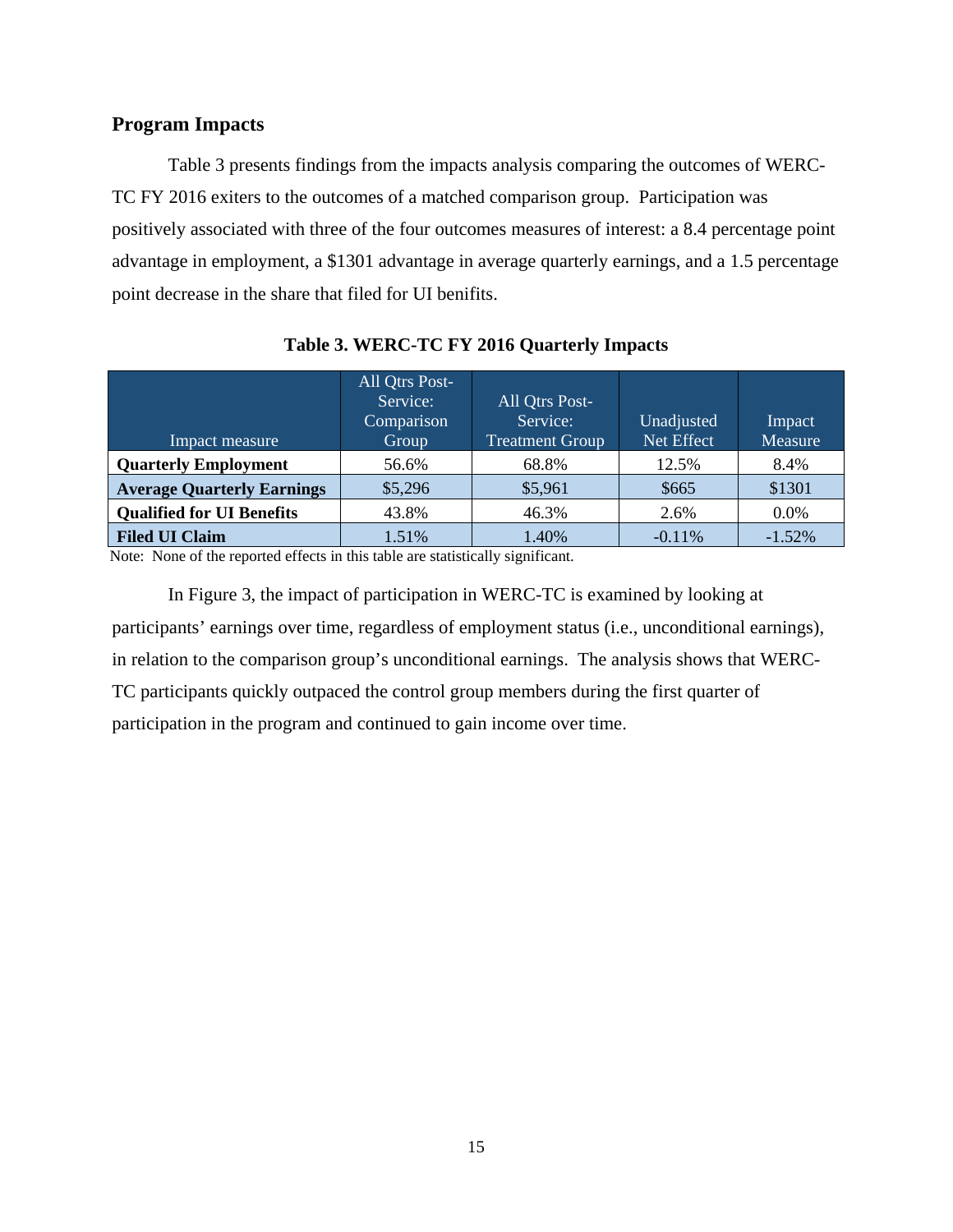<span id="page-18-0"></span>

**Figure 3: Unconditional Earnings Over Time, WERC-TC Participants vs. Comparison Group**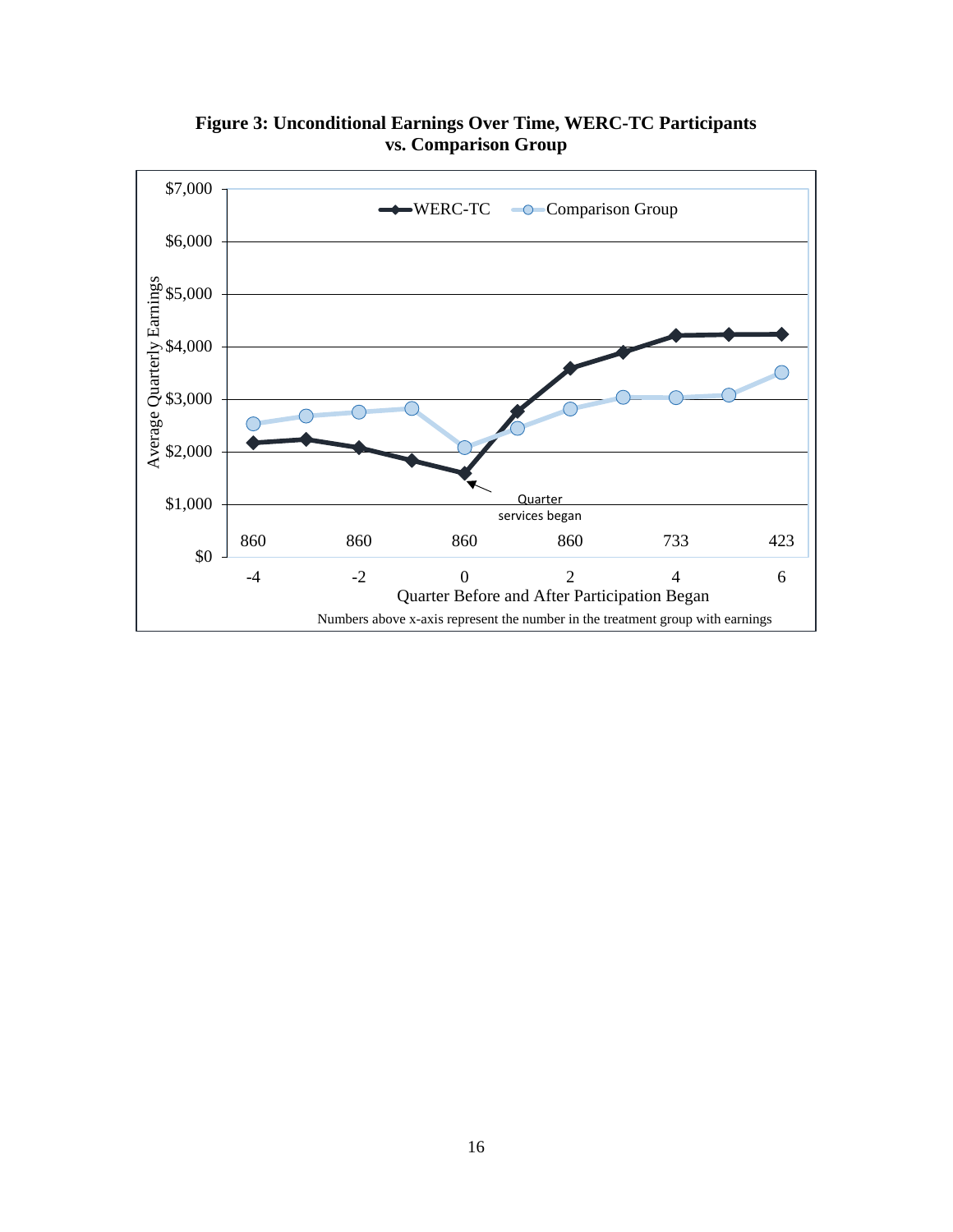Workforce Solutions – Capital Area is the local Workforce Investment Board for Travis County. It is one of 28 local boards in Texas. The board oversees federal, state, and local employment and training programs.

Travis County funded the Rapid Employment Model (REM) project as a regular workforce services program in 2010-2012 for \$244,275 annually; annual funding for 2013 and 2014 settled at \$400,157, and rose to \$493,580 in FY 2015.

In FY 2016, Workforce Solutions became the administrative agent for the WERC-TC, responsible for managing the distribution of \$630,315.



For more information visit: www.wfscapitalarea.com

 $\overline{a}$ 

## <span id="page-19-0"></span>**Descriptions of WERC-TC Funded Programs**

#### <span id="page-19-1"></span>**Workforce Solutions Capital Area Career Centers**

#### *Workforce Development Programs and Services*

Workforce Solutions–Capital Area Workforce Board operated the Travis County-funded Rapid Employment Model (REM) program through FY 2015. REM launched in 2006 as a pilot demonstration project, then transitioned to regular workforce program operations at the Workforce Solutions career centers and through its community partnerships. The program was funded exclusively by Travis County. In FY 2016, the program and its funding were folded into the WERC-TC effort.

The purpose of the Workforce Solutions WERC-TC program model is to accelerate the time it takes for individuals to become employed or reemployed with new skills and a marketable credential. Services are specifically targeted at disadvantaged County residents, in particular judicially involved individuals, TANF-Choices and SNAP recipients, low-income individuals, and those seeking financial assistance from the County.<sup>[12](#page-19-2)</sup> In-depth assessment, individual employment planning (IEP), intensive case management, and flexible service tracks leading to rapid

<span id="page-19-2"></span><sup>&</sup>lt;sup>12</sup>Temporary Assistance for Needy Families (TANF) Choices assists participants receiving cash assistance to transition from welfare to work through participation in work-related activities, including job search and job readiness classes, basic skills training, education, vocational training, and support services. Supplemental Nutrition Assistance Program (SNAP) provides a monthly supplement for purchasing nutritious food.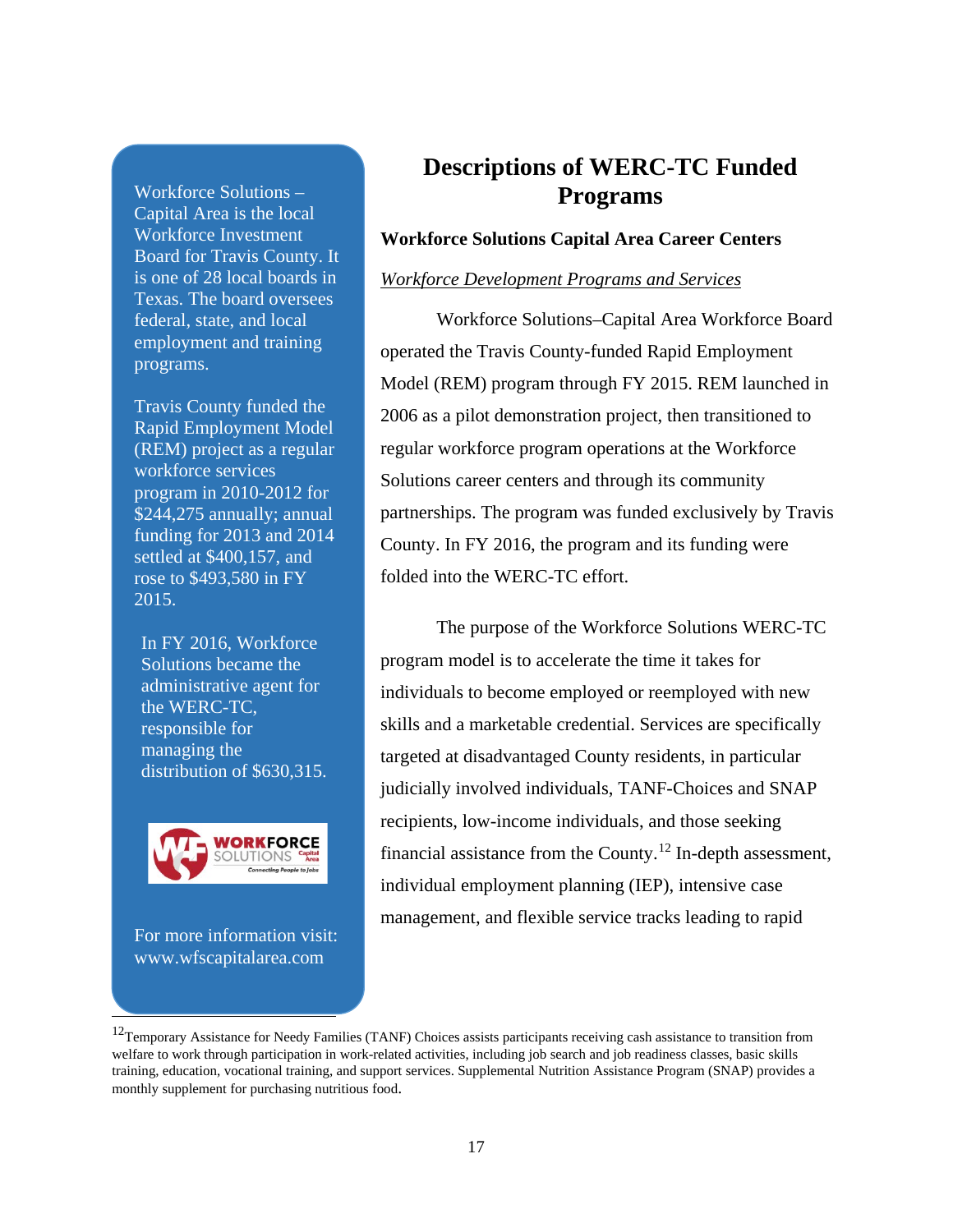employment with an average wage goal of \$12, are keynote features.

All participants receive case management from one, or more, specialists assigned to the program. The program specialist discusses training options and opportunities with each participant. The focus is on employment rather than training with those for whom this is an appropriate service track. Job-ready participants may steer directly into limited pre-employment services and job search or a work experience program for rapid placement. Others receive more intensive pre-employment, job search and placement services, including internship opportunities, and short-term occupational training lasting less than six months. The TABE is given to those seeking short-term training services to assess their readiness level for the desired skills training.

Participants select from a number of occupations for which short-term training is available, including general construction, electric and plumbing; clerical, office work, computer training; line cook; certified nurse aide; and truck driving, as well as ESL, ABE and GED classes. The notable change in the WERC-TC transition is the availability of paid internships with County funds. The average wage for completers in FY 2016 was \$12.69 per hour.

#### *Support Services*

Workforce Solutions clients are often co-enrolled in other programs providing support services. Workforce Solutions regularly conducts "in-reach" (the recruitment of participants) for WERC-TC prospects at the Austin Transitional Center. Other referral sources include Workforce Investment Opportunity Act (WIOA), TANF Choices, and SNAP. WERC-TC partners recruit at criminal justice transition sites and other community centers, which subsequently results in referrals to Workforce Solutions as well. Through co-enrollment, these programs provide the wrap-around support services participants need to be successful.

Job search participants can receive up to 12 weeks of transportation assistance while looking for employment, and training participants can receive up to 24 weeks transportation assistance while attending classes. Emergency assistance (utility payments, auto repairs, etc.) and work related expenses up to \$200, are also available on a case-by-case basis. Under WERC-TC there is no incentive for weekly attendance in education and training programs, however,

18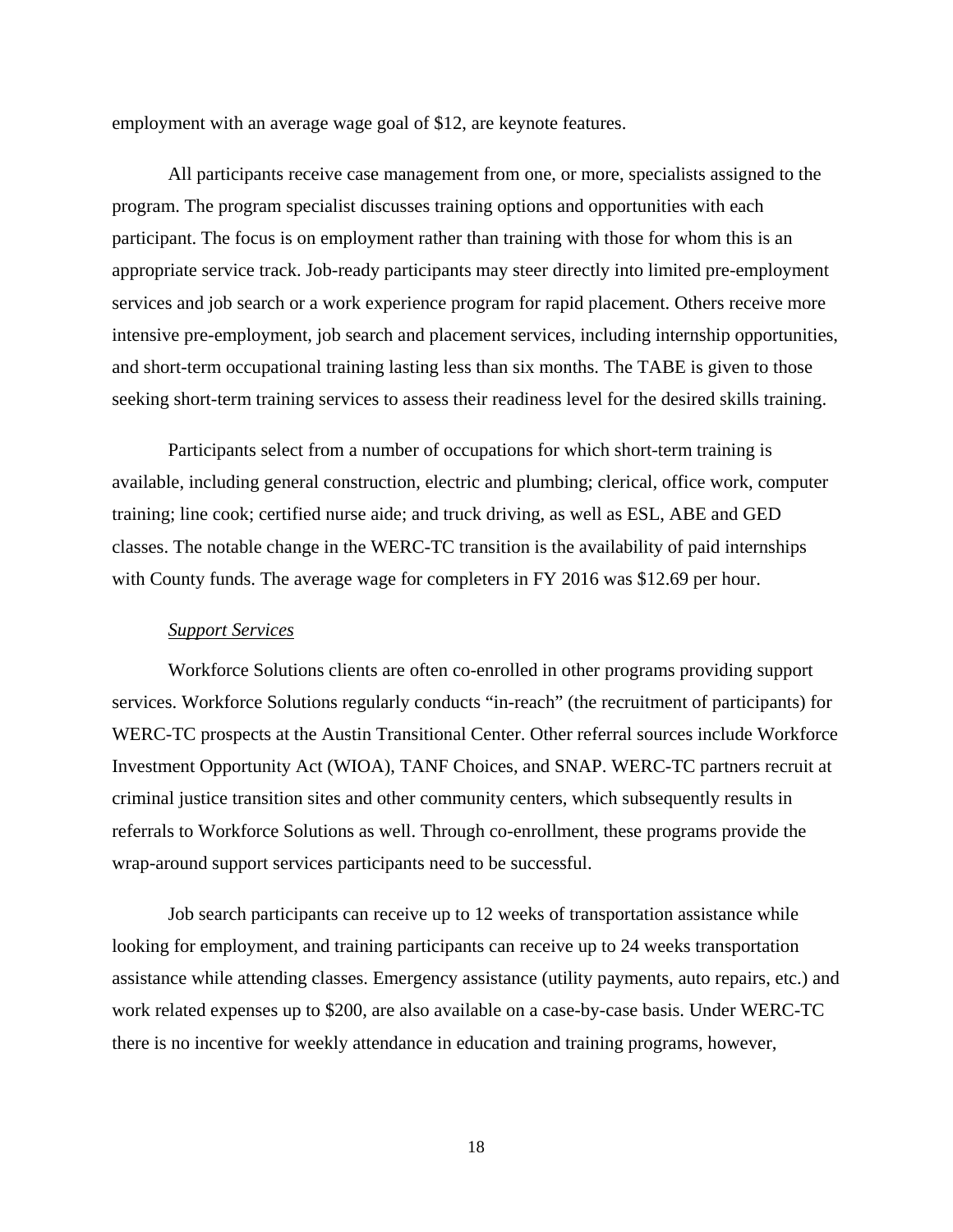participants can receive \$25 incentive upon employment and four additional \$25 incentives at each retention milestones.<sup>[13](#page-21-0)</sup>

 $\overline{a}$ 

<span id="page-21-0"></span><sup>&</sup>lt;sup>13</sup> Information from a conversation with Amy Dutton, Special Projects Manager, and Kendra Campbell, Special Projects Coordinator, Workforce Solutions Capital Area at Capital Area September 6, 2017.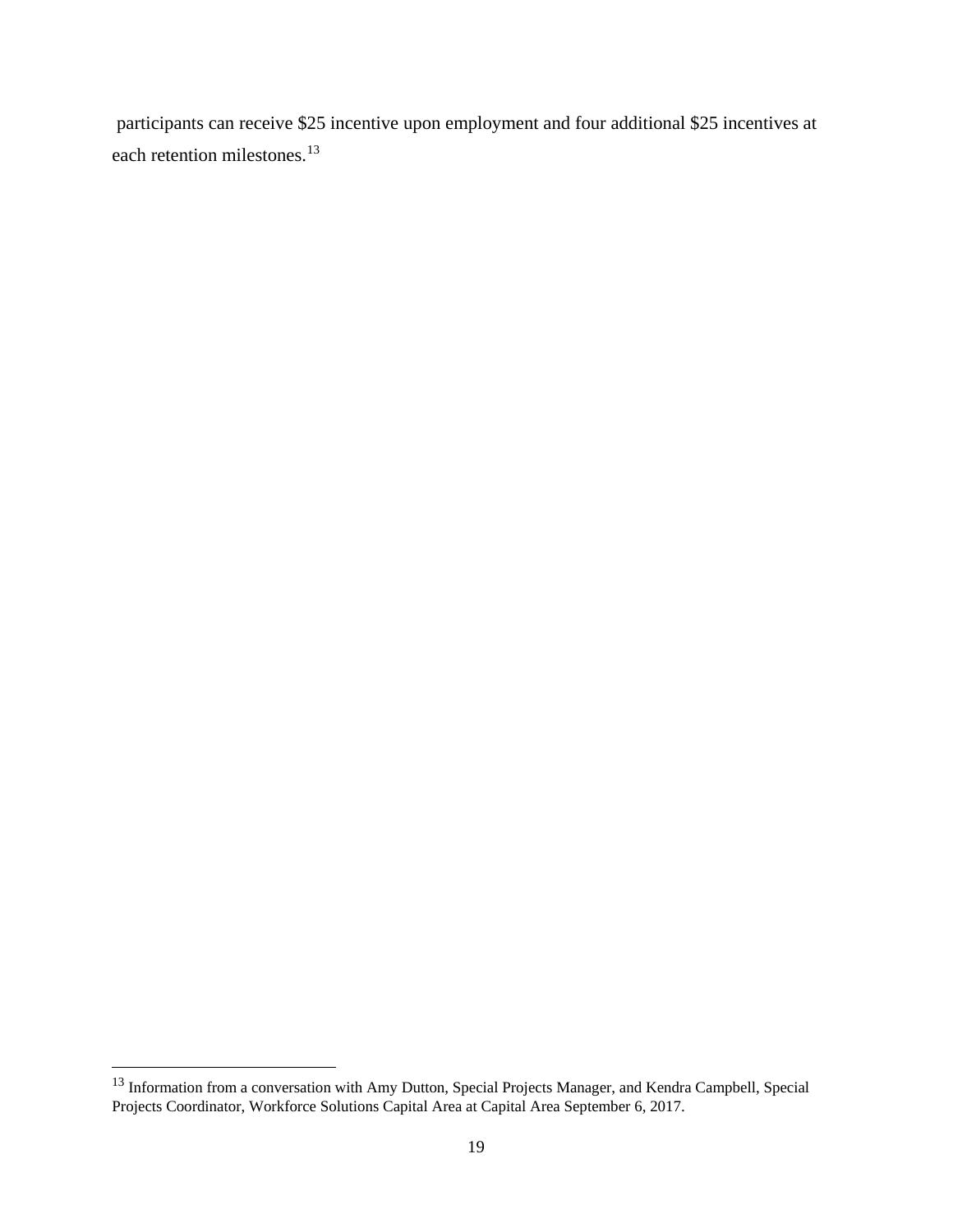Goodwill Industries of Central Texas provides services to justice involved individuals, the homeless, individuals with disabilities, individuals who lack a high school diploma or GED, opportunity youth, and others who face barriers in the labor market. Its mission is to help individuals generate lifelong connections to work.

From 2011 to 2015, Travis County invested \$137,439 annually in Goodwill's Ready to Work program. In FY 2016 they received level funding through the WERC-TC collaborative.



https://www.goodwillcentr altexas.org/education-jobtraining

#### <span id="page-22-0"></span>**Goodwill Industries of Central Texas**

#### *Workforce Development Programs and Services*

Goodwill's Ready-to-Work (R2W) was accessible at several locations throughout Travis County, including the Goodwill Career and Technical Academy (GCTA), the Excel Center, Workforce Advancement sites distributed about the City of Austin and Travis County.

In 2013, Goodwill renamed the program Readyto-Work Plus, a change in nomenclature signifying the intensified collaboration with WERC-CoA partners along a continuum of education, training, and employment services, as well as an enhanced focus on the acquisition of credentials valued by industry in occupations with career pathway potential.

For FY 2016, Goodwill received WERC-TC funds administered by Workforce Solutions. Both WERC-TC and R2W share the focus on helping individuals develop occupational skills necessary to enter a field with real prospects for reaching a self-sufficiency wage through the development of talent, soft skills, financial literacy, and workplace internships. Soft skills training includes job search, resume preparation, computer basics, and interview techniques.

This occupationally focused training now includes not only very short-term credentials like Travis County Food Handler permit for entry into the hospitality sector, but also expanded access to more substantive training

paths, such as Certified Nurse Assistant (CNA) with ancillary credentials for cardiopulmonary resuscitation (CPR) and phlebotomy, Texas Commercial Driver's License (CDL), QuickBooks,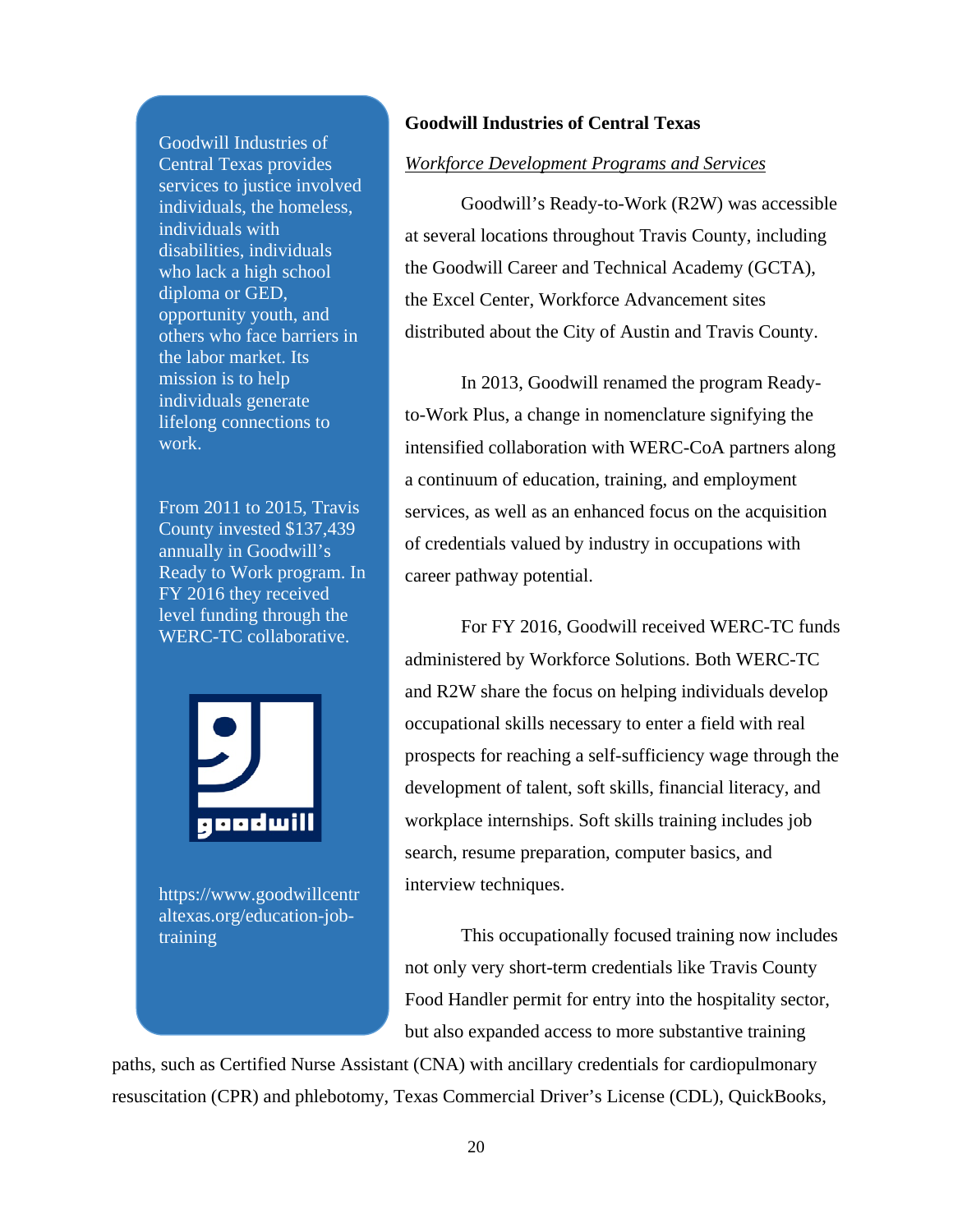Heating, Ventilation, and Air Conditioning (HVAC) systems, office administration, and dental assistant. The target placement wage for the County program in 2016 was \$12 per hour for WERC-TC.

The County funding permits Goodwill to provide paid internships for WERC-TC participants, an option that boosts the prospects for client success in the labor market. Additionally, all training provided with County funds must be with entities on the Workforce Solutions Eligible Training Provider list and lead to a credential. Goodwill goes a step further by requiring the credential to be industry recognized. Truck driver/CDL training has proven an effective training path for the employment of the justice involved.

Service target groups include not only justice involved individuals, but also those with low-levels of education, individuals with disabilities, and the homeless. Goodwill works with a number of organizations to accept referrals of potential participants including: Travis Correctional Complex, the Austin Transitional Center, Austin Resource Center for the Homeless (ARCH), Foundation Communities, Salvation Army, Integral Care, SAFE Alliance, and other providers serving the homeless.

Goodwill focuses on making participants marketable. With the participants coming from prison, there is a struggle to balance their immediate need for employment with intensive case management and longer-term occupational training. Case Managers work with justice involved individuals to develop strategies for responding to employers' questions about their judicial involvement. The program with Travis County Correctional Center offers classes pre- and postrelease for Del Valle inmates with a focus on peer support and mentoring. Job readiness training for the justice involved includes information on the federal bonding program, understanding career options and limitations, and developing letters of explanation for their crimes. Goodwill also conducts outreach to employers through its Business Solutions staff to understand what participants need to be able to demonstrate to gain employment. Many companies are reluctant to hire justice involved individuals, and participants who try for employment but are unsuccessful may feel defeated or overwhelmed. Goodwill works to provide some hope to these individuals

21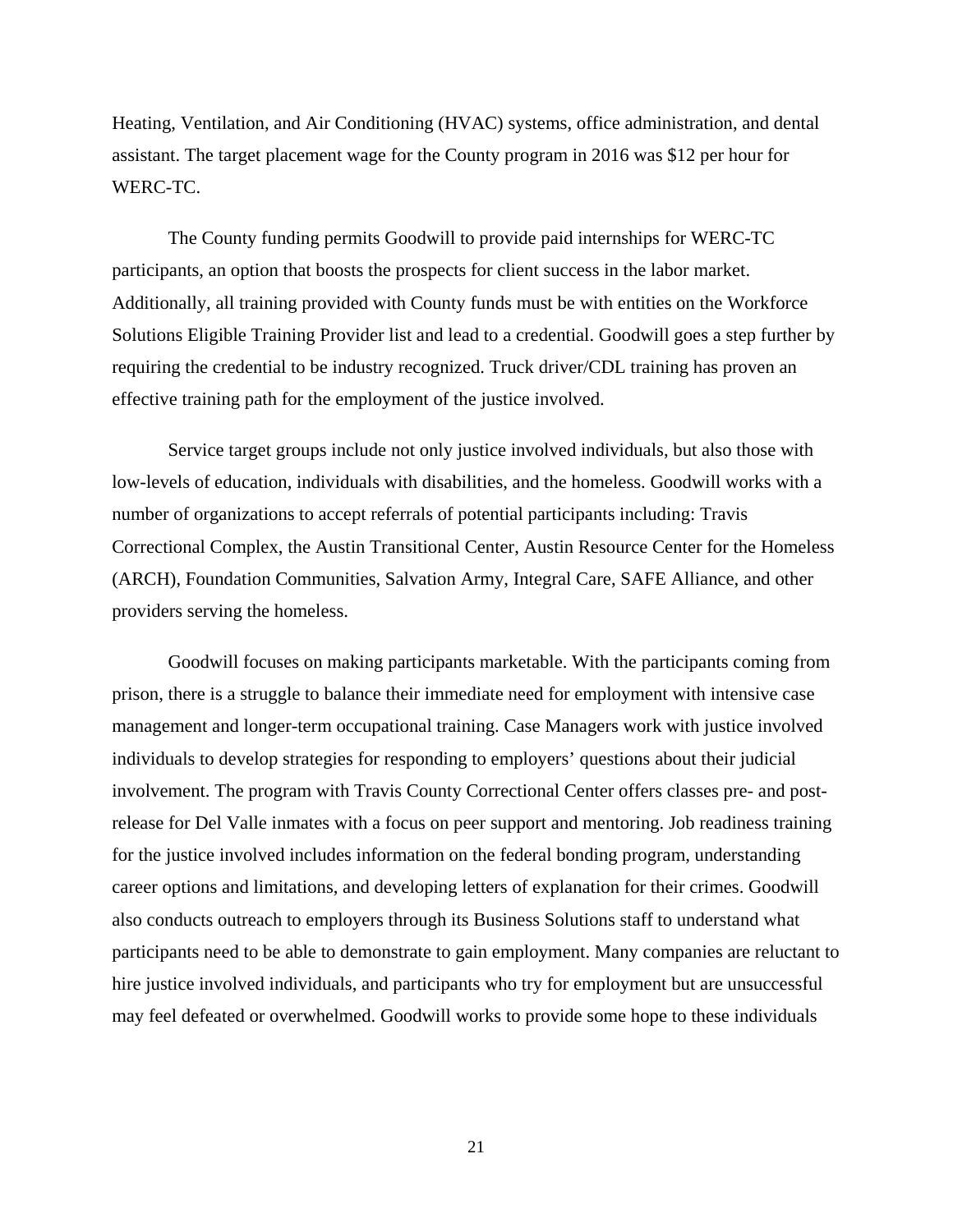and develop a plan for moving forward. Goodwill helps participants recognize that there are legal work opportunities; it just takes time to pursue them.<sup>[14](#page-24-0)</sup>

#### *Support Services*

As part of County-funded program, individuals can earn \$25 from Goodwill for every 30 days of employment retention, up until 180 days of job retention. This helps to keep individuals connected to the program and involved in case management. Case managers may also provide Goodwill/Simon gift cards per the program support service and incentive policy. With case managers' help, individuals develop housing stability plans and may qualify for financial assistance for supports. Other services offered to participants, based on their individual needs, include transportation, help in obtaining identification cards, child care referrals, connections to food pantries, and resources for work/interview clothes.

As a result of its partnership with United Way, Goodwill has incorporated more financial education into its programs. Participants are offered classes and one-on-one sessions with a financial literacy trainer, focusing on topics such as budgeting, credit repair, and the dangers of payday loans. Through its itinerant connection with multiple partner programs around Austin, including Caritas, Any Baby Can, SAFE Alliance, Integral Care Assistance Centers, and others, Goodwill is able to help its staff build knowledge and connections that enhance referrals and supports for participants.

 $\overline{a}$ 

<span id="page-24-0"></span><sup>&</sup>lt;sup>14</sup> Goodwill's operative approach is called Transtheoretical Cognitive Transformation.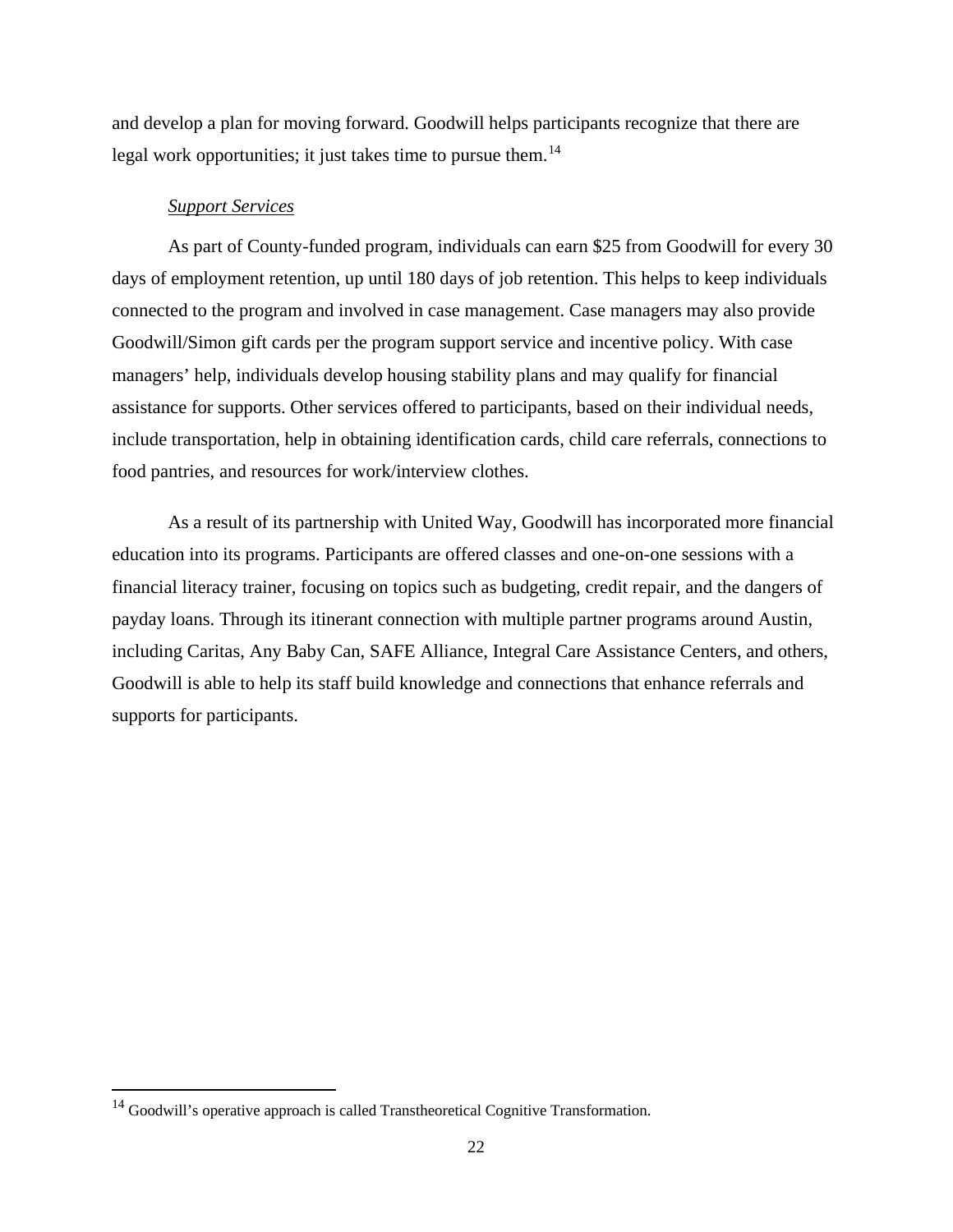"The mission of the Austin Area Urban League *(AAUL)* is to provide tools to African-Americans and under-served populations to build a foundation for social and economic equality." \* AAUL strives to achieve this mission by focusing on educational improvement, employment readiness, health and wellness, and the preservation of affordable housing.

IN FY 2016, AAUL joined the collaborative WERC – TC to help individuals attain certifications and credentials valued by employers.

IN FY 2016, AAUL received \$45,744 WERC-TC funding.



\*<http://www.aaul.org/>

 $\overline{a}$ 

#### <span id="page-25-0"></span>**Austin Area Urban League**

#### *Workforce Development Programs and Services*

In FY 2016, AAUL became part of WERC-TC and the organization's County support is channeled through its subcontract under Workforce Solutions. Through 2016, the Austin Area Urban League (AAUL) offered three main programs: Essential Office Skills (EOS) classes; life skills workshops; and job placement assistance. The approach of the AAUL program is to "meet the participant where they are" and help them to build the skills they need for employment.

Essential Office Skills classes focus on developing computer skills, with a particular emphasis on the Microsoft Office software suite and Internet/email basics. The curriculum includes Workplace Literacy training, such as business math and business communications (both verbal and written). The training also exposes participants to office technology, such as multi-line phone systems and fax/copy machines.

Life skills workshops focus on soft skills to "assist youth and adults in altering those negative patterns of behaviors that create barriers to their success;" elements of cognitive behavior therapy have been introduced into the Life Skills and other AAUL services.[15](#page-25-1)

The Job Resource Center provides resume writing, interviewing, and job search best practices training, as well as job leads and referrals. AAUL has established relationships with hiring managers in healthcare, insurance, customer service, construction, information technologies, and education among

<span id="page-25-1"></span><sup>&</sup>lt;sup>15</sup>Information from a conversation with Darnise Bowens-Jones, Workforce Program Manager, September 19, 2016.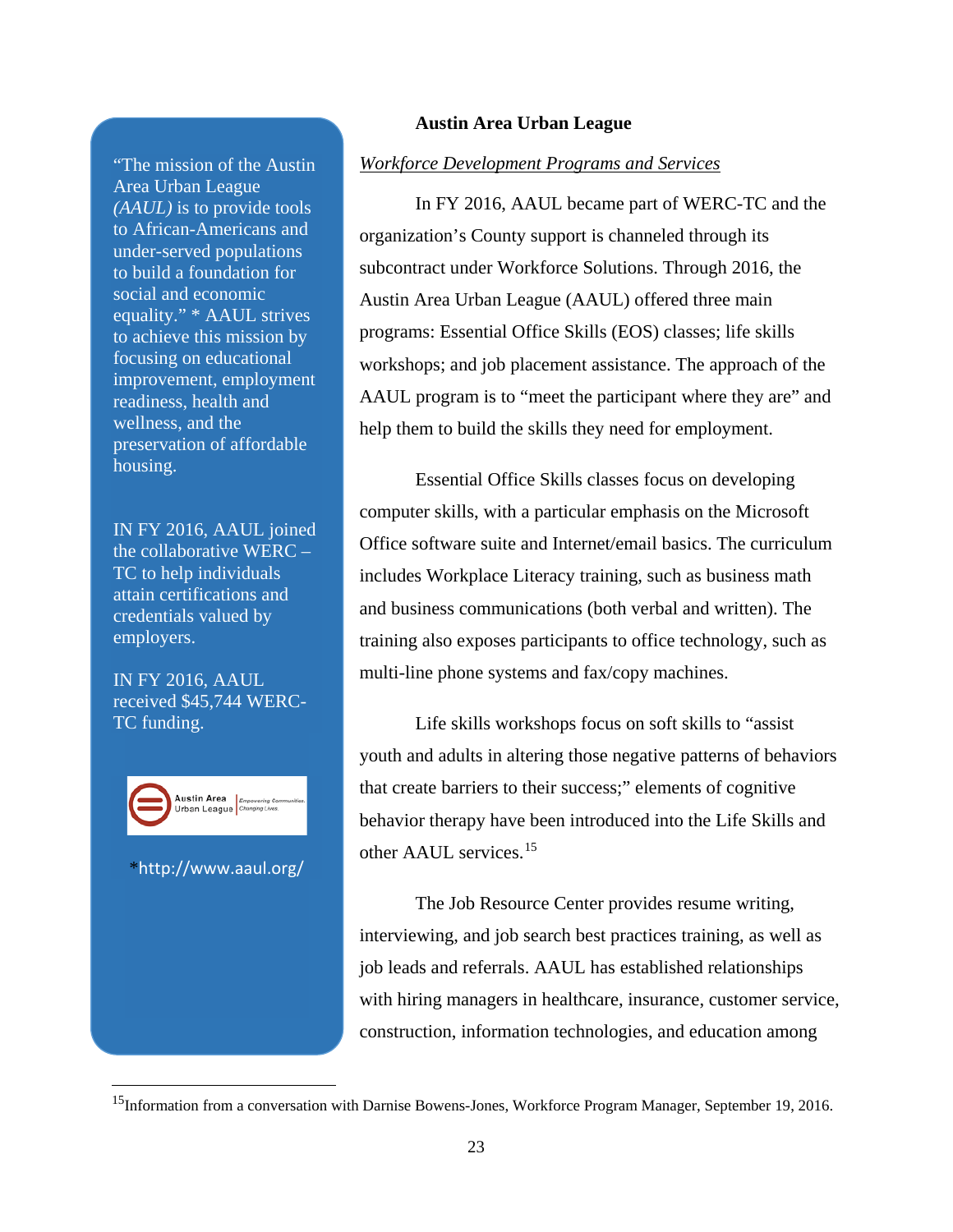other fields. Under WERC-TC, AAUL has begun to expand its training referrals to include truck driving/CDL training and Certified Nurse Assistant training through Austin Community College. The target wage for employment entries in FY 2016 was \$12 per hour minimum. Given the weak work histories and barriers to employment of most participants—many of whom are judicially involved, while others may be elderly or disabled looking for part-time work or community volunteer opportunities—meeting the \$12 per hour standard has been a challenge.

#### *Support Services*

AAUL works to connect participants with resources in the community, including Dress for Success for female participants and various faith-based agencies for interview and work clothes for male participants. Born Again Ministries is a key resource for transitional housing for men who have been released from incarceration. Bus passes are also provided if funding is available and the provision of gas cards has been increasing with the enrollments in CDL training. AAUL also operates its own vans to transport groups of individuals to and from classes. Incentives (\$20) are provided at 30-day intervals to support attainment of the 6-month retention target. AAUL also helps with work-related expenses, refers to Workforce Solutions for child care, and can provide emergency assistance.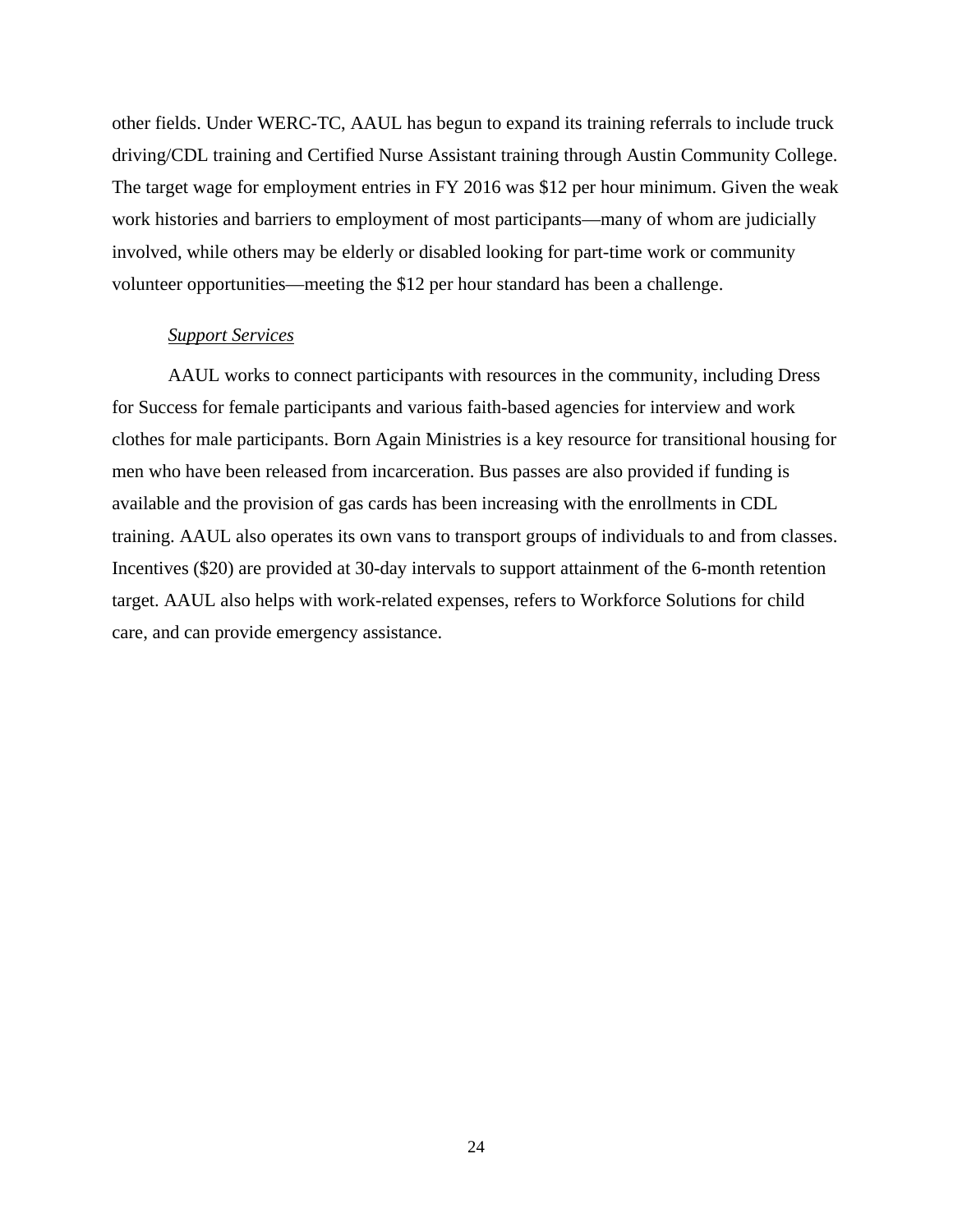The mission of American YouthWorks is "…to provide young people with opportunities to build careers, strengthen communities, and improve the environment through education, onthe-job training, and service to others."\*

The program offers college, high school, and GED classes, as well as job training programs based on a service learning model that combines academic instruction with occupational skills development and community service projects.

In FY 2016 Travis County invested \$145,000 workforce development funds combined with Metro Parks Project funding of \$100,000. YouthBuild also received \$46,065 in funding from WERC-TC.



For more information visit: [www.americanyouthworks.org](http://www.americanyouthworks.org/)

\*www.americanyouthworks.org/ about. Accessed: 08.10.2017.

#### <span id="page-27-0"></span>**American YouthWorks**

#### *Workforce Development Programs and Services*

Travis County funds three training programs through American YouthWorks (AYW); YouthBuild Austin that includes two programs Casa Verde Builders, and the Youth Media Corps (a revised configuration of the former Computer Corps introduced in late 2013); and the Texas Conservation Corps. YouthBuild programs use a Service Learning Academy model that combines occupational skills training and academic instruction with community service projects. Students often switch from one training program to another and may complete multiple programs over time.

YouthBuild Austin is part of the national initiative led by the U.S. Departments of Labor and Housing & Urban Development. Students learn "green" construction skills while constructing energy efficient, affordable homes, primarily in East Austin. Participants in the Casa Verde program typically range in age from 16-24 years old. The Casa Verde training takes approximately nine months to complete and is generally reserved for high school juniors and seniors or those who are working to earn a high school credential. Participants earn 18 credit hours at Austin Community College at the completion of the construction training. Participants also earn certifications through the Occupational Safety and Health Administration (OSHA) and the Home Builders Association.

The Texas Conservation Corps program trains youth to build, restore, and maintain the natural environment. Through work in parks, nature trails, wildlife habitats, and disaster relief services, participants learn environmental management and safety practices. A key area of focus is invasive species management.

25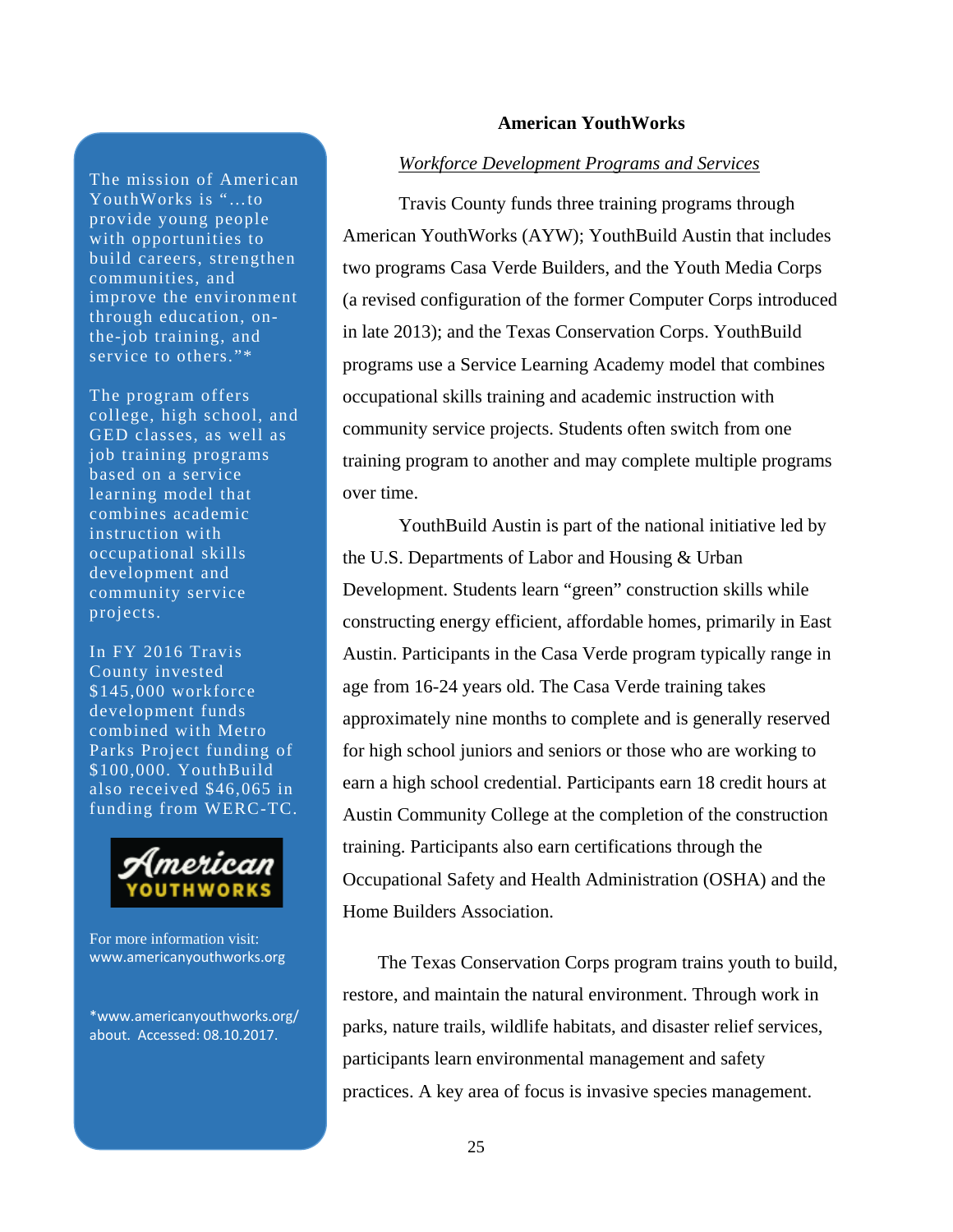Contracts with Travis County, the City of Austin, the Texas Parks and Wildlife Department, and the National Parks Service, among others, give participants real work experience while creating benefits for the broader community.<sup>[16](#page-28-0)</sup>

Beyond the academic and occupational skills training, YouthBuild participants also receive training in soft skills, job search, and resume building. The target wage for those who enter employment was \$10 per hour minimum in 2016. For participants who are interested in pursuing higher education, the program has recently added college access, credit articulation, and persistence services.

In FY 2016 YouthBuild entered into a partnership with the juvenile justice system to provide services to justice involved youth. This program enrolls students as young as 16 into the program. YouthBuild developed a re-entry specialist case manager position to work with justice involved youth, and the program is evaluating potential adjustments to continue to present options for younger students. Sixteen year old students who enroll in HS/GED and pursuing YouthBuild certifications may need an extended time with the program to complete their high school diploma/GED goals. Further, during FY 2016 YouthBuild began preparing to offer the Health Corps program again and intended to begin enrolling students in September 20[17](#page-28-1).<sup>17</sup>

#### *Support Services*

 $\overline{a}$ 

In addition to job training and on-site access to Premier High School/GED studies, American YouthBuild provides a number of wrap-around support services to help individuals succeed. Participants in both Casa Verde Builders and Texas Conservation Corps receive biweekly stipends to help cover their living expenses while in training. The program also provides uniforms and safety equipment, tools, clothing for interviews, bus passes, on-site child care, and emergency assistance for food, diapers, and other necessities.

<span id="page-28-0"></span><sup>&</sup>lt;sup>16</sup> AYW Texas Conservation Corp. has moved towards a fee for services approach to cover expenses and provide opportunities for youth.

<span id="page-28-1"></span><sup>17</sup> Information from a conversation with Britni Trustman, Assistant Director−Grants Management and David Clauss, YouthBuild Austin Program Director, August 2017.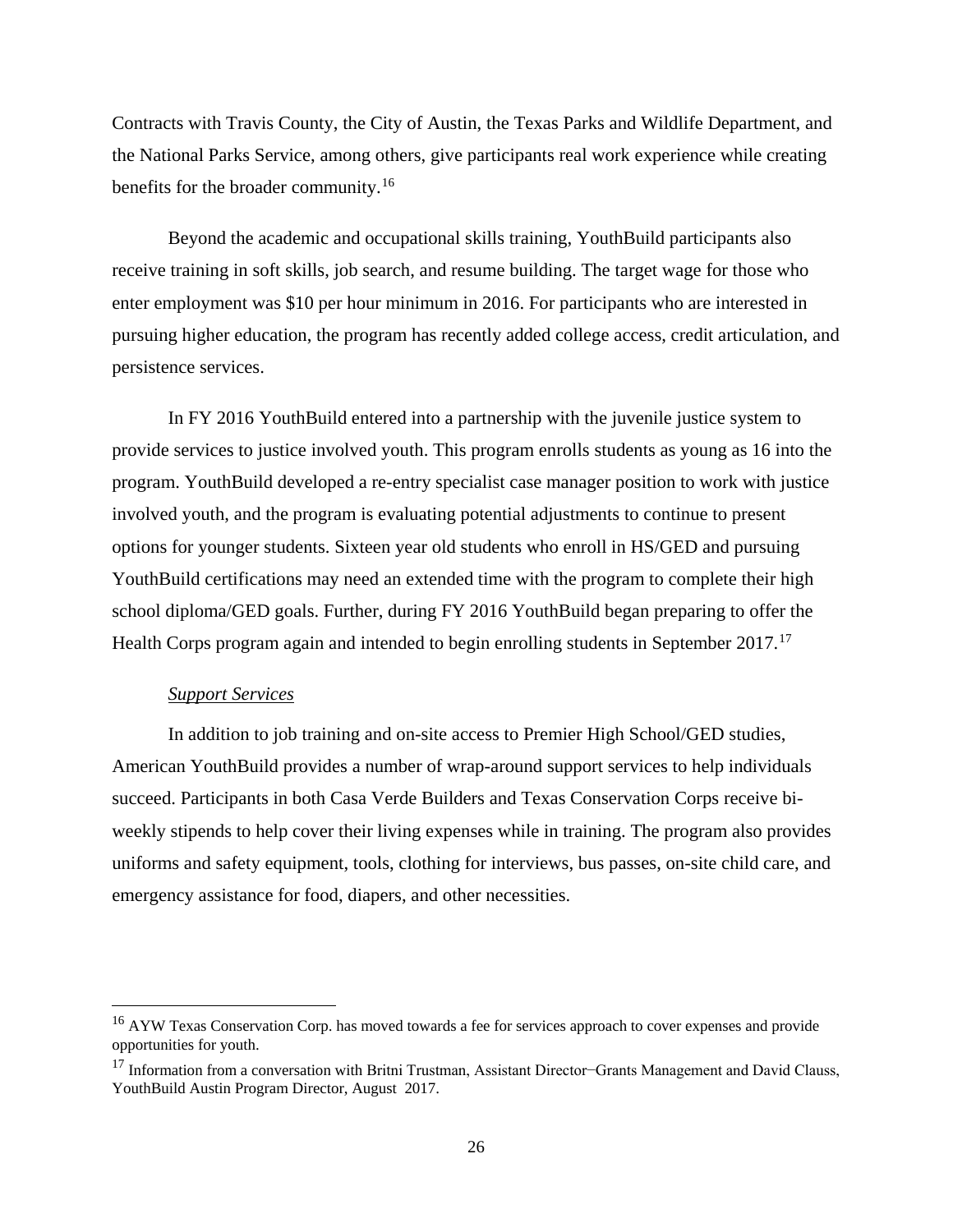American YouthWorks has dedicated staff to help participants with the job search process and internships, as well as full-time counselors to help participants overcome other obstacles to success. The program partners with Workforce Solutions in both WERC-CoA and WERC-TC to connect participants with other training opportunities and support services.

#### *Non-WERC-TC Participant Profile*

AYW workforce development County funding is channeled through three contracts: WERC-TC, Workforce Development (direct to AYW), and the Travis County Metro Parks Project.<sup>[18](#page-29-0)</sup> The services and participants reported on in this section of the report are only funded through Travis County Workforce Development and Travis County Metro Parks funding and are identified as non-WERC-TC funded participants. YouthBuild participants receiving services through WERC-TC are reported in the subsequent WERC-TC section of this paper.

This non-WERC-TC participant analysis reports on 87 American YouthWorks participants who exited the program in FY 2016.<sup>[19](#page-29-1)</sup> American YouthWorks provides services to youth as young as 16 with 26.4 percent of participants raging in age from 14 to 19, and 70 percent of participants ranging in age from 20 to 29 years. The average age of American YouthWorks participant exiters is 22. The majority of exiters identified as White (62.1%) with 10.3 percent identified as Black and 14.9 percent Hispanic. Most exiters were male (63.2%). Sixteen percent of respondents reported having less than a  $12<sup>th</sup>$  grade education.<sup>[20](#page-29-2)</sup> The majority of the exiters report residing in two areas: East Austin (23%) and South Austin (29.9%). Ten percent reported judical involvement.<sup>[21](#page-29-3)</sup>

#### *Non-WERC-TC Funded Participant Outcomes*

Table 4 provides an overview of 87 American YouthWorks program exiter outcomes that receive Travis County funding separate from WERC-TC. As may be expected with a young service population, in the four quarters prior to entering the AYW program, quarterly

 $\overline{a}$ 

<span id="page-29-0"></span><sup>&</sup>lt;sup>18</sup> The Metro Parks Project can be understood as a transfer of HHS funds to Travis County passed through to AYW for a subsidized work experience program.

<span id="page-29-1"></span><sup>&</sup>lt;sup>19</sup> These exiters represent the American YouthWorks participants who were not enrolled in WERC-TC.

<span id="page-29-2"></span> $^{20}$  Education level was missing from 78 percent of the participant data.

<span id="page-29-3"></span> $21$  Veteran status and receipt of public benefits were not reported for the exiting participants. American YouthWorks is designed to support primarily youth, thus *veteran status* may not be an applicable data element.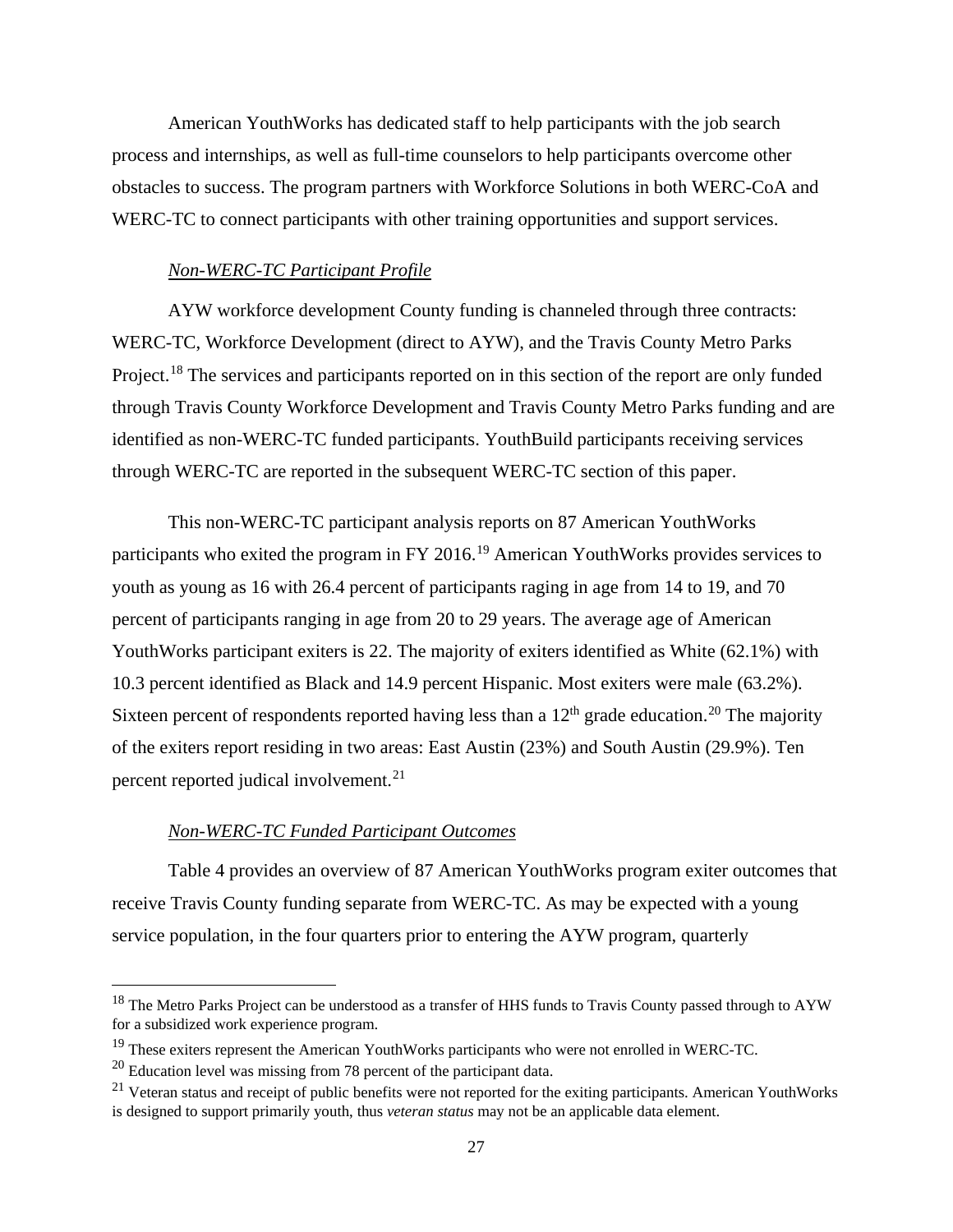employment was relatively low at 19 percent. Employment increased during the last quarter of services to 31 percent, rising to 49.4 percent by the second quarter post-service and falling to 45.8 percent in the fourth quarter post-service. Wages varied across the time continuum, with average post-service income of \$2,090, increasing to \$4,159 by the second quarter post-services, and rising again by an average of \$1,000 by the fourth quarter post-service, with an average income of \$5,237 (Figure 4 and Figure 5).

<span id="page-30-0"></span>

| <b>Cohort Outcome Measure</b>     | Four<br>Otrs<br><b>Before</b><br>Service | Last<br>Otr of<br><b>Service</b> | 2nd Otr<br>$Post-$<br>Service | 4th Qtr<br>Post-<br>Service | 8th Qtr<br>Post-<br>Service | 12 <sub>th</sub><br>Qtr<br>Post-<br>Service | 16th<br>Qtr<br>Post-<br>Service | A <sup>11</sup><br>Post-<br><b>Service</b><br><b>Qtrs</b> |
|-----------------------------------|------------------------------------------|----------------------------------|-------------------------------|-----------------------------|-----------------------------|---------------------------------------------|---------------------------------|-----------------------------------------------------------|
| <b>Number of Participants:</b>    | 87                                       | 87                               | 87                            | 59                          |                             |                                             |                                 |                                                           |
| <b>Quarterly Employment:</b>      |                                          |                                  |                               |                             |                             |                                             |                                 |                                                           |
| 2015-2016                         | 19.0%                                    | 31.0%                            | 49.4%                         | 45.8%                       | $\cdot$                     | $\cdot$                                     | $\cdot$                         | 46.5%                                                     |
| <b>Average Qrtly Earnings:</b>    |                                          |                                  |                               |                             |                             |                                             |                                 |                                                           |
| 2015-2016                         | \$2,090                                  | \$2,203                          | \$4,159                       | \$5,237                     | $\bullet$                   | $\bullet$                                   | $\bullet$                       | \$4,511                                                   |
| <b>Qualified for UI Earnings:</b> |                                          |                                  |                               |                             |                             |                                             |                                 |                                                           |
| 2015-2016                         | 16.7%                                    | 11.5%                            | 11.5%                         | 32.2%                       | $\cdot$                     | $\cdot$                                     | $\cdot$                         | 20.8%                                                     |
| <b>Filed UI Claim:</b>            |                                          |                                  |                               |                             |                             |                                             |                                 |                                                           |
| 2015-2016                         | $0.0\%$                                  | $0.0\%$                          | $0.0\%$                       | 1.7%                        | $\bullet$                   |                                             |                                 | 0.5%                                                      |

**Table 4. American YouthWorks FY 2016 Exiter Outcomes**

Source: AYW participant records and Texas Workforce Commission UI wage and claim records. Note: A dot represents too few participants, no data to report, or insufficient time passing to report for that timeframe. Participants were counted as employed if they were found in Texas UI wage records. Those who were not found may be unemployed, employed outside of Texas, or employed in Texas in a position that is not UIcovered and reported to TWC.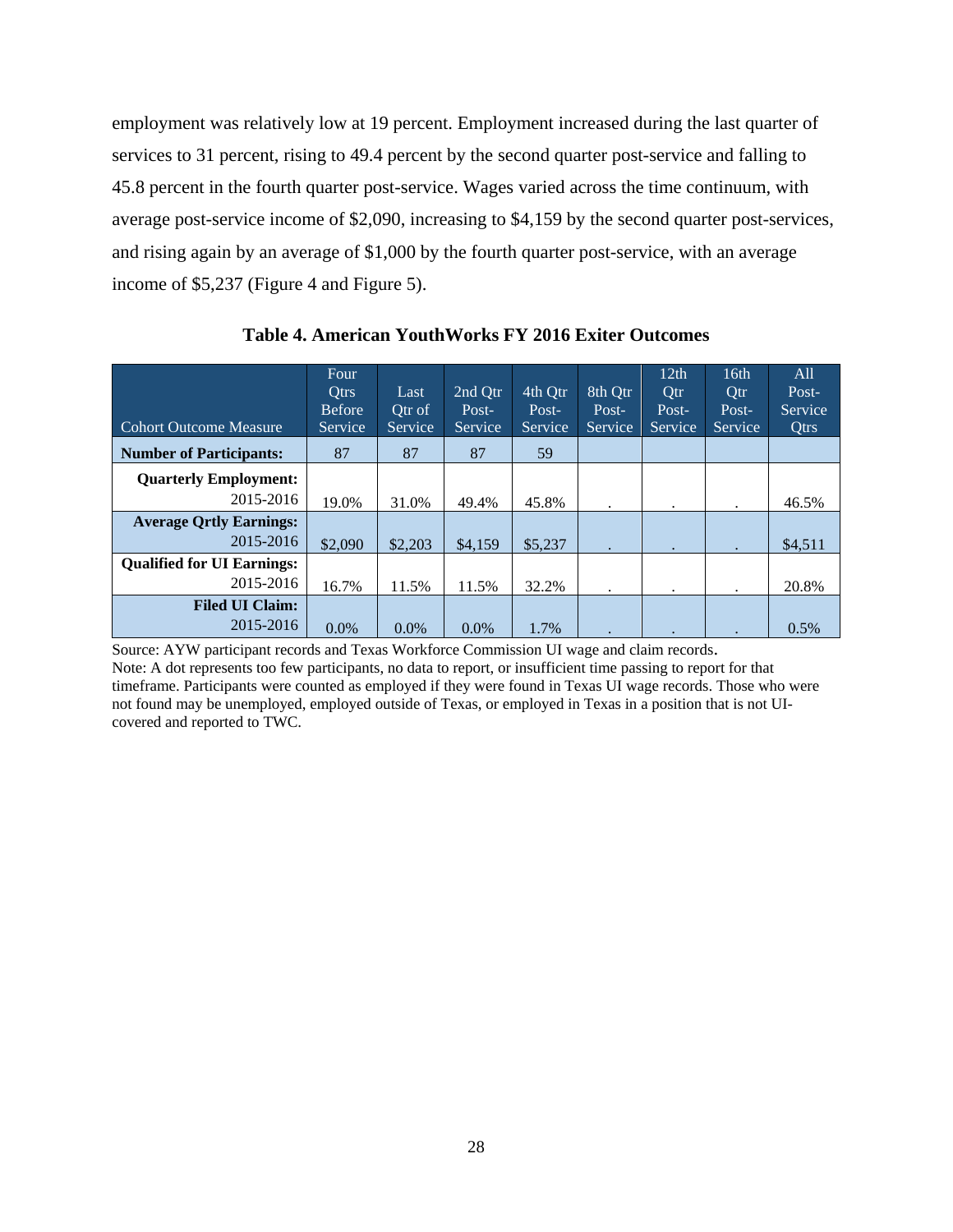<span id="page-31-0"></span>

**Figure 4. Average Quarterly Employment American YouthWorks FY 2016 Exiters**

**Figure 5. Average Quarterly Earnings of Employed American YouthWorks FY 2016 Exiters**

<span id="page-31-1"></span>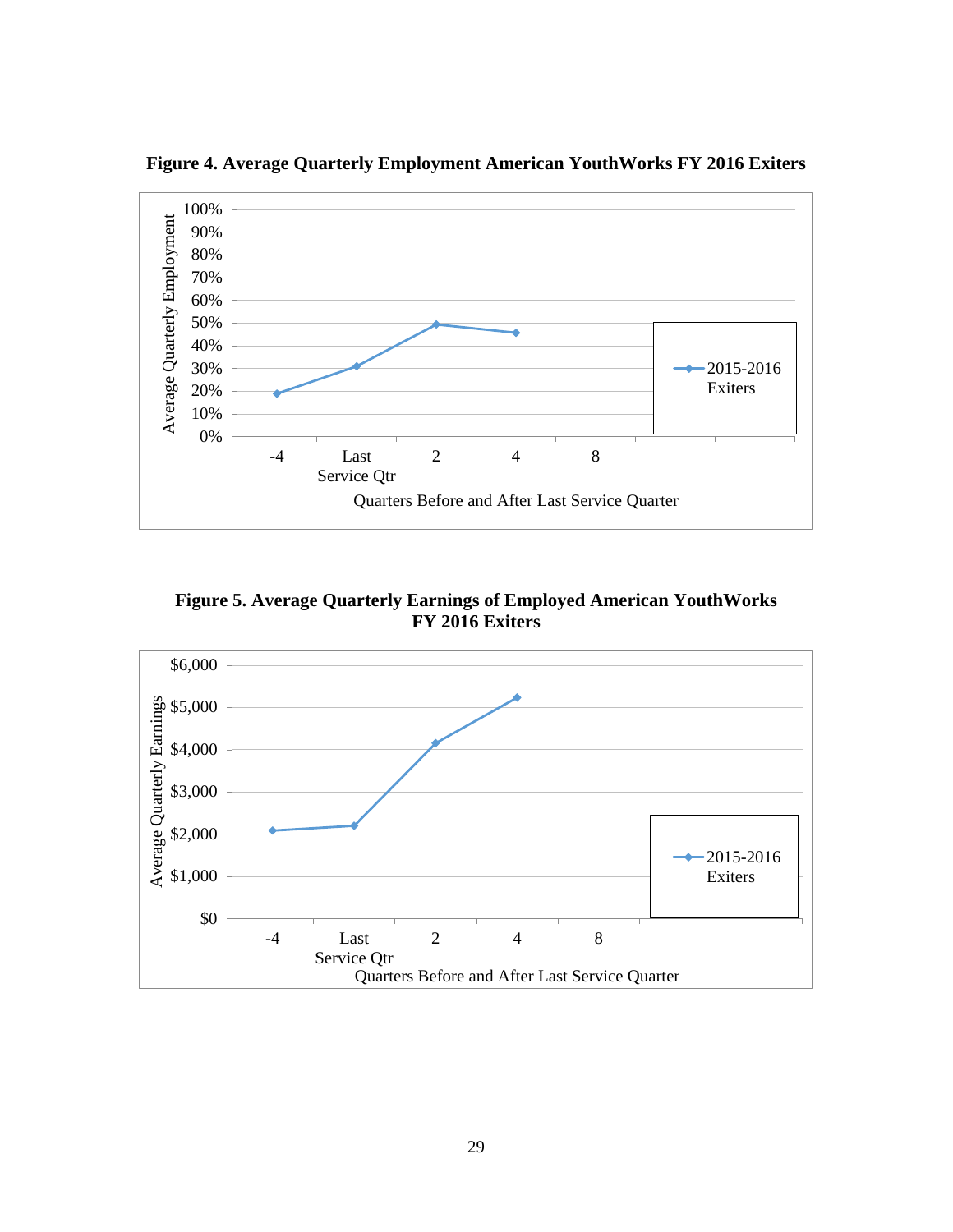#### *Non-WERC-TC Funded Program Impacts*

Table 5 presents findings from the impacts analysis comparing the outcomes of the AYW FY 2016 exiters to the outcomes of a matched comparison group. Participation was positively associated with one of the four outcomes measures of interest: a 25.6 percentage point advantage in employment.

<span id="page-32-0"></span>

| Impact measure                    | All Qtrs Post-<br>Service:<br>Comparison<br>Group | All Qtrs Post-<br>Service:<br><b>Treatment</b><br>Group | Unadjusted<br>Net Effect | Impact<br>Measure |
|-----------------------------------|---------------------------------------------------|---------------------------------------------------------|--------------------------|-------------------|
| <b>Quarterly Employment</b>       | 35.2%                                             | 46.5%                                                   | 11.4%                    | 25.6%             |
| <b>Average Quarterly Earnings</b> | \$4,547                                           | \$4,511                                                 | $-$ \$36                 |                   |
| <b>Qualified for UI Benefits</b>  | 11.6%                                             | 9.8%                                                    | $-1.9\%$                 | $0.0\%$           |
| <b>Filed UI Claim</b>             | 0.20%                                             | 0.50%                                                   | 0.30%                    | $-0.39%$          |

**Table 5: American YouthWorks FY 2016 Quarterly Impacts**

Note: None of the reported effects in this table are statistically significant.

In Figure 6 the impact of participation in AYW is examined by looking at participants' earnings over time, regardless of employment status (i.e., unconditional earnings), in relation to the comparison group's unconditional earnings. The analysis shows that the two groups were matched in earnings increase until the fourth quarter where the comparison group continued to show gains while the program participants report a drop in earnings.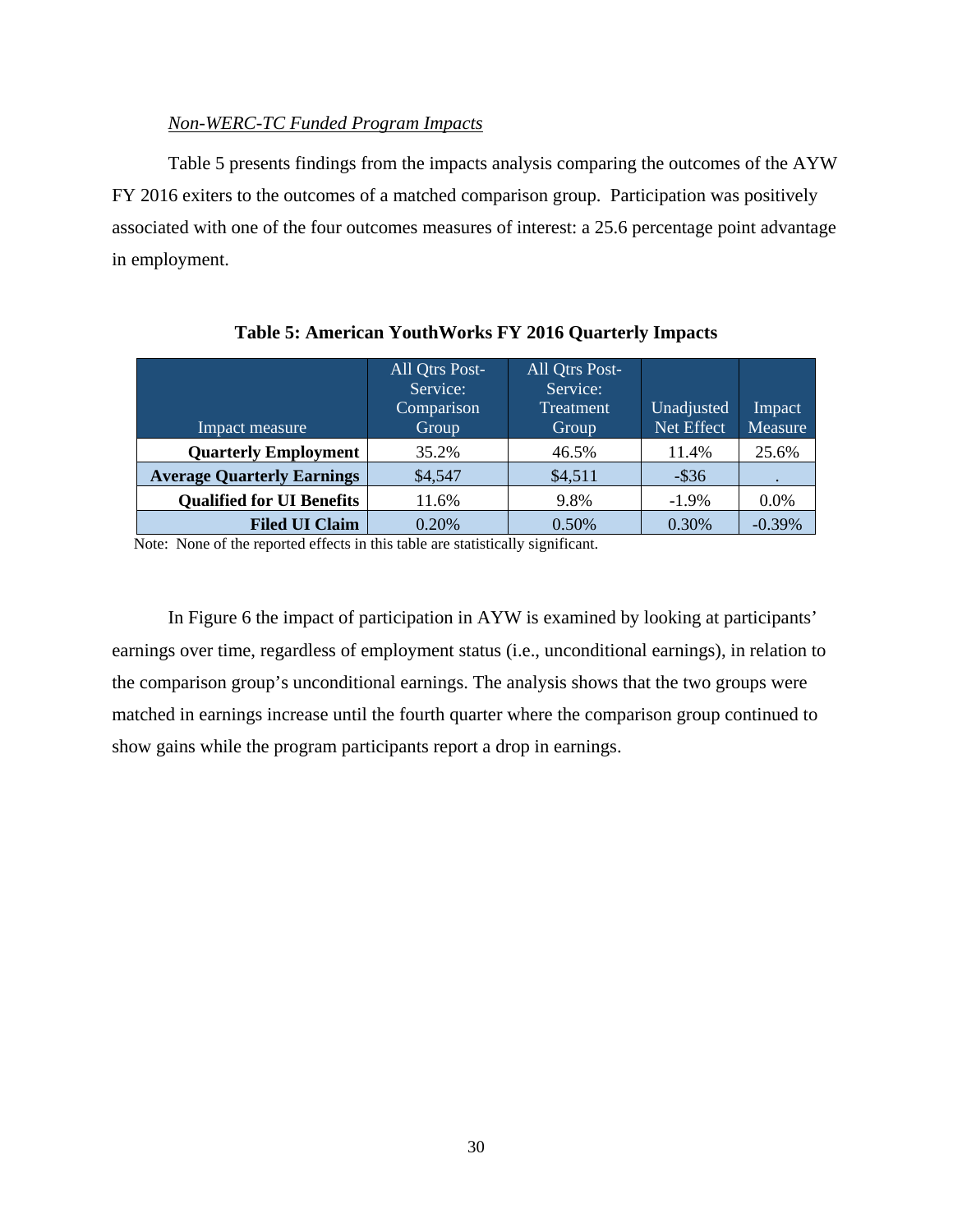

<span id="page-33-0"></span>**Figure 6. Unconditional Earnings Over Time, American YouthWorks Participants vs. Comparison Group**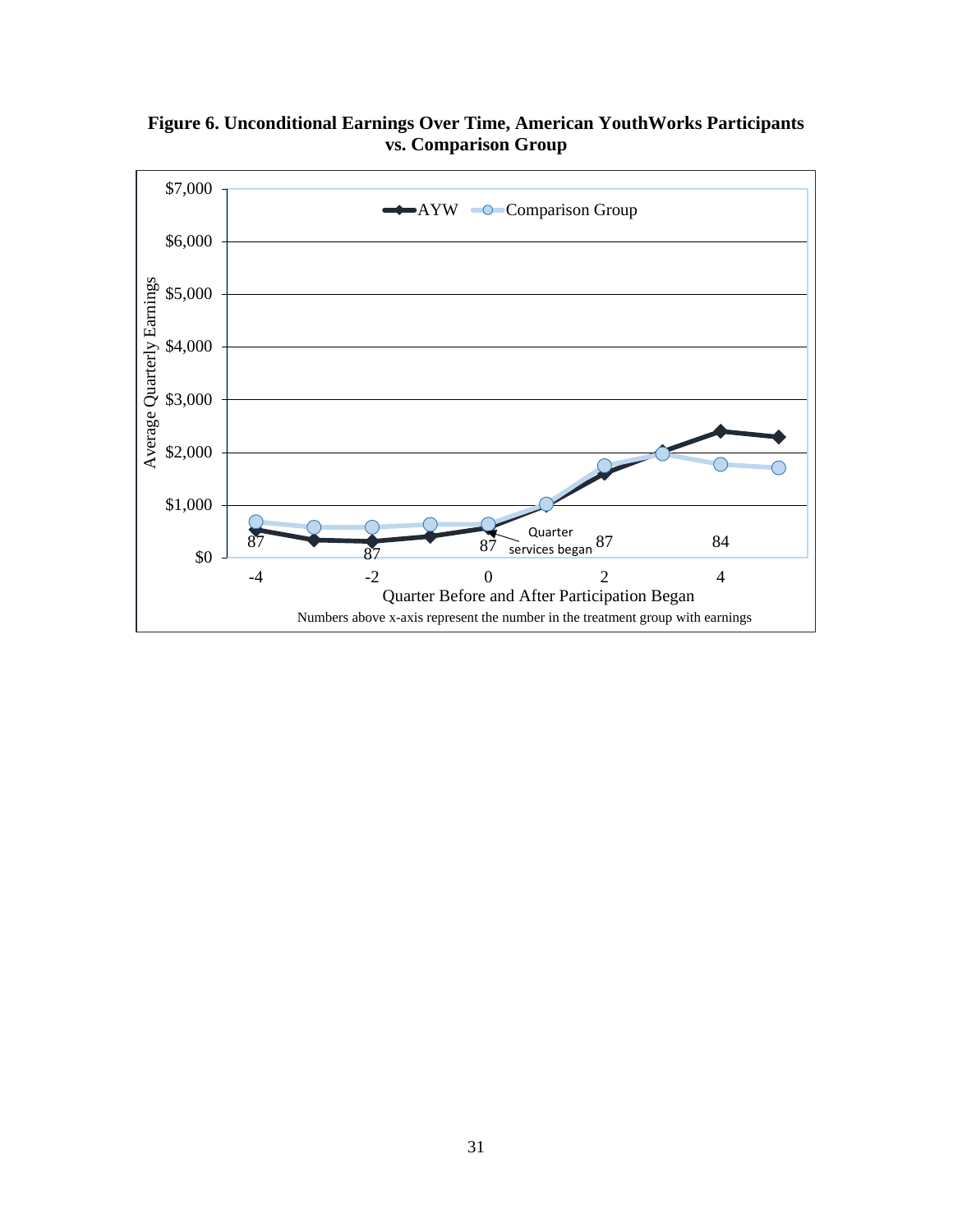<span id="page-34-0"></span>The Literacy Coalition of Central Texas: "… improves the quality and increases the availability of literacy services for Central Texans." \* The core strategy of the organization is to embed its programming in the business, healthcare and nonprofit sectors.

In FY 2016 Travis County invested \$273,054 in two Literacy Coalition programs: Workforce Infusion (\$241,196) and Literacy Illuminates (\$31,858).



\*Mission statement from: http://willread.org/

 $\overline{a}$ 

### **Literacy Coalition of Central Texas**

#### **Workforce Development Programs and Services**

<span id="page-34-1"></span>Travis County workforce investments have followed a series of institutional and program realignments over the past few years. Since 2014 the Literacy Coalition merged with two Coalition Partners (the Ascend Center for Learning and *English @ Work*), started a bilingual parenting program, and added a workforce development component to their collaborative capacity-building programs across nine partner sites.<sup>[22](#page-34-2)</sup> The program activities have matured and expanded with each successive institutional change.

As the Ascend Center merged with the Literacy Coalition, the program began to migrate from Workplace Competency to Job Readiness to the present (FY 2016) Workforce Infusion Program. The Workforce Infusion program builds on the Literacy Coalition's network of community-based service providers to implement workforce curricula that integrates literacy with occupation-specific workforce preparation and training across regional adult education programs. Services are targeted for very low-skilled, working age adults who are currently enrolled in adult literacy programming (ABE, GED, and ESL), and have goals to improve their employment status. The program works to utilize the capacity of community literacy services to:

- Build career awareness,
- Increase job readiness skills, and
- Increase employment and career advancement.

<span id="page-34-2"></span><sup>&</sup>lt;sup>22</sup> The Literacy Coalition coordinates services at a total of 12 sites: 11 are community partners (two are currently not offering Workforce Infusion) and one site operated directly by the Literacy Coalition (The Learning Center formerly the ASCEND Center for Learning).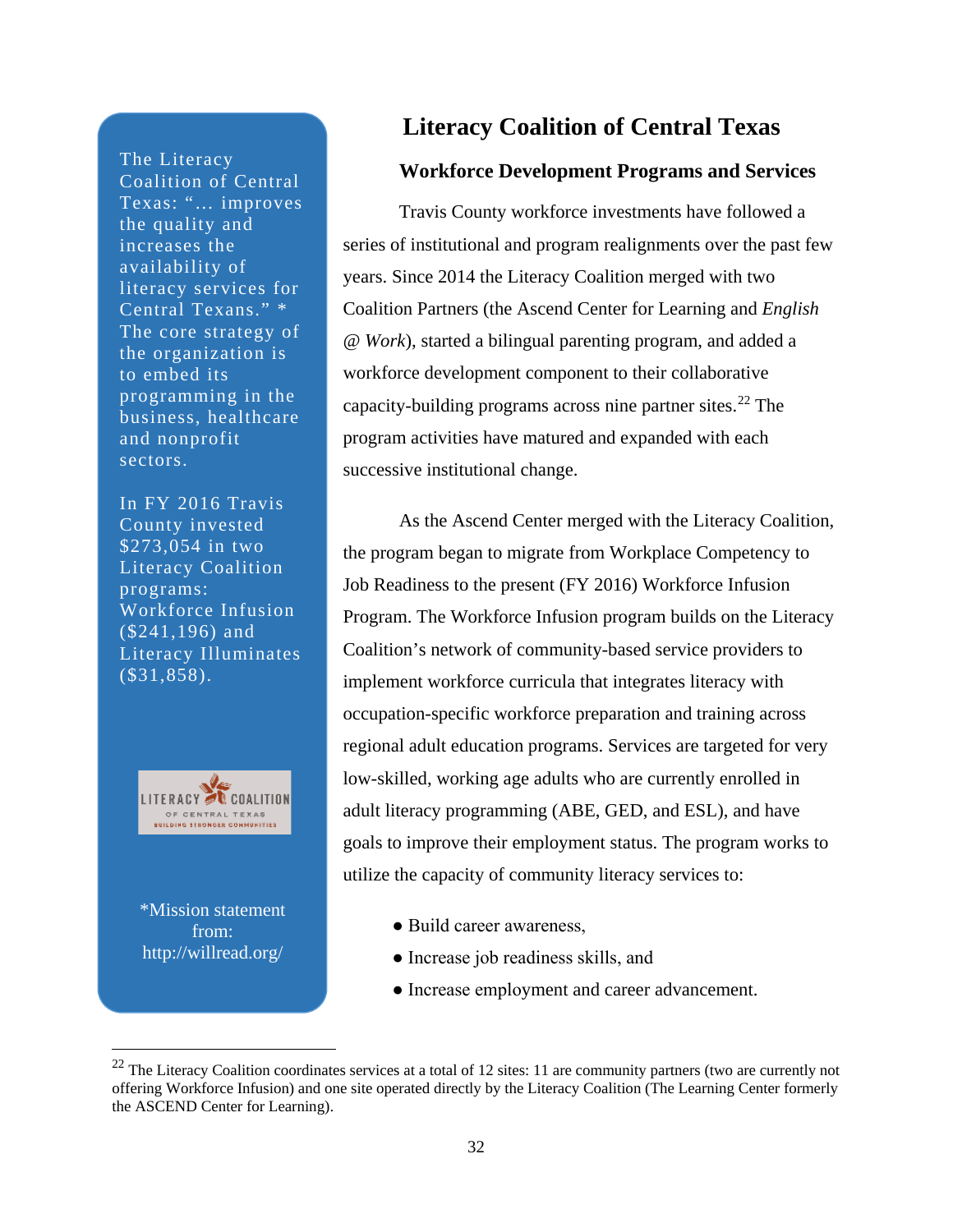The Literacy Coalition recruits interested persons through their network of adult literacy partner organizations. Each partner site works with two Literacy Coalition AmeriCorps Members (an instructor and a job coach) who are trained to implement the Workforce Infusion program in the context of each site's existing literacy services.<sup>[23](#page-35-0)</sup> Students currently enrolled in literacy programs meet with AmeriCorps Members to complete an intake process to establish goals and a plan to obtain their educational and employment goals. Participants take the TABE at the beginning of the program to identify skill strengths and weaknesses. Participants are then tested after every 40 hours of instruction. Students interested in advanced workforce preparation can enroll in work-readiness skill-building services to work with a job coach to complete an Individual Learning Plan to further outline their educational and career goals. The job coach will connect students to additional resources to meet those objectives. The target wage for those that enter employment was \$9.25 per hour in FY 2016.

The Workforce Infusion project employs an incentive program to track client employment and job retention rates. Clients who return documentation proving improved employment will receive \$100 in gift cards, and those proving retention of their new position for at least six months receive \$50.

Literacy Illuminates is the Literacy Coalition's community-wide outreach and education effort. Its goals are to raise general awareness about the literacy services in the area, distribute educational and informational materials to low literate parents of young children (to promote high literacy rates among their children), and to better connect social service professionals to the literacy resources available for their clients. The campaign provides trainings on literacy resources to case management professionals in area non-profits, City of Austin, Travis County, and AISD programs that provide direct services to vulnerable families. Literacy Illuminates employs an evolving strategy as the project pursues different options to determine how best to reach the project's intended population. [24](#page-35-1)

 $\overline{a}$ 

<span id="page-35-0"></span><sup>&</sup>lt;sup>23</sup> During the first year of transition to the Workforce Infusion (FY 2106) model, AmeriCorps members who were teaching ESL/ABE were trained to add workforce prep and career development services into their teaching and their work with students. In FY 2017, the program moved toward having dedicated job coaches.

<span id="page-35-1"></span><sup>&</sup>lt;sup>24</sup> Information from a conversation with Meg Poag, Chief Executive Director, Yaira Robinson, Director of Collaborative Programs, and Sadia Tirmizi of the Literacy Coalition of Central Texas. September 12, 2017.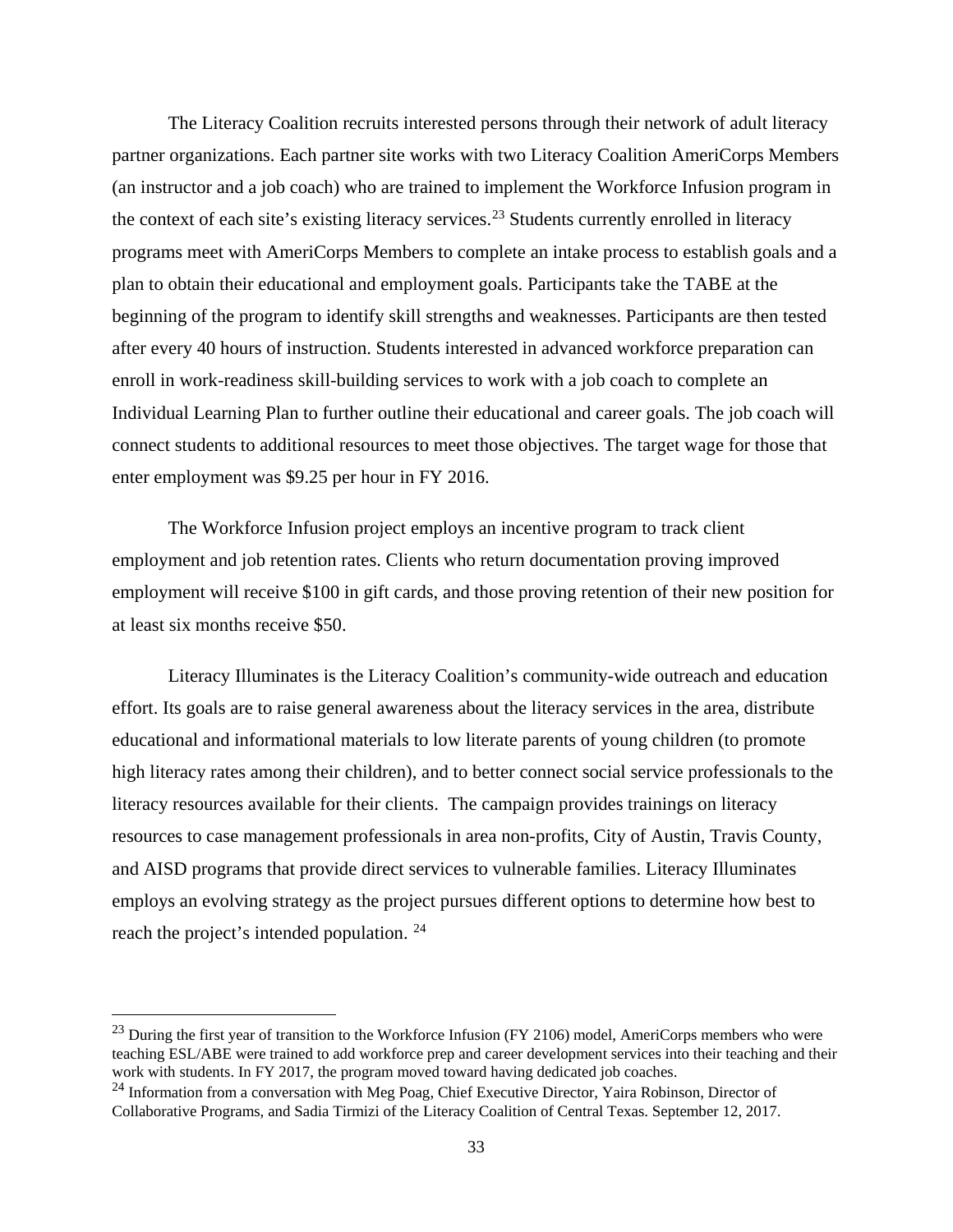# *Support Services*

Literacy Coalition partner sites each deliver varying support services to participants. Students enrolled at the Literacy Coalition Learning Center site are eligible to access a web of support services. The Learning Center employs a full-time case manager/participant support specialist and a social services coordinator who work to improve program persistence and completion by offering a number of support services. The Learning Center offers transportation assistance, primarily in the form of bus passes, but has moved towards gas cards, and even helps with auto repairs. The organization also provides emergency rent or utility assistance on a caseby-case basis. The social services coordinator makes referrals to organizations throughout Travis County based on the participant's needs. For example, parenting participants may be referred to Workforce Solutions–Capital Area to access child care development funds. The organization finds that a lack of child care is a significant barrier to participation.

# *Participant Profile*

This analysis reports on 77 Literacy Coalition participants who exited the program in FY 2016. The average age of Literacy Coalition participant exiters is 33, a plurality of program participants were between the ages of 20 and 29 (35.1%). Most exiters identified as Hispanic (41.6%),with 22.1 percent identifying as White and 27.3 percent identifying as Black. Most exiters were female (70.1%). The majority, 80.5 percent, reported less than a  $12<sup>th</sup>$  grade education. Exiters report residing primarily in the following areas: East Austin (50.6%), and South Austin  $(28.6\%)$ .<sup>[25](#page-36-0)</sup>

#### *Participant Outcomes*

 $\overline{a}$ 

Table 6 provides an overview of participant outcomes across the four quarters prior to services, during the exit quarter, and the second and fourth quarter post-services. Overall, in the four quarters prior to entering the Literacy Coalition program, quarterly employment in a UIcovered job in Texas was 50.7 percent, rising to 59.7 percent by the second quarter post-service, but falling to 51.6 percent in the fourth quarter-post service. Wages remained relatively static prior to service and through the second quarter post service yet increasing by over \$1000 in the

<span id="page-36-0"></span> $25$ Information on exiter judicial involvement, veteran status and receipt of public benefits were missing from the reported data.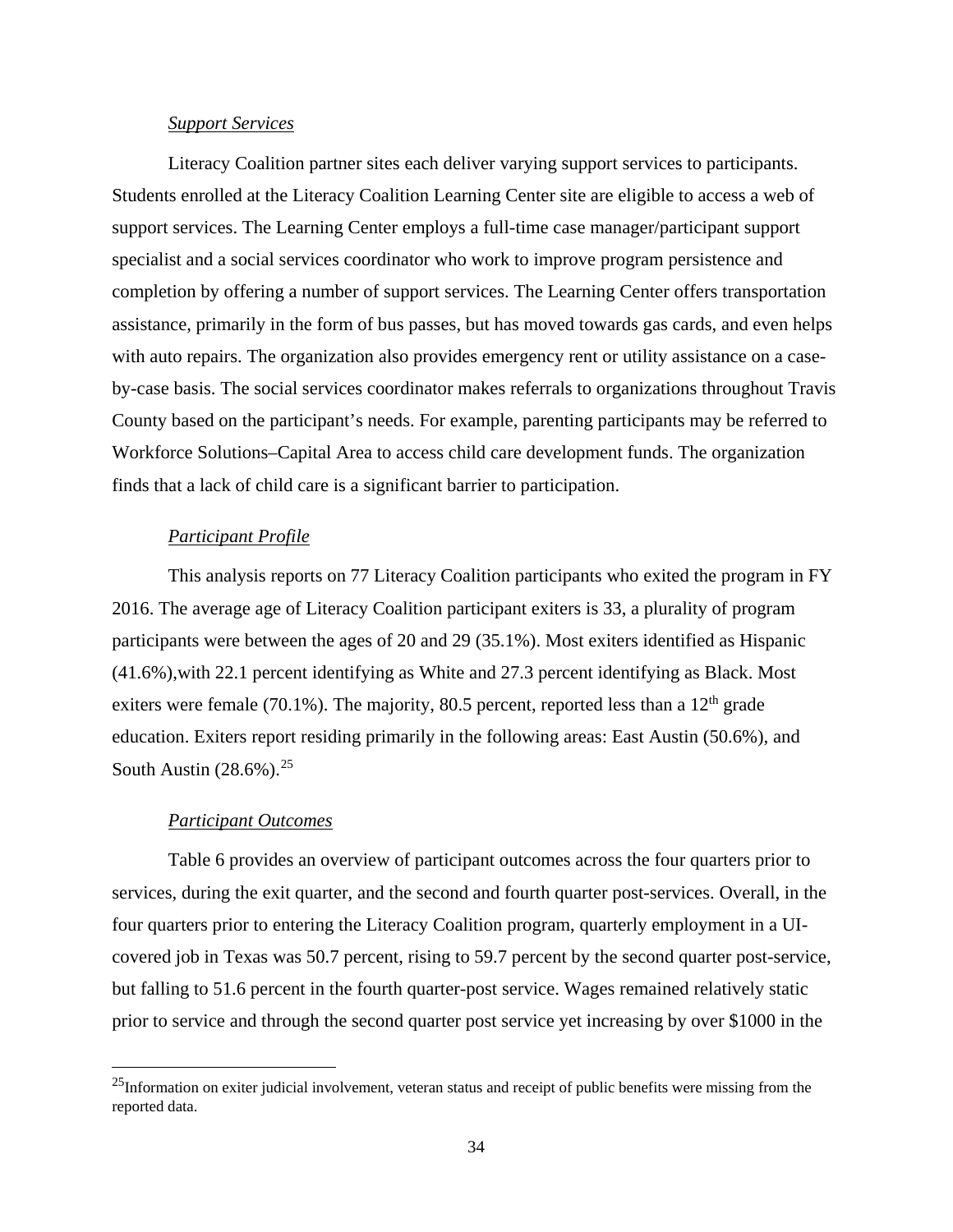fourth quarter. (Figure 7 and Figure 8).

| Cohort Outcome Measure            | Four Qtrs<br><b>Before</b><br>Service | Last Qtr<br>of<br>Service | 2nd Qtr<br>Post-<br>Service | 4th Qtr<br>Post-<br>Service | 8th Qtr<br>Post-<br>Service | 12th<br>Qtr<br>Post-<br>Service | 16 <sub>th</sub><br>Otr<br>Post-<br>Service | All Post-<br>Service<br>Qtrs |
|-----------------------------------|---------------------------------------|---------------------------|-----------------------------|-----------------------------|-----------------------------|---------------------------------|---------------------------------------------|------------------------------|
| <b>Number of Participants:</b>    | 77                                    | 77                        | 77                          | 62                          |                             |                                 |                                             |                              |
| <b>Quarterly Employment:</b>      |                                       |                           |                             |                             |                             |                                 |                                             |                              |
| 2015-2016                         | 50.7%                                 | 55.8%                     | 59.7%                       | 51.6%                       |                             | $\ddot{\phantom{0}}$            | $\cdot$                                     | 58.7%                        |
| <b>Average Qrtly Earnings:</b>    |                                       |                           |                             |                             |                             |                                 |                                             |                              |
| 2015-2016                         | \$3,837                               | \$3,654                   | \$3,992                     | \$4,909                     | $\ddot{\phantom{0}}$        | $\bullet$                       | $\bullet$                                   | \$3,873                      |
| <b>Qualified for UI Earnings:</b> |                                       |                           |                             |                             |                             |                                 |                                             |                              |
| 2015-2016                         | 37.0%                                 | 39.0%                     | 41.6%                       | 51.6%                       | $\ddot{\phantom{0}}$        | $\ddot{\phantom{0}}$            |                                             | 46.1%                        |
| <b>Filed UI Claim:</b>            |                                       |                           |                             |                             |                             |                                 |                                             |                              |
| 2015-2016                         | 2.0%                                  | 2.6%                      | $0.0\%$                     | 1.6%                        |                             |                                 | $\bullet$                                   | 0.8%                         |

# **Table 6. Literacy Coalition FY 2016 Exiter Outcomes**

Source: Literacy Coalition participant records and Texas Workforce Commission UI wage and claim records. Note: A dot represents too few participants, no data to report, or insufficient time passing to report for that timeframe. Participants were counted as employed if they were found in Texas UI wage records. Those who were not found may be unemployed, employed outside of Texas, or employed in Texas in a position that is not UI-covered and reported to TWC.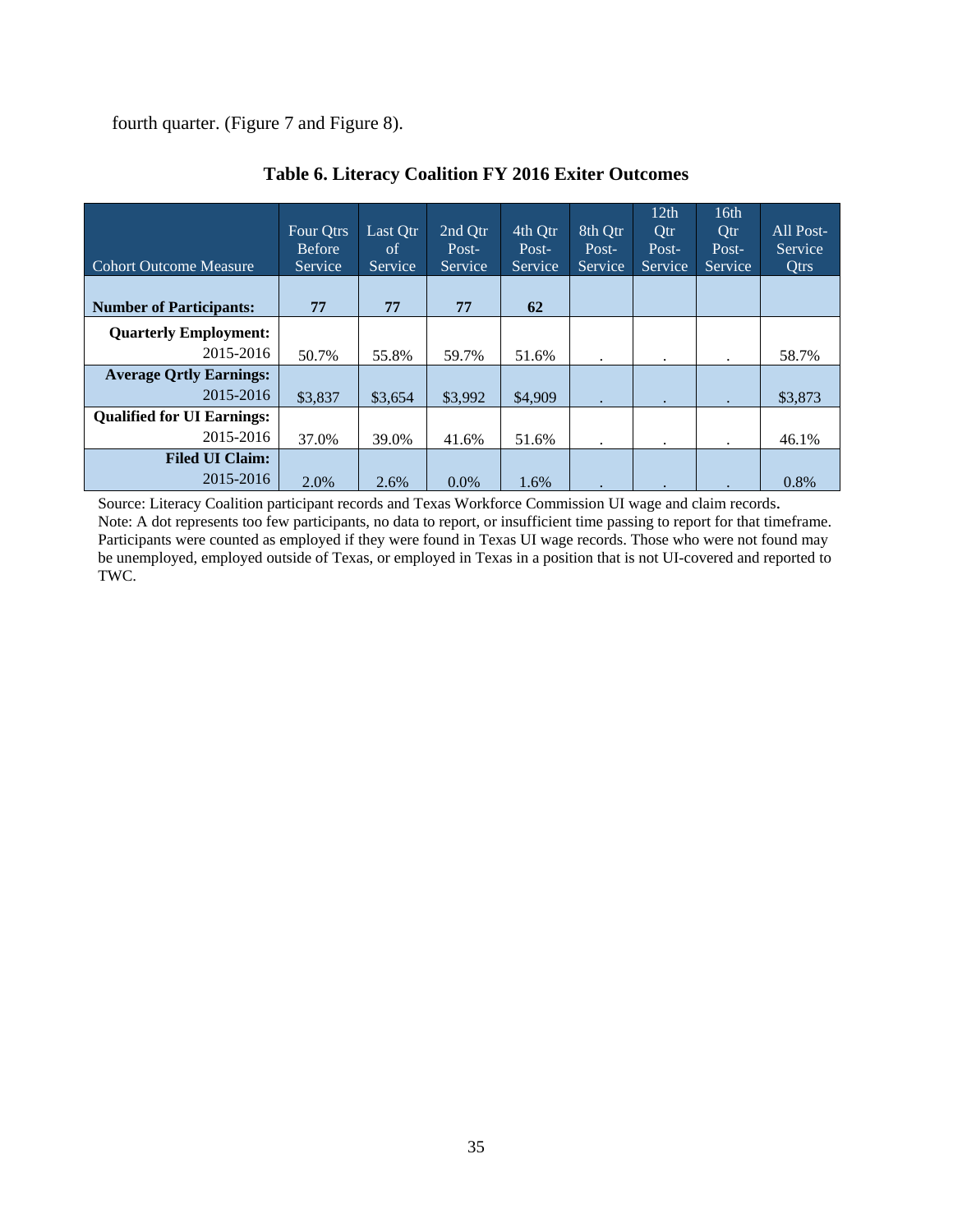**Figure 7. Average Quarterly Employment of Literacy Coalition FY 2016 Exiters**



**Figure 8. Average Quarterly Earnings of Employment of Literacy Coalition FY 2016 Exiters**

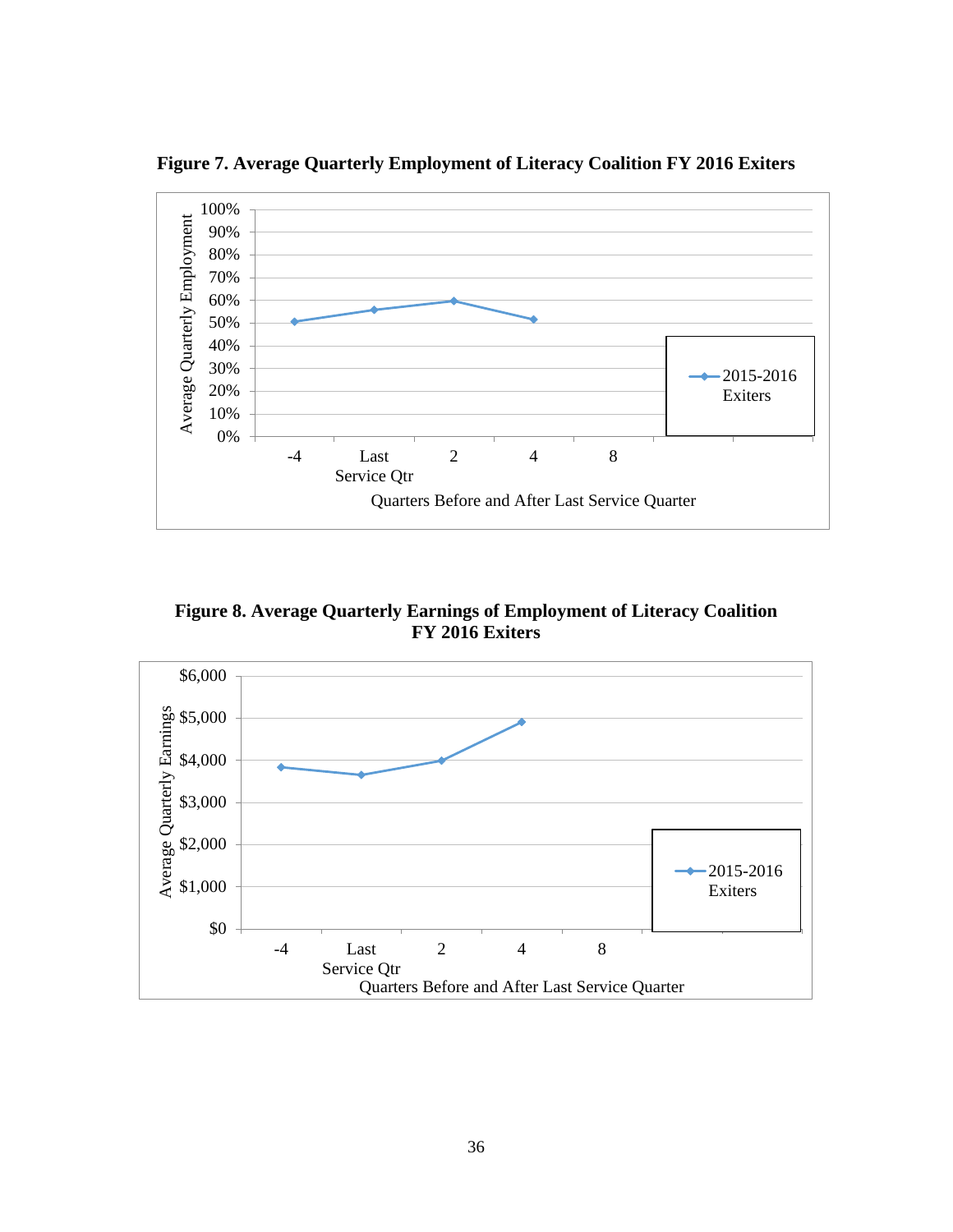# *Program Impacts*

Table 7 presents findings from the impacts analysis comparing the outcomes of the Literacy Coalition FY 2016 exiters to the outcomes of a matched comparison group. Based upon the data, participation was not positively associated with any outcomes measures of interest.

| Impact measure                    | All Qtrs Post-<br>Service:<br><b>Comparison Group</b> | All Qtrs Post-<br>Service:<br><b>Treatment Group</b> | Unadjusted<br>Net Effect | Impact<br>Measure |
|-----------------------------------|-------------------------------------------------------|------------------------------------------------------|--------------------------|-------------------|
| <b>Quarterly Employment</b>       | 48.1%                                                 | 59.6%                                                | 11.5%                    | $-9.2%$           |
| <b>Average Quarterly Earnings</b> | \$5,432                                               | \$3,971                                              | $-$1,461$                | $-$ \$344         |
| <b>Qualified for UI Benefits</b>  | 44.5%                                                 | 59.1%                                                | 14.6%                    | $0.0\%$           |
| <b>Filed UI Claim</b>             | 0.66%                                                 | 0.93%                                                | 0.27%                    | $0.00\%$          |

**Table 7. Literacy Coalition FY 2016 Quarterly Impacts**

Note: None of the reported effects in this table are statistically significant.

In Figure 9 the impact of participation in Literacy Coalition services is examined by looking at participants' earnings over time, regardless of employment status (i.e., unconditional earnings), in relation to the comparison group's unconditional earnings. The analysis shows that Literacy Coalition participant's average quarterly wages were similar to the comparison group in all quarters post-service entry.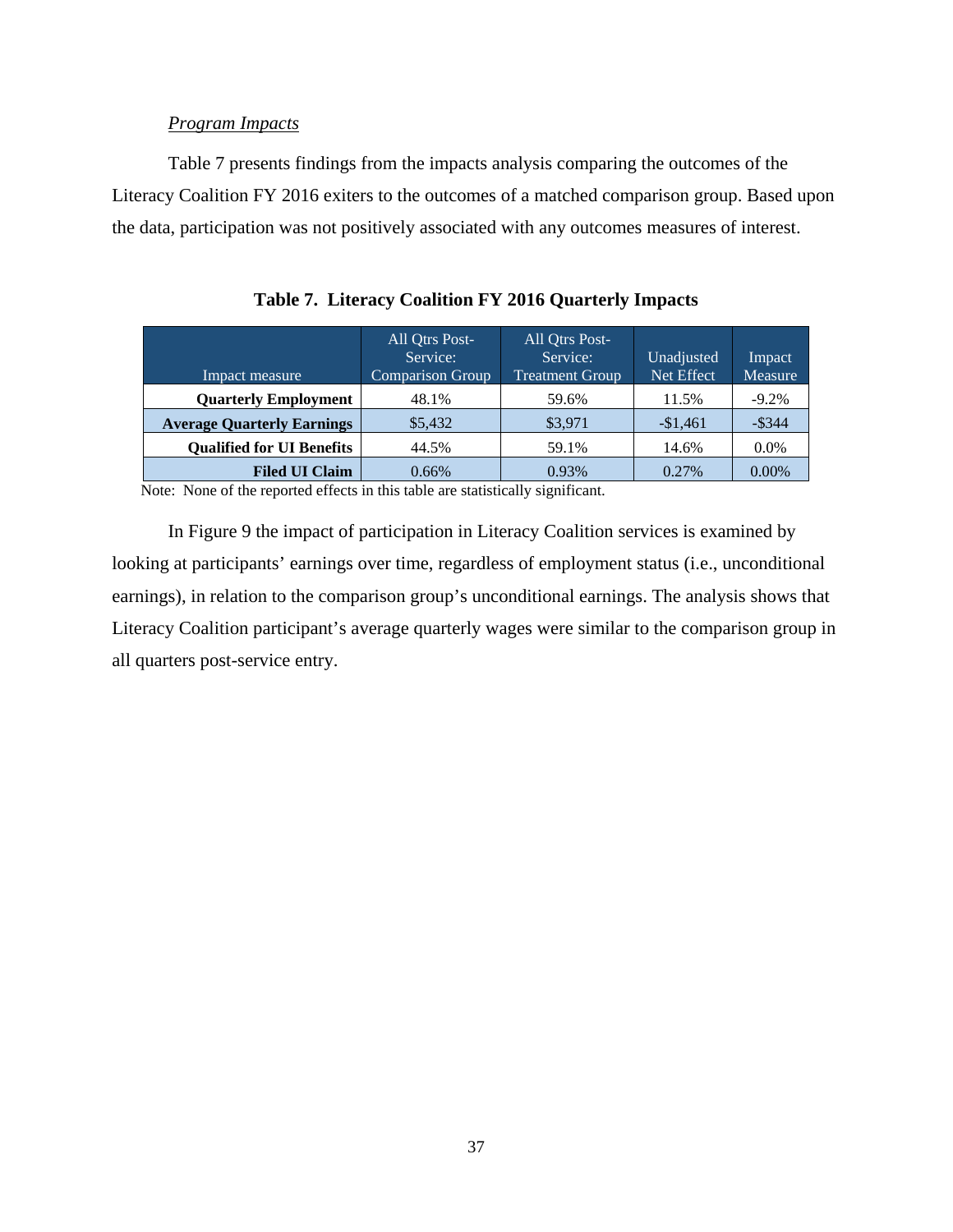

**Figure 9. Unconditional Earnings Over Time, Literacy Coalition Participants vs. Comparison Group**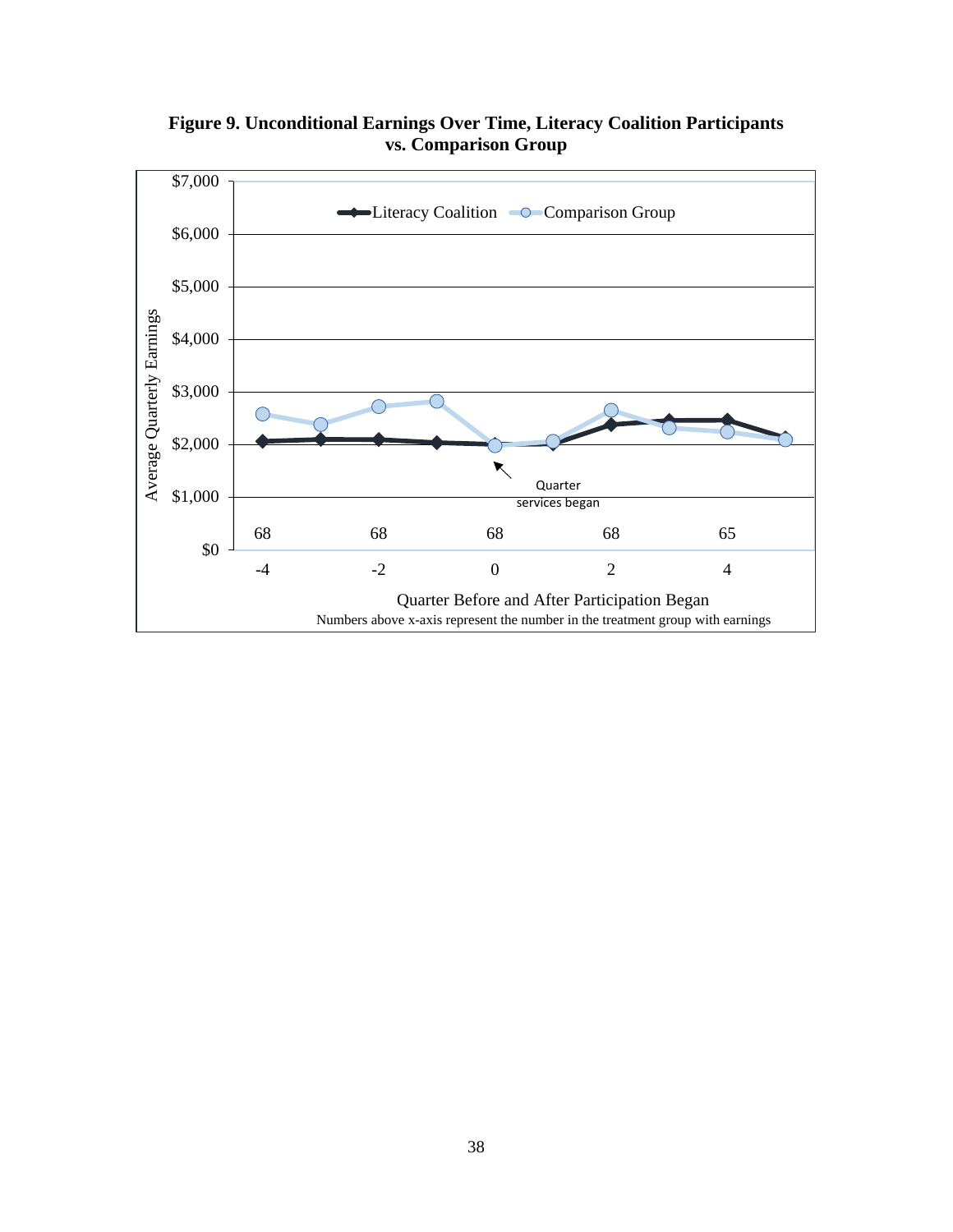"Capital IDEA's mission is to lift working adults out of poverty and into living wage careers through education and career advancement."\*

The program provides nontraditional, low-income adults with the opportunity to pursue long-term training in high-wage, high-demand occupations.

Capital IDEA collaborates with employers and training providers to help prepare participants for good jobs with familysupporting wages and benefits.

In FY's 2014 and 2015, annual funding from Travis County was \$875,000. FY 2016, Travis Co. removed child care funding from the grant and the amount decreased to \$760,800.



 $\overline{a}$ 

# **Capital IDEA**

# **Workforce Development Programs and Services**

Capital IDEA is a sectoral workforce development program, offering training in health care, high-tech, and professional trades industries. Healthcare occupations (both patient care and allied health) historically have accounted for approximately 75 percent of the training in which participants are enrolled. Each program supported at Capital IDEA is one identified by area employers as an occupation in high-demand paying \$15.90 or more per hour.

Capital IDEA carefully screens applicants for suitability and commitment through an assessment process including: the TABE and the System for Assessment and Group Evaluation (SAGE). Applicants participate in a career counseling session to review assessment results and prepare an individual Services Strategy to outline the training and support services needed to meet their educational and career goals. Finally, applicants are interviewed by a Capital IDEA director who will make the decision on acceptance.

Programming includes the College Prep Academy (described below), ongoing group sessions with a Career Navigator and other participants, and occupational skills training. Each student is assigned a Career Navigator to help guide them through the higher education system.<sup>[26](#page-41-0)</sup>

Eligibility for the program includes at least a  $5<sup>th</sup>$  grade skill level in reading and math and a high school diploma or GED. Participants scoring as low as a  $5<sup>th</sup>$  grade level on the

<span id="page-41-0"></span> $^{26}$  The majority of Capital IDEA's participants are non-traditional, first-generation college students.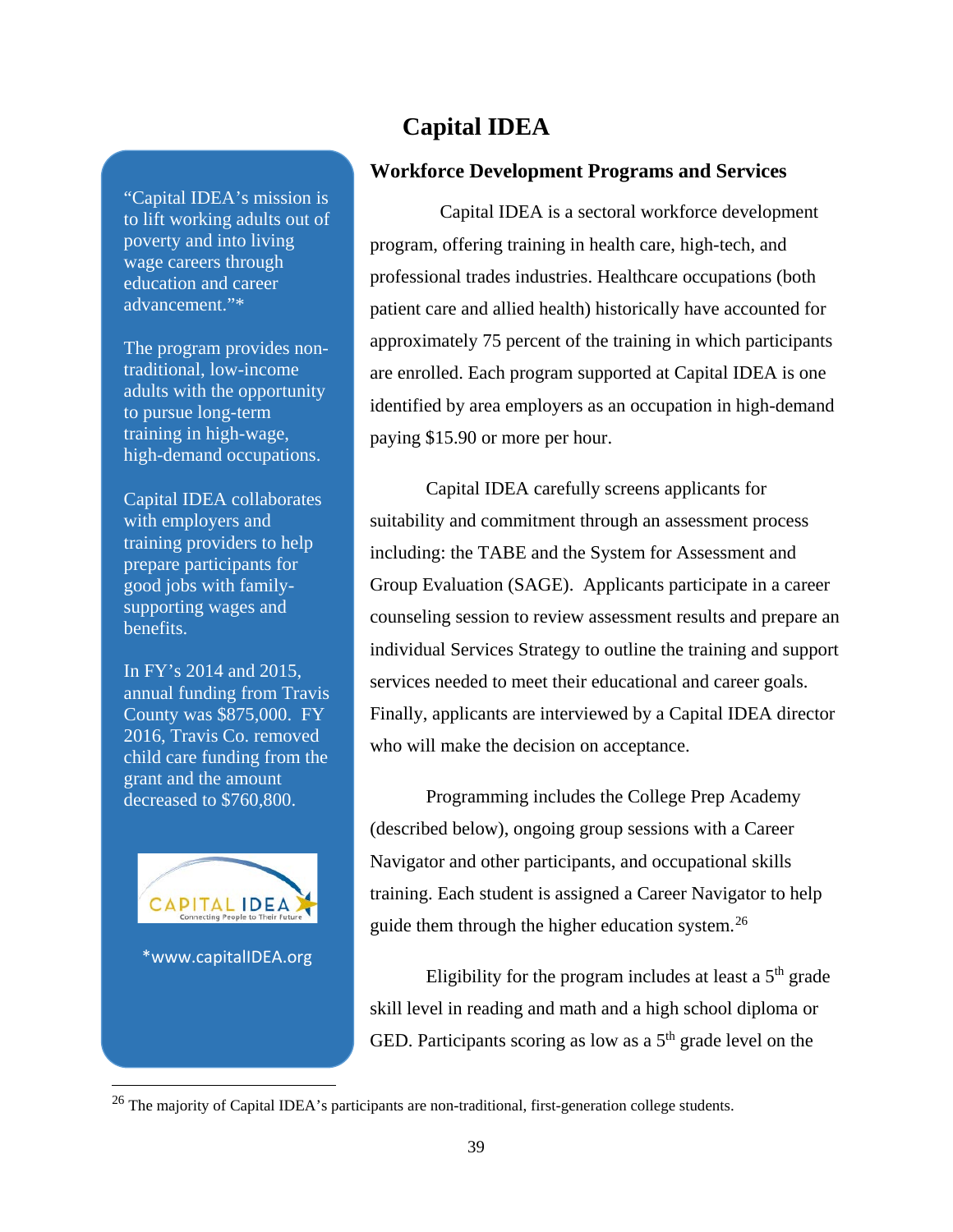TABE and are judged to be unlikely to pass the Texas Success Initiative Assessment (TSIA), which is required for college admission, are enrolled in the College Prep Academy. The College Prep Academy is an intensive 6.5 hour per day, five-day a week, 12 week program designed to build math, reading, writing, and study skills. Less than 10 percent of participants require more than one semester of the academy; those who do repeat typically need additional support in math. Almost all students enroll in certificate or Associate's degree-level training at a community college. Ninety-five percent of Capital IDEA students enroll at Austin Community College, with most of the remaining students enrolling at Temple College. Overall, the average length of enrollment for participants is 3.5 to 4 years in training, plus two years of job placement assistance and follow-up and guidance as needed. $27$ 

Furthermore, in response to increasing employer demand for experienced workers, Capital IDEA and ACC introduced the IT Career Expressway (ACC calls the program Career ACCelerator) in Fall 2015, which provides paid internships to students, providing the work experience that employers seek.<sup>[28](#page-42-1)</sup> The Health Care Career ACCelerator was introduced in FY 2016.[29](#page-42-2) Presently, about 75 percent of the Career Expressway participants are in a health care education track.

In FY 2016, Capital IDEA began recruiting low-income, high-need applicants straight out of high school, right after graduation. It is uncertain at this time what effects serving the younger clientele may have on persistence, completion, and duration of services. Capital IDEA has noted that the historic average age of participants has been dropping significantly. Also,

 $\overline{a}$ 

<span id="page-42-0"></span><sup>&</sup>lt;sup>27</sup> Those who withdraw or suspend participation usually do so at about 2.5 years, typically for financial, personal health or family issues, according to Capital IDEA Director, Steve Jackobs, during a conversation on 8/28/2015.

<span id="page-42-1"></span><sup>&</sup>lt;sup>28</sup> Entry-level IT jobs may pay less than the target wage, but the career path is expected to quickly lead to occupations that surpass that rate. As the IT Career Expressway ramps up in the next year, it will rebalance the occupational prevalence of healthcare occupations. Jackobs attributes the model to the Workforce Potential Project, conducted by the Ray Marshall Center in 2012 on behalf of the Austin Area Research Association (AARO). <http://www.mystatesman.com/news/business/acc-programs-aim-build-a-fast-track-to-higher-payi/npbsx/>

<span id="page-42-2"></span> $29$  There is some concern that IT interns may be placed in good paying jobs directly from the internships, prior to finishing the Capital IDEA training sequence. Employers can custom train those whose talent and prospects they recognize. This would affect completion rates. The risk is eliminated in the health care sector because students must finish their studies and licensure prior to employment in the industry. Conversation with Steve Jackobs, Executive Director, Eva Rios-Lleverino, Director of Operations, and Amy Price, Director of Development, on August 26, 2016.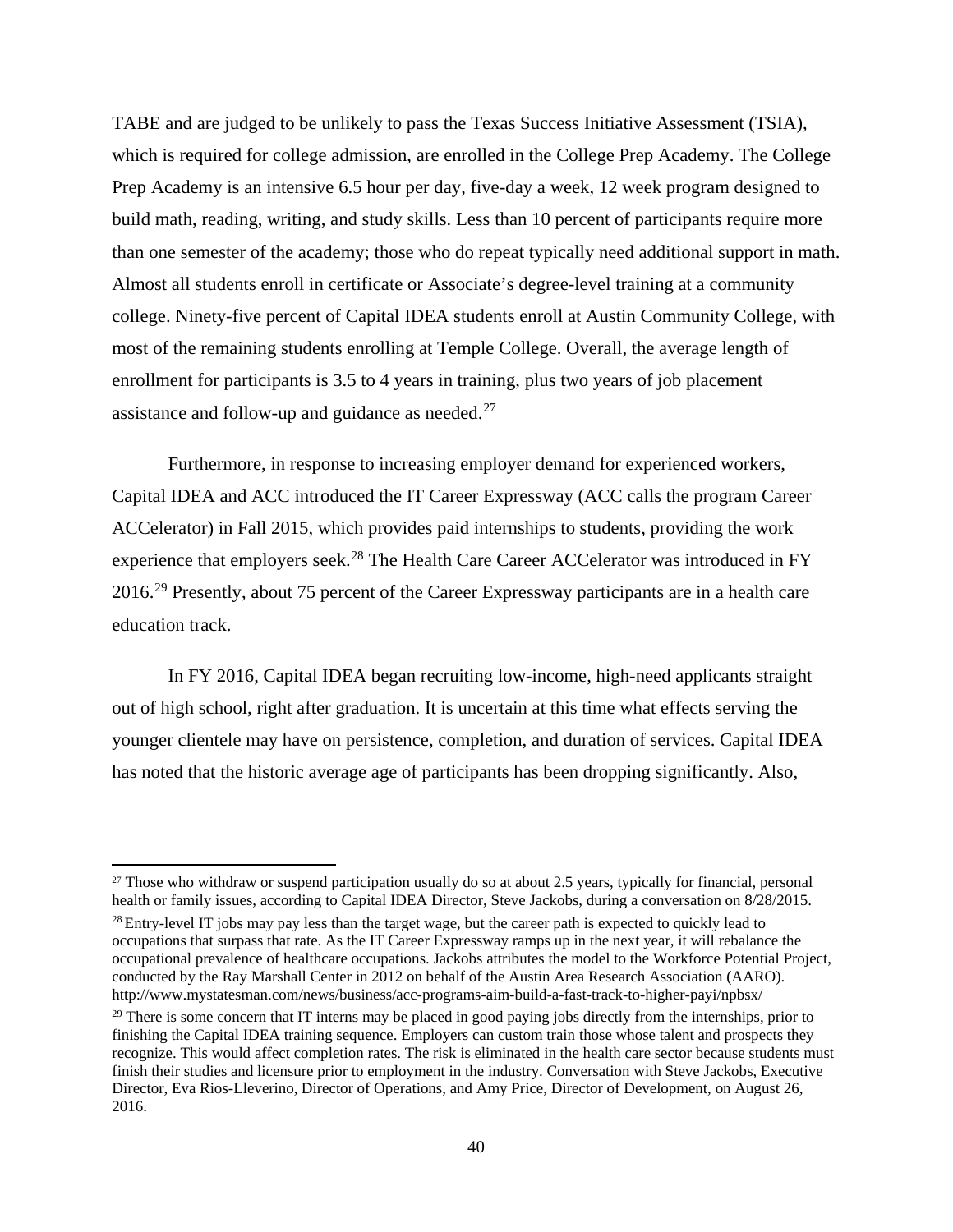Administrators note that 40 percent of these recent graduates fail to pass the Texas Success Initiative Assessment and need developmental education.[30](#page-43-0)

One of the primary activities in Capital IDEA are the regular one-hour peer support group sessions led by a Career Navigator. Topics for these sessions are driven by student needs and their ability to navigate the college experience. Navigators also meet individually with participants at the start of each semester to make sure they get off on the right track. Participants are encouraged to manage their own self-sufficiency by working part-time during training. Financial literacy is a core skill participants develop through Capital IDEA. Financial aid and budgeting are important topics that help participants stay focused on their training plan.

#### *Support Services*

 $\overline{a}$ 

Capital IDEA covers all tuition, fees and books. The program also covers the cost of uniforms, shoes, tools, training software, and anything required on a class syllabus. ACC students have a "green pass", which entitles them to free bus, rail, and Express Bus services in the region for the entire semester.

Participants receive assistance with purchasing school supplies including backpacks, printer ink, and paper. The program also covers the cost of other services important to learning, such as eye examinations and eyeglasses, if needed. Emergency utility vouchers, and mortgage and rent assistance are also available on a case-by-case basis.

Workforce Solutions provides child care services for Capital IDEA participants living in Travis County and who needed such assistance. Through 2015, Capital IDEA offered supplemental child care support for qualifying parents who did not receive support through Workforce Solutions. In FY 2016, child care expenditures were disallowed and child care has

<span id="page-43-0"></span><sup>&</sup>lt;sup>30</sup> Information from a conversation with Steve Jackobs, Executive Director, Eva Rios-Lleverino, Director of Operations, and Amy Price, Director of Development, on August 26, 2016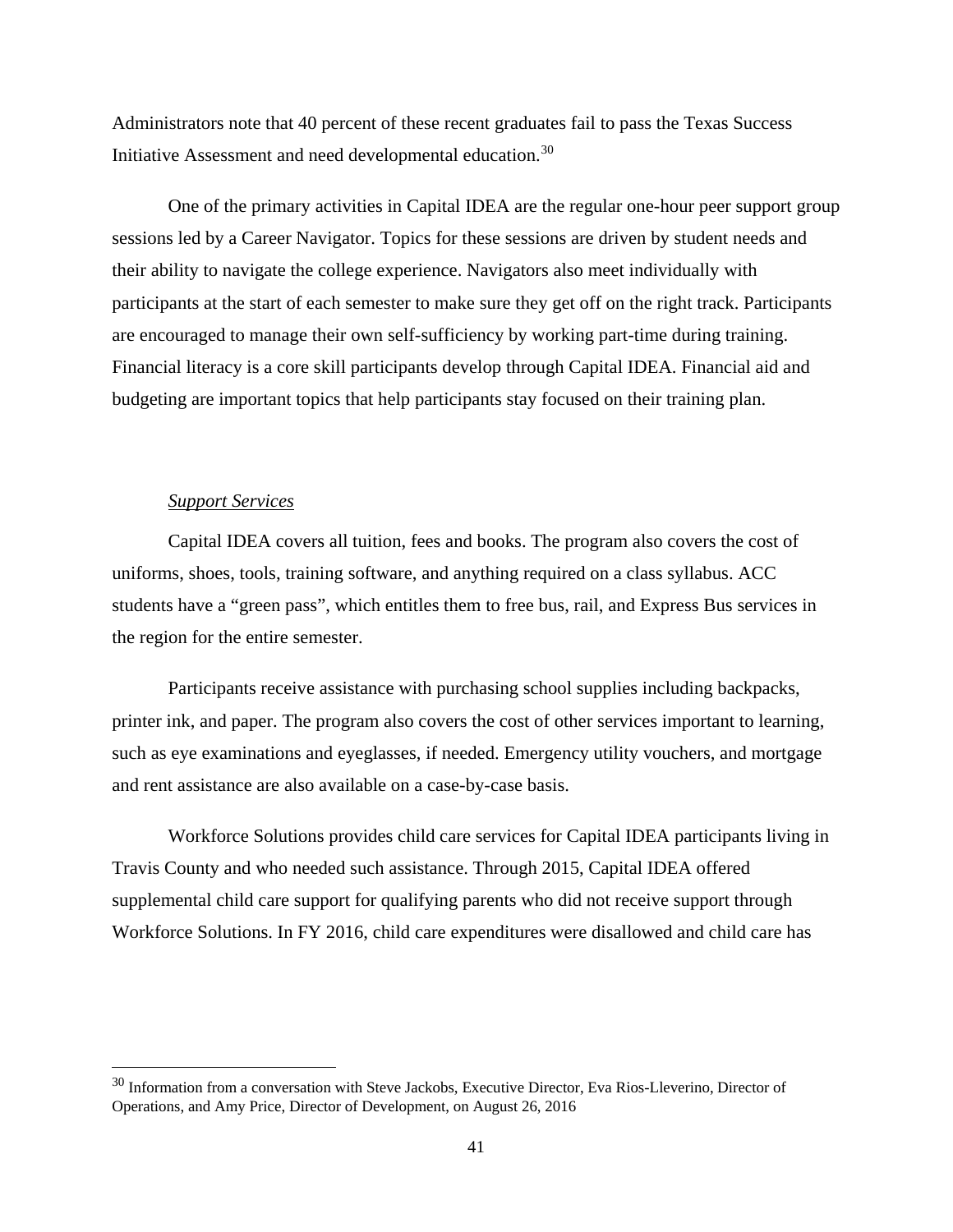become an ongoing challenge for parents of young children. In response, Capital IDEA hired a part-time program specialist to assist students navigating the child care process.<sup>[31](#page-44-0)</sup>

Capital IDEA has a robust network of informal and formal relationships with social service providers. Participants in need of mental health counseling may be referred to the Samaritan Center or LifeWorks. Other partners include Dress for Success and other sources for interview clothes, Blue/Brown Santa, food banks, the Housing Authority, Foundation Communities, SafePlace, and many others. Proximity to the ACC Eastview Campus Workforce Center has improved connections between the Workforce Solutions' WIOA program and Capital IDEA and helps to build partnerships and resource connections. In Fall 2014, ACC opened the ACCelerator, a high-tech learning lab at Highland Mall campus. Capital IDEA also has staff and offices on-site at Highland. Students can utilize multiple pods of (600+) computer stations for individualized and self-paced learning, as well as the tutoring, academic advising, adult and continuing education, and college readiness services available in the state-of-the art facility.

#### *Participant Profile*

 $\overline{a}$ 

This analysis reports on 175 Capital IDEA participants who exited the program in FY 2016. Although the average age of Capital IDEA participant exiters is 32, a pluarlity of program participants were between the ages of 20 and 29 (42.3%). Most exiters identified as White (44%), with 22.9 percent identifying as Black. The remaining ethnic categories: Hispanic, Asian combined to represent 16.6 percent, with 16.6 percent identifying as "other". Most exiters were female (65.1%). Fifty-two pecent reported a  $12<sup>th</sup>$  grade education or GED, with 46.9 percent having attended or graduated from college. The majority of the exiters report residing in three areas: North Austin (30.3%) East Austin (25.7%), and South Austin (24.6%). Ten percent reported judical involvement.<sup>[32](#page-44-1)</sup>

<span id="page-44-0"></span><sup>&</sup>lt;sup>31</sup> FY 2016, Travis County disallowed child care support expenditures, causing Capital IDEA to rely on Workforce Solutions or other funding sources to provide child care support. In July 2016, TWC placed a freeze on child care support for Priority 3 workforce participants, reserving funds for Priority 1 and 2 (TANF and Child Protective Services). Although existing workforce clients were grandfathered in, the freeze presented challenges to the 80 new participants that Capital IDEA has enrolled for the fall, 2016 semester. Information from a conversation Eva Rios-Lleverino, Director of Operations, Capital IDEA on 9/13/2017.

<span id="page-44-1"></span><sup>&</sup>lt;sup>32</sup> Information on exiter veteran status and receipt of public benefits were missing from the reported data.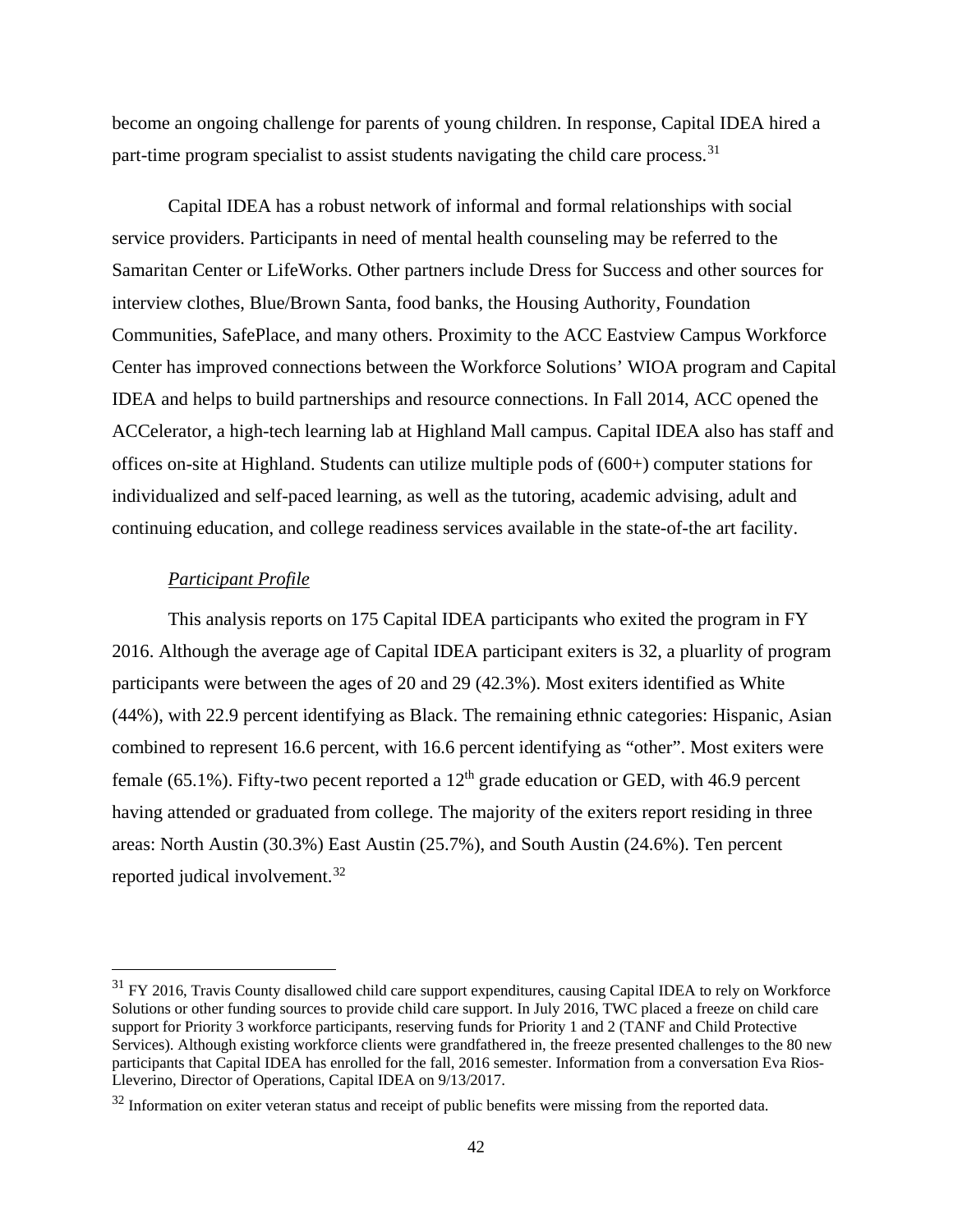# *Participant Outcomes*

Table 8 provides an overview of labor market outcomes for Capital IDEA FY 2016 exiters. Participant employment at four quarters prior to enrolling in Capital IDEA was relatively high at 68 percent. In the last quarter of participation, employment rose to 72 percent. Participants continued to exhibit strong employment levels during the second and fourth quarter post-services (80 and 79.8 percent respectively). Exiters' income doubled across the report period: prior to service, average income was \$4,469, increasing to \$9,274 during the fourth quarter post-services. (Figure 10 and Figure 11)

|                                   | Four          |          |         |            |           | 12th      | 16th      |           |
|-----------------------------------|---------------|----------|---------|------------|-----------|-----------|-----------|-----------|
|                                   | Otrs          | Last Qtr | 2nd Qtr | 4th Qtr    | 8th Qtr   | Otr       | Qtr       | All Post- |
|                                   | <b>Before</b> | of       | Post-   | Post-      | Post-     | Post-     | Post-     | Service   |
| <b>Cohort Outcome Measure</b>     | Service       | Service  | Service | Service    | Service   | Service   | Service   | Qtrs      |
|                                   |               |          |         |            |           |           |           |           |
| <b>Number of Participants:</b>    | 175           | 175      | 175     | <b>119</b> |           |           |           |           |
| <b>Quarterly Employment:</b>      |               |          |         |            |           |           |           |           |
| 2015-2016                         | 68.3%         | 72.0%    | 80.0%   | 79.8%      | ٠         | ٠         | ٠         | 79.8%     |
| <b>Average Qrtly Earnings:</b>    |               |          |         |            |           |           |           |           |
| 2015-2016                         | \$4,469       | \$6,350  | \$8,225 | \$9,274    | $\bullet$ | $\bullet$ | $\bullet$ | \$8,418   |
| <b>Qualified for UI Earnings:</b> |               |          |         |            |           |           |           |           |
| 2015-2016                         | 55.6%         | 65.1%    | 64.0%   | 69.8%      | $\cdot$   |           | ٠         | 69.4%     |
| <b>Filed UI Claim:</b>            |               |          |         |            |           |           |           |           |
| 2015-2016                         | 0.3%          | 0.6%     | 0.6%    | .08%       |           | ٠         | ٠         | 1.1%      |

**Table 8. Capital IDEA Participant Outcomes, FY 2016 Exiters**

Source: Capital IDEA participant records and Texas Workforce Commission UI wage and claim records.

Note: A dot represents too few participants, no data to report, or insufficient time passing to report for that timeframe. Participants were counted as employed if they were found in Texas UI wage records. Those who were not found may be unemployed, employed outside of Texas, or employed in Texas in a position that is not UI-covered and reported to TWC.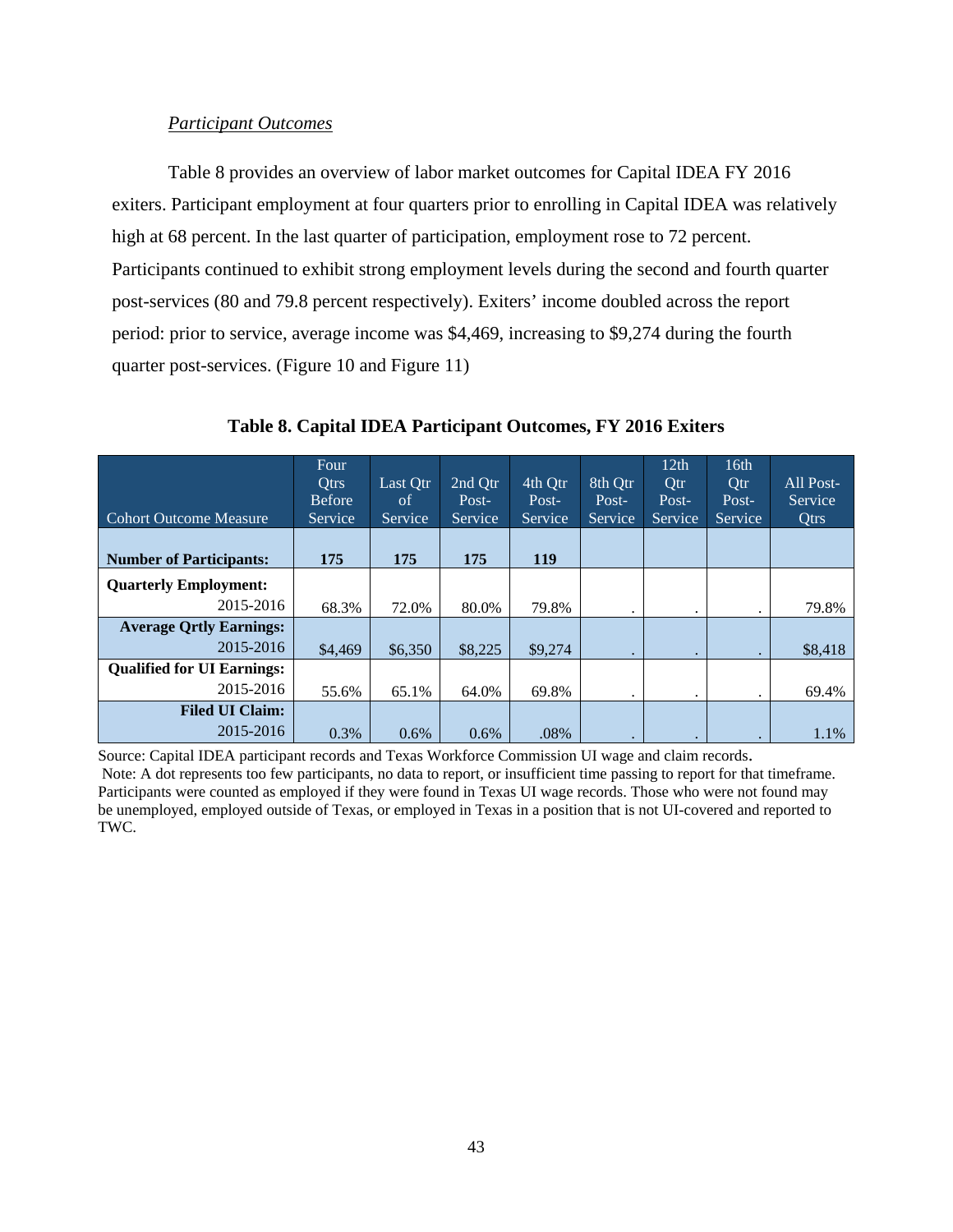

**Figure 10. Average Quarterly Employment of Capital IDEA FY 2106 Exiters**

**Figure 11. Average Quarterly Earnings of Employment Capital IDEA FY 2016 Exiters**

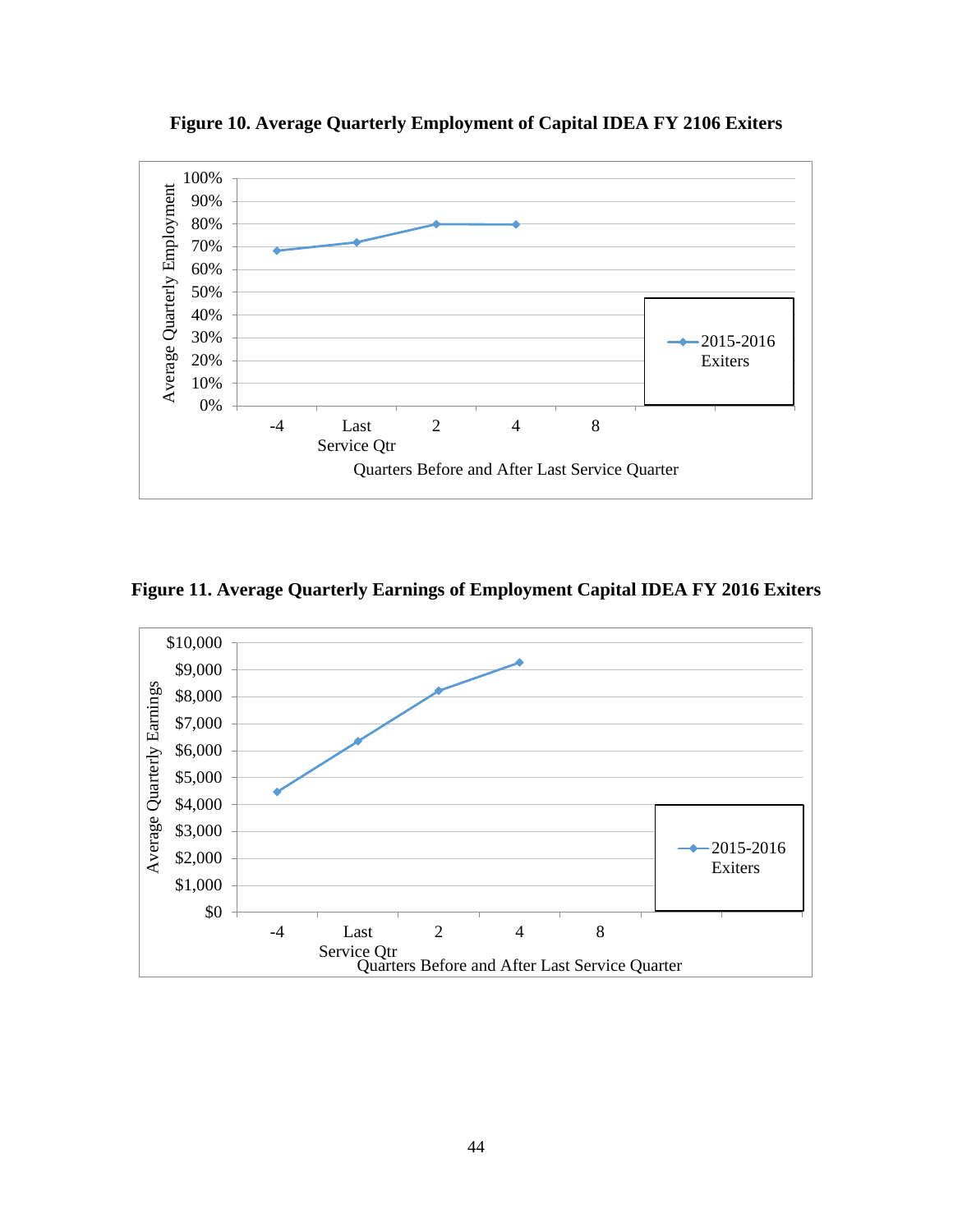# *Program Impacts*

Table 9 presents findings from the impacts analysis comparing the outcomes of the Capital IDEA FY 2016 exiters to the outcomes of a matched comparison group. Participation in Capital IDEA was positively associated with three of the four outcomes measures of interest, notably a \$973 advantage in wages and a 4.1 percentage point advantage in quarterly employment.

| Impact measure                    | All Otrs Post-<br>Service:<br>Comparison<br>Group | All Otrs Post-<br>Service:<br>Treatment<br>Group | Unadjusted<br>Net Effect | Impact<br>Measure |
|-----------------------------------|---------------------------------------------------|--------------------------------------------------|--------------------------|-------------------|
| <b>Quarterly Employment</b>       | 74.0%                                             | 75.5%                                            | 1.5%                     | 4.1%              |
| <b>Average Quarterly Earnings</b> | \$6,625                                           | \$7,574                                          | \$950                    | \$973             |
| <b>Qualified for UI Benefits</b>  | 58.1%                                             | 64.0%                                            | 5.9%                     | $0.0\%$           |
| <b>Filed UI Claim</b>             | 3.79%                                             | 0.71%                                            | $-3.08\%$                | $-2.70%$          |

**Table 9. Capital IDEA FY 2016 Quarterly Impacts**

Note: None of the reported effects in this table are statistically significant.

In Figure 12 the impact of participation in Capital IDEA services is examined by looking at participants' earnings over time, regardless of employment status (i.e., unconditional earnings), in relation to the comparison group's unconditional earnings. The analysis shows that Capital IDEA participant's average quarterly wages make gains during the eighth quarter post service entry.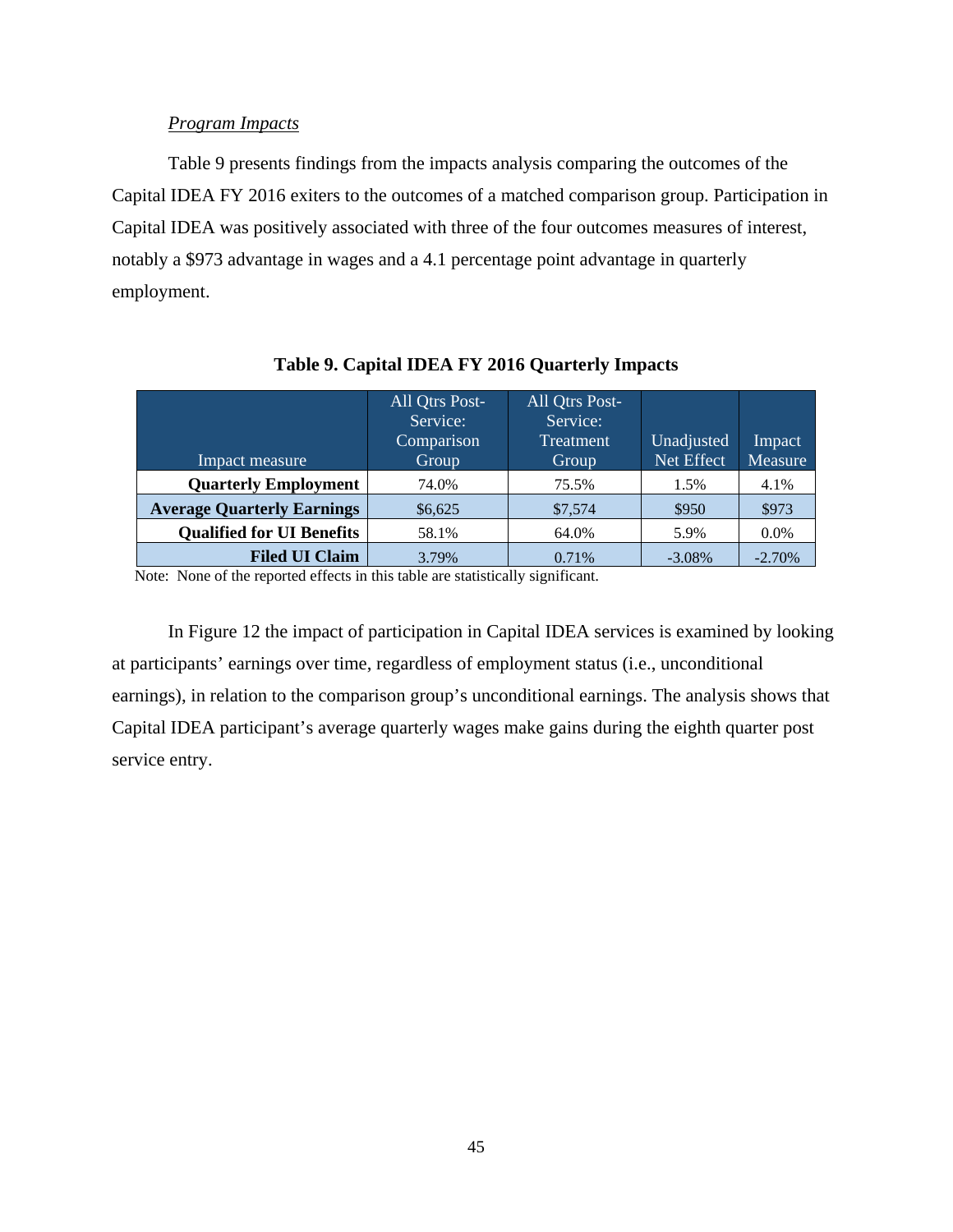

**Figure 12. Unconditional Earnings Over Time, Capital IDEA Participants vs. Comparison Group.**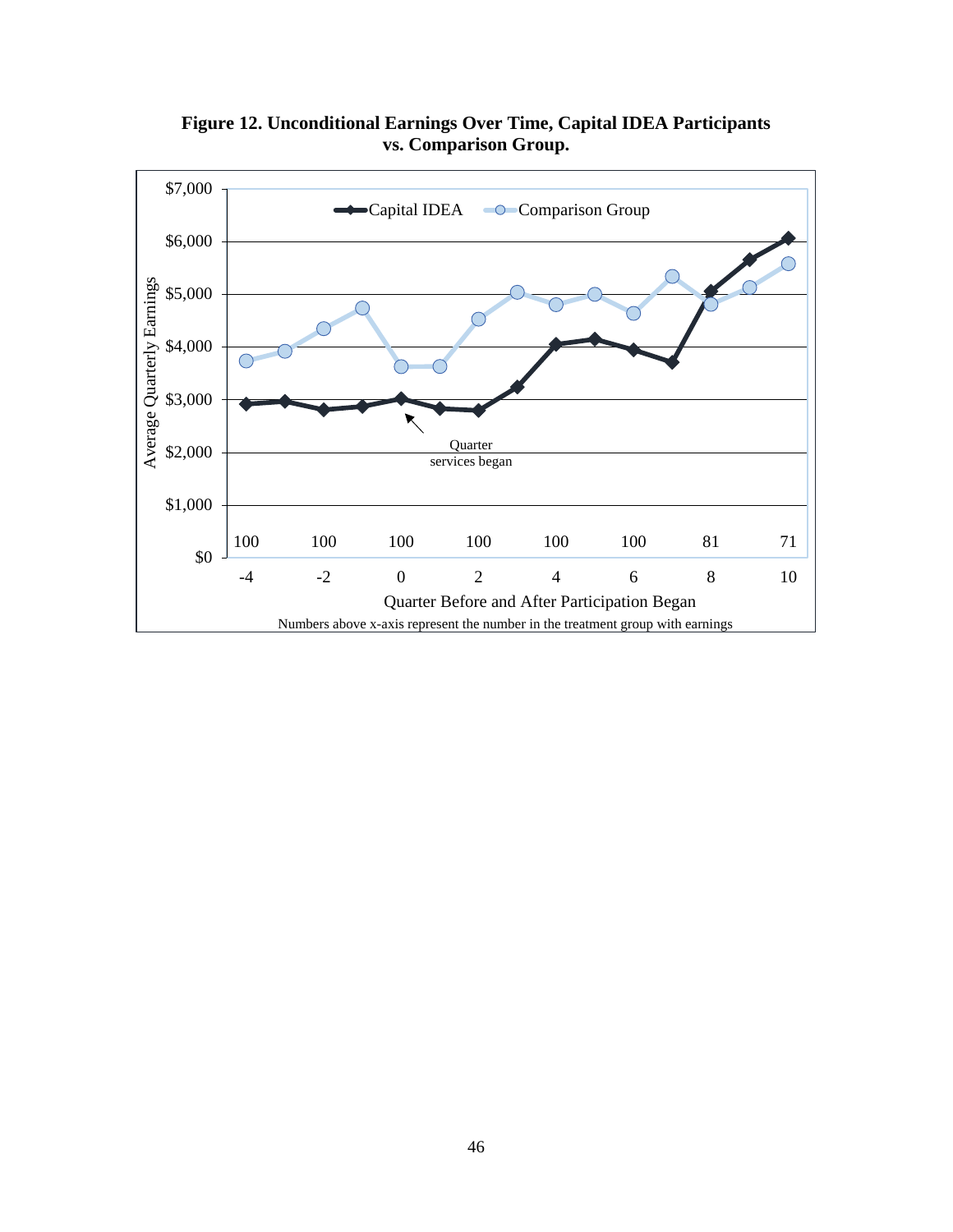LifeWorks has more than 50 years' experience working with homeless youth, youth aging out of foster care, young adults, and young parents. Today, LifeWorks provides programs designed to bolster self-sufficiency under the categories of Housing, Counseling, and Education/Workforce. Education and Workforce programs provide literacy and GED classes, workforce placement and critical skill-building support. Youth and families may access one or multiple LifeWorks programs with continuity.

In FY 2016 Travis County funded LifeWorks to implement the Individual Placement and Support (IPS) model, an evidence based supported employment model developed by Dartmonth College. The model, originally designed to provide employment services, training opportunities, and job placement assistance for individuals with mental health challenges, has been adapted to serve LifeWorks youth and young adults. The model has been adapted to offer strategies for service providers

working in collaboration with communities, youth, and young adults to overcome and workaround previous obstacles to workplace success. The core premise of IPS is the belief that work promotes mental wellness. FY 2016, the first implementation year, staff worked to ensure the fidelity of the model implementation.

The LifeWorks mission is to advocate for youth and families seeking their path to self-sufficiency through comprehensive service delivery including housing, counseling, education, and workforce development.

LifeWorks services youth and young adults (ages 16 to 26) facing major obstacles to achieving their goals including: homelessness, trauma, abuse and judicial involvement.

FY 2016 Travis County invested \$241,196 in the LifeWorks education and workforce development program.



www.lifeworksaustin.org

# **LifeWorks**

# **Workforce Development Programs and Services**

The current LifeWorks program was created in 1998 through the merger of Pathways Community Counseling, Child & Family Service, Teenage Parent Council of Austin, and Youth Options. The goal of the merger was to establish a continuum of support for youth and families experiencing crises.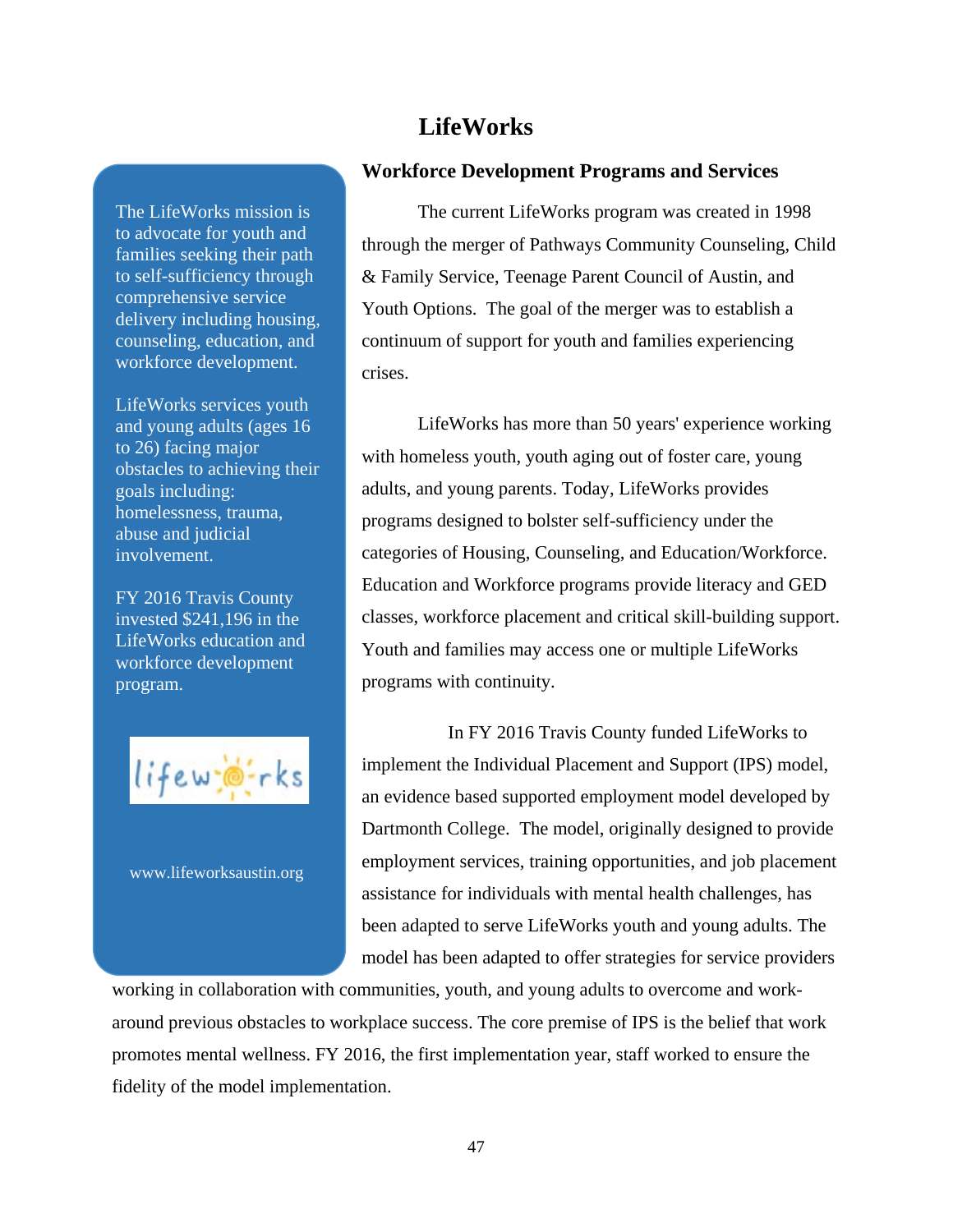Youth and young adults participating in the IPS program are referred by a LifeWorks staff member, have a valid ID and Social Security Card, and have identified employment as a goal. Individuals entering the workforce program have an established relationship with a LifeWorks Case Manager who works in collaboration with the IPS Employment Specialist. Employment Specialists focus on employment assessment, the development of relationships with employers, job placement, job coaching, and follow-along supports. Employment support services include, at a minimum, weekly visits for the first month of employment followed by monthly contact. Supports are individualized and can range from wake-up phone calls and transportation assistance, to assistance learning specific job tasks and support with on-the-job interpersonal relationships.

LifeWorks GED and literacy program targets youth and young adults who have dropped out of school or are parenting and face significant barriers to achieving their educational goals such as: homelessness, pregnancy, parenthood, or involvement in the juvenile justice system. Education services are provided at two LifeWorks locations Monday through Thursday at a variety of times. Education services are offered in collaboration with Austin Community College through the Adult Education and Literacy Consortium, as well as the Literacy Coalition of Central Texas. The Literacy Coalition coordinates AmeriCorps volunteers to support the direct education services. All students are assessed using the TABE test, and an individualized service plan is developed to identify service needs and the monitoring of educational progress. While studying in the program, each student's educational progress is assessed monthly.

#### *Support Services*

At intake, each client works with their case manager to complete an initial assessment using a Self-Sufficiency Matrix (SSM). The SSM identifies client strengths, needs, and goals in order to guide case managers to make referrals and provide supports. LifeWorks directly assists clients with housing, counseling, and transportation services, while referring to a variety of service providers within Travis County to provide services such as child care and other supports. The SSM, reviewed and updated quarterly, is used to track clients' movement across programs

48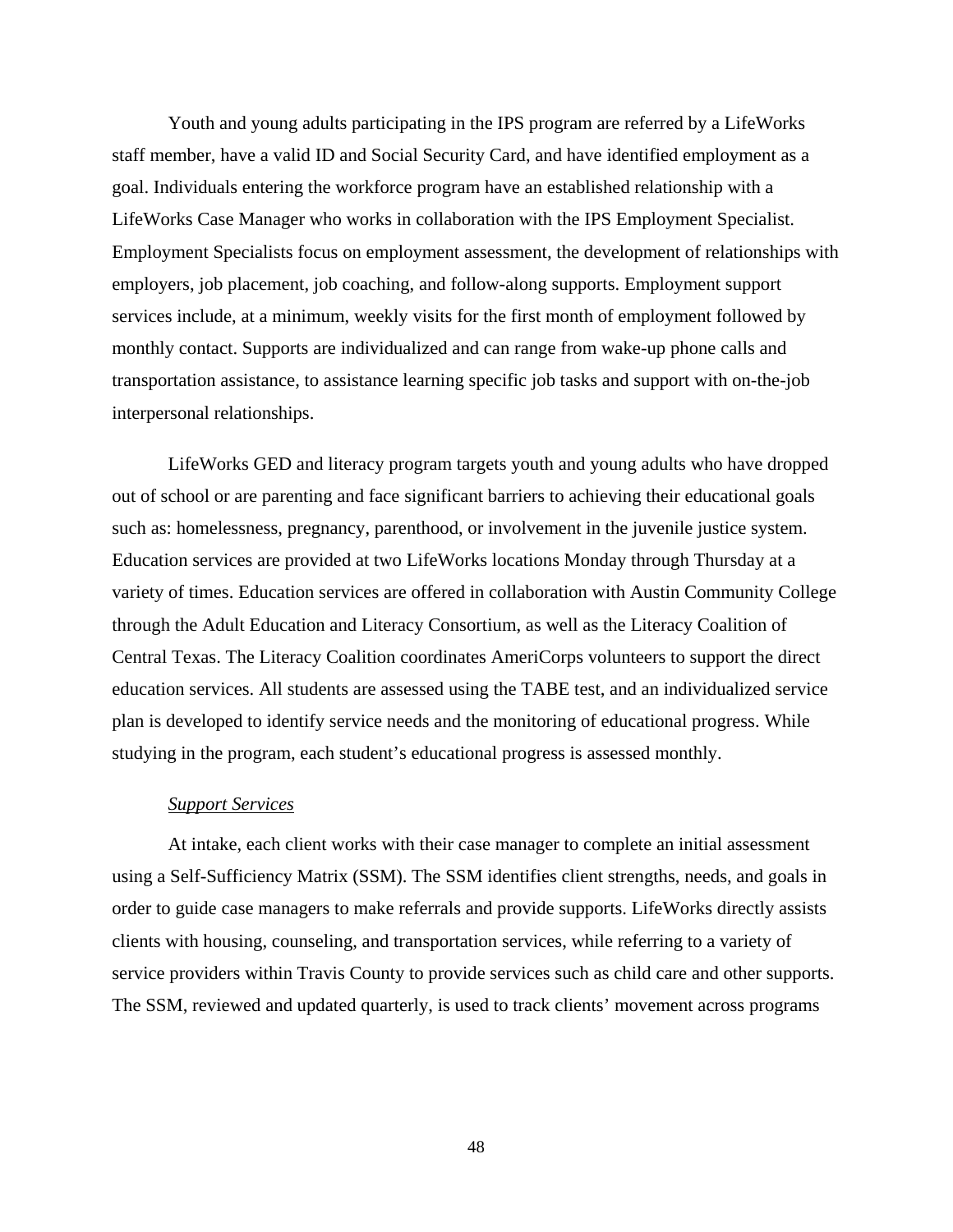and measure the impact of services.[33](#page-51-0)

## *Participant Profile*

 $\overline{a}$ 

The Workforce Development FY 2016 Community Impact Report prepared by Travis County provided information for this report regarding all LifeWorks participants for FY 2016. This description includes all participants and is not limited to FY 2016 program exiters. Participants were primarily female (55%) and male (42%), while two percent identified as Transgender. Most participants identify as Hispanic or Latino (58%) and under the age of 24. Ages range from 15 to 39, and all participants report an income level of less than 200% of FPL.<sup>[34](#page-51-1)</sup>

## *Participant Outcomes and Program Impacts*

Due to challenges with data collection, LifeWorks was unable to provide RMC with the necessary data to report on client outcomes. Steps have been taken by LifeWorks staff to ensure data will be available for FY 2017 program exiters.

<span id="page-51-0"></span><sup>&</sup>lt;sup>33</sup> Information from a conversation with Jackie Platt, Division Director, Education and Workforce Division, Nicholas Winowsky, Program Director, Workforce Development and GED Programs, and Peg Gavin, Director of Grants and Contracts, LifeWorks. September 13, 2017.

<span id="page-51-1"></span> $34$  Workforce Development FY 2016 Community Impact Report. Travis County Health and Human Services & Veterans Services Research & Planning Division. January 2017. Available at: https://www.traviscountytx.gov/health-human-services/research-planning/cir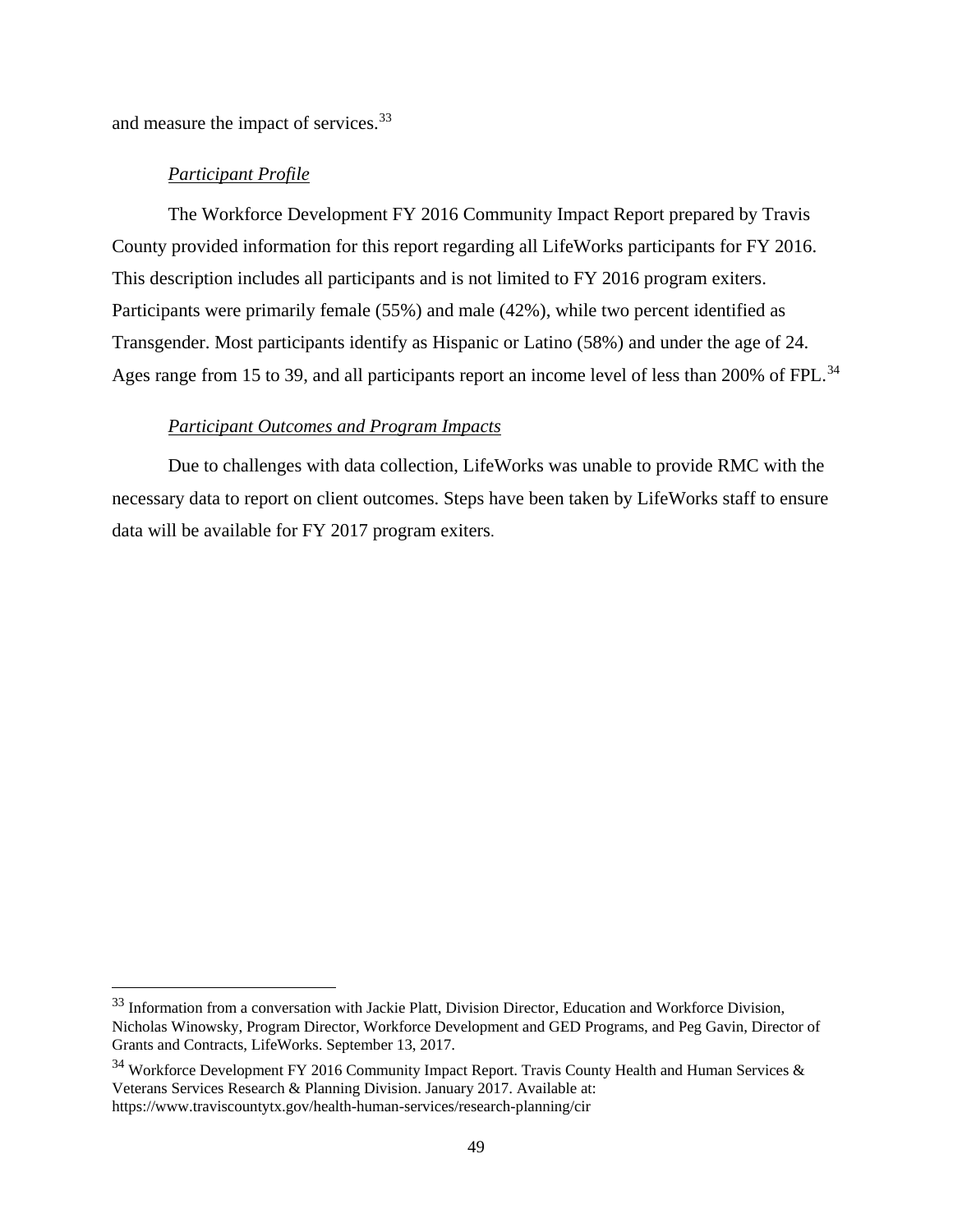Skillpoint Alliance is a regional workforce intermediary providing short-term occupational skills training through its Gateway program.

Skillpoint's mission is "…to provide a gateway for individuals to transform their lives through rigorous skills-based training and education."\*

Skillpoint connects individuals, training providers, employers, and other community organizations together to meet identified workforce skills gaps.

FY 2016 Travis County invested \$270,800 in the Gateway program.



\*www.skillpointalliance.org

# **Skillpoint Alliance**

# **Workforce Development Programs and Services**

The Skillpoint Alliance Gateway program objective is to employ individuals in high-demand occupations, at a livable wage, through short-term training. Depending on the occupation targeted, the 40 hours a week training may range from four to eight weeks. Each curriculum emphasizes project-based learning opportunities with a combination of class time and active handson skill development.

In 2010, Skillpoint began coordinating quarterly industry Advisory Committees in order to engage employers in conversation concerning their workforce needs, and to give employers and industry groups a bigger role in shaping the Gateway training programs. The focus of the Advisory Committees is to match Gateway training to the needs of employers and the community, so that individuals have the skills necessary to gain employment in demand occupations with promising career pathways.

Since 2010 the Gateway program has offered a number of different certification programs, including culinary arts, office administration, construction (electrical and HVAC), plumbing, and machine operator. In 2016, the program offered training and certification in certified nurse aide (CNA); electrical; and heating, ventilation, and air conditioning (HVAC). Also in 2016, in response to local workforce needs identified by an industry Advisory Committee, Skillpoint began development of a pipefitting course (an expansion of the previously offered plumbing curriculum) to pilot in 2017.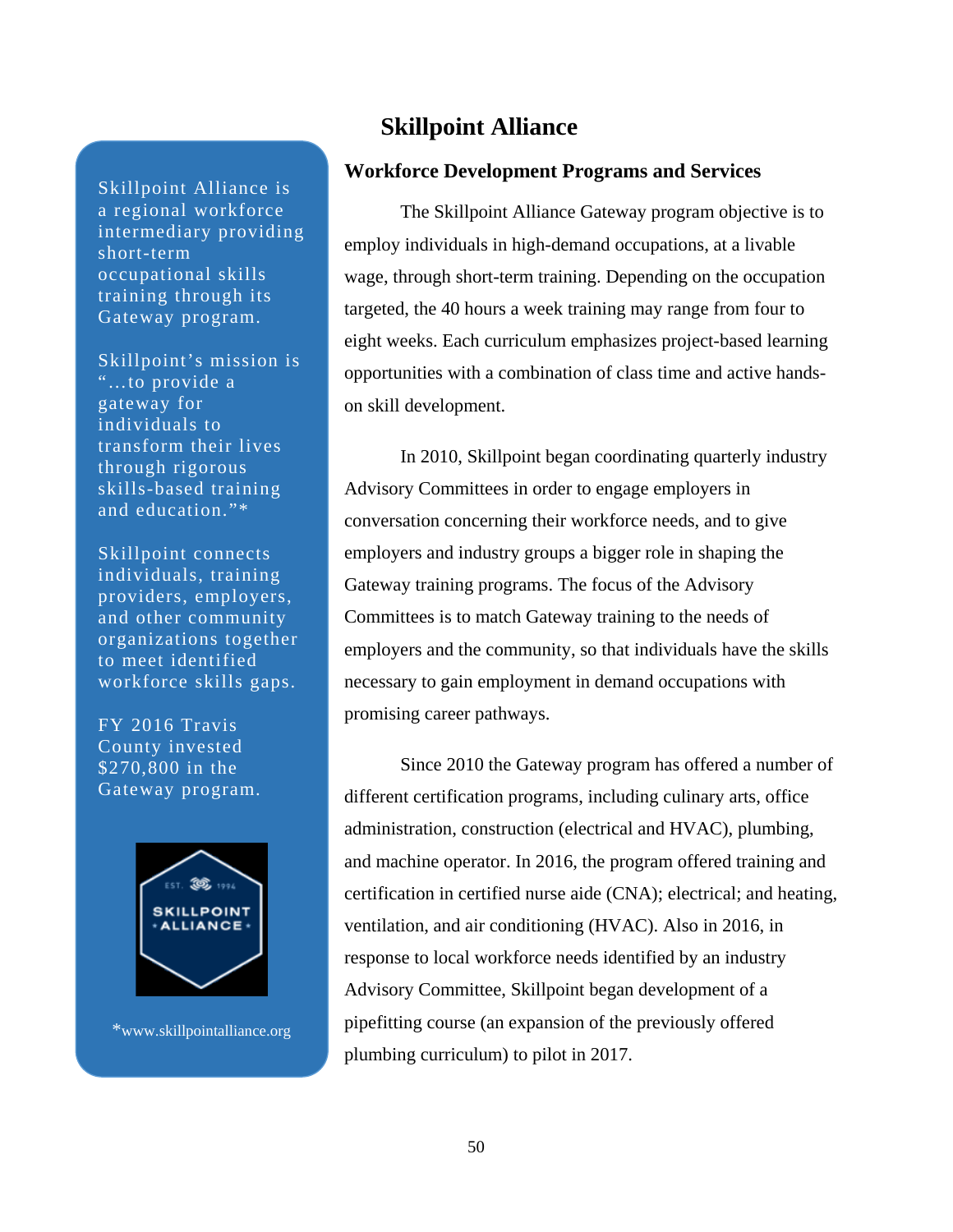Skillpoint Alliance works with its training providers to develop a core curriculum that serves as the first step in the training sequence for career pathways. For example, the HVAC and electrical courses are each eight week specialty courses that prepare participants for work as an apprentice. Students spend the first three weeks of the training completing the "Construction Core" curriculum, which awards a certification needed for entry-level positions in any construction trade. The participants then spend the last five weeks learning their specialty trade (electrical or HVAC), which upon completion earns them additional certifications based on their training topic. Currently all training is provided at the Austin Electrical Training Alliance (formerly known as JATC). The CNA training program is provided in partnership with Health Training Services. The four week program prepares participants to work in hospitals, home health care, or assisted living facilities. Skillpoint additionally provides participants with followup services for six months following their program completion, and, even though Skillpoint is not a job placement program, staff members provide program graduates with information on relevant job postings.

In 2016, the program experienced staff turn-over in key positions and struggled with participant recruitment. As staff stabilized, Skillpoint also developed a new coordinator position to formalize in-house Employability Workshops which provide professional development and job readiness training. Participants receive 12 hours of training in the application process (how to complete a job application) and develop a resume, interview preparation and practice sessions, introductions to employers and potential job site visits, and how to discuss potential challenges to employment (such as previous judicial involvement).

Another program component, academic entrance requirements, have been reviewed and evolved to decrease barriers for competent individuals to enroll in the program. Previously, the skills test, General Assessment of Instructional Need (GAIN), taken by potential participants required the demonstration of a  $7<sup>th</sup>$  grade academic competency. The program will now exempt from testing potential participants who have earned a high school diploma or GED, or any higher education transcript. Staff report they continue to evaluate and refine this process to increase the

51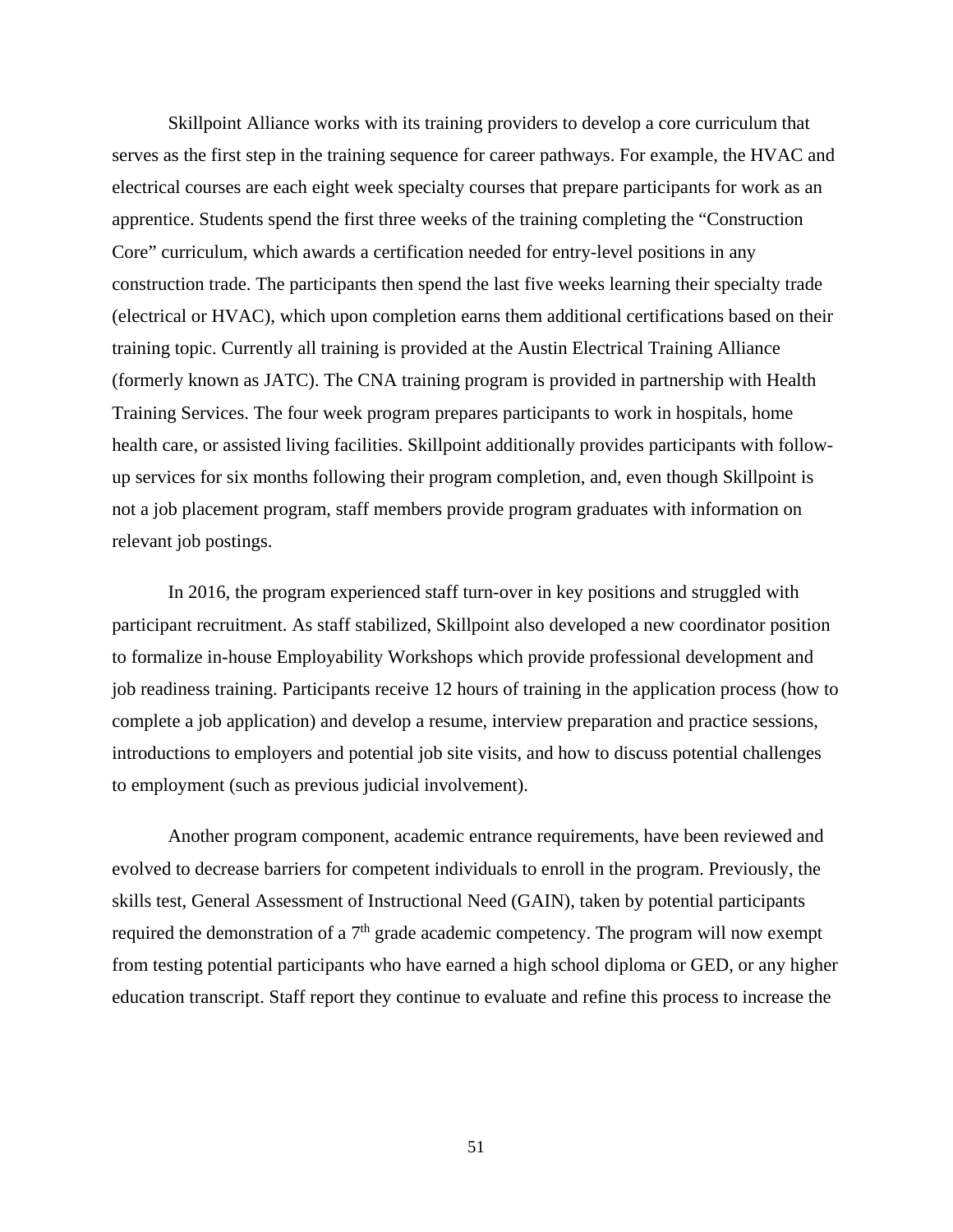opportunities for individuals who may be a good match for the program yet experience challenges in testing or other internal barriers.<sup>[35](#page-54-0)</sup>

## *Support Services*

In addition to covering the full cost of the training and professional development activities noted above, Skillpoint also provides substantial support services to help participants cope with the travel, equipment, and clothing requirements of the programs. Services include bus passes, tools, work clothes, shoes, and books. Skillpoint also connects Gateway participants with other resources in the community. For example, participants are referred to Workforce Solutions Career Centers for job search assistance, and participants receiving SNAP or TANF benefits are encouraged to take advantage of the resources available through those programs including job search and job readiness classes. Skillpoint regularly receives referrals for entry-level training from other local agencies to serve judicially involved and high-risk individuals.

# *Participant Profile*

This analysis reports on 178 Skillpoint participants who exited the program in FY 2016. The average age of Skillpoint participant exiter is 26. The plurality of exiters identified as Black  $(33.1\%)$ , with 13.6 percent identifying as White.<sup>[36](#page-54-1)</sup> Most exiters were female  $(57.9\%)$ . Sixty pecent reported attending or having graduated from college. The majority of the exiters report residing in three areas: North Austin (14%) East Austin (28.1%), South Austin (15.2%) and northern suburbs (11.2%). Ten percent reported judical involvement, and 3.9 percent reported veteran status.

# *Participant Outcomes*

 $\overline{a}$ 

Table 10 provides an overview of Skillpoint participant outcomes. Overall, in the four quarters prior to entering the Skillpoint program, quarterly employment was 66.4 percent, rising to 82.6 percent by the second quarter post-service, and falling to 79.4 percent in the fourth quarter post-service. Wages varied across the time continuum reporting average post-service

<span id="page-54-0"></span><sup>&</sup>lt;sup>35</sup>Information from a conversation with Sarah Gebhardt, Data and Media Specialist and Aaron Hill, Program Manager, September 8, 2017.

<span id="page-54-1"></span><sup>&</sup>lt;sup>36</sup> Race/Ethnicity was missing for 34.8 percent of the sample.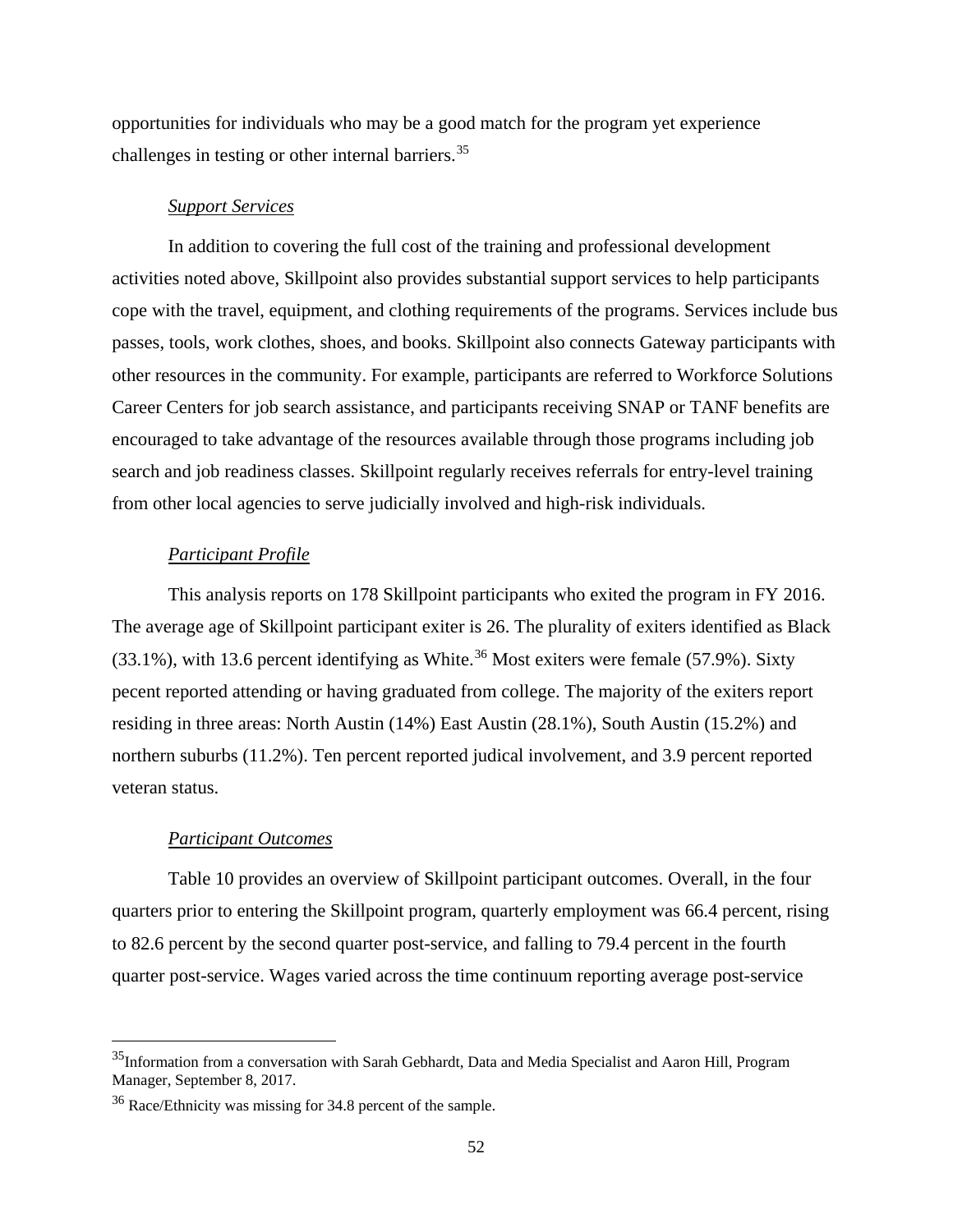income of \$4,041, dropping to \$2,934 during the exit quarter and increasing to \$5,059 by the second quarter post-services, and falling by an average \$100 for the fourth quarter post-service (Figure 13 and Figure 14).

|                                   | <b>Four</b><br>Qtrs      | Last              | 2nd Qtr          | 4th Qtr          | 8th Qtr                 | 12th<br>Qtr         | 16th<br>Qtr             | All<br>Post-           |
|-----------------------------------|--------------------------|-------------------|------------------|------------------|-------------------------|---------------------|-------------------------|------------------------|
| <b>Cohort Outcome Measure</b>     | <b>Before</b><br>Service | Otr of<br>Service | Post-<br>Service | Post-<br>Service | Post-<br><b>Service</b> | $Post-$<br>Service. | Post-<br><b>Service</b> | Service<br><b>Qtrs</b> |
| <b>Number of Participants:</b>    | 178                      | 178               | 178              | 141              |                         |                     |                         |                        |
| <b>Ouarterly Employment:</b>      |                          |                   |                  |                  |                         |                     |                         |                        |
| 2015-2016                         | 66.4%                    | 66.3%             | 82.6%            | 79.4%            |                         |                     | $\cdot$                 | 79.2%                  |
| <b>Average Qrtly Earnings:</b>    |                          |                   |                  |                  |                         |                     |                         |                        |
| 2015-2016                         | \$4,041                  | \$2,934           | \$5,059          | \$4,942          |                         | $\bullet$           |                         | \$4,899                |
| <b>Qualified for UI Earnings:</b> |                          |                   |                  |                  |                         |                     |                         |                        |
| 2015-2016                         | 55.1%                    | 57.9%             | 60.7%            | 68.8%            | $\bullet$               |                     | $\ddot{\phantom{0}}$    | 65.8%                  |
| <b>Filed UI Claim:</b>            |                          |                   |                  |                  |                         |                     |                         |                        |
| 2015-2016                         | 2.0%                     | 2.8%              | 1.7%             | 0.7%             |                         |                     | $\bullet$               | 1.1%                   |

**Table 10. Skillpoint FY 2016 Exiter Outcomes**

Source: Skillpoint participant records and Texas Workforce Commission UI wage and claim records. Note: A dot represents too few participants, no data to report, or insufficient time passing to report for that timeframe. Participants were counted as employed if they were found in Texas UI wage records. Those who were not found may be unemployed, employed outside of Texas, or employed in Texas in a position that is not UIcovered and reported to TWC.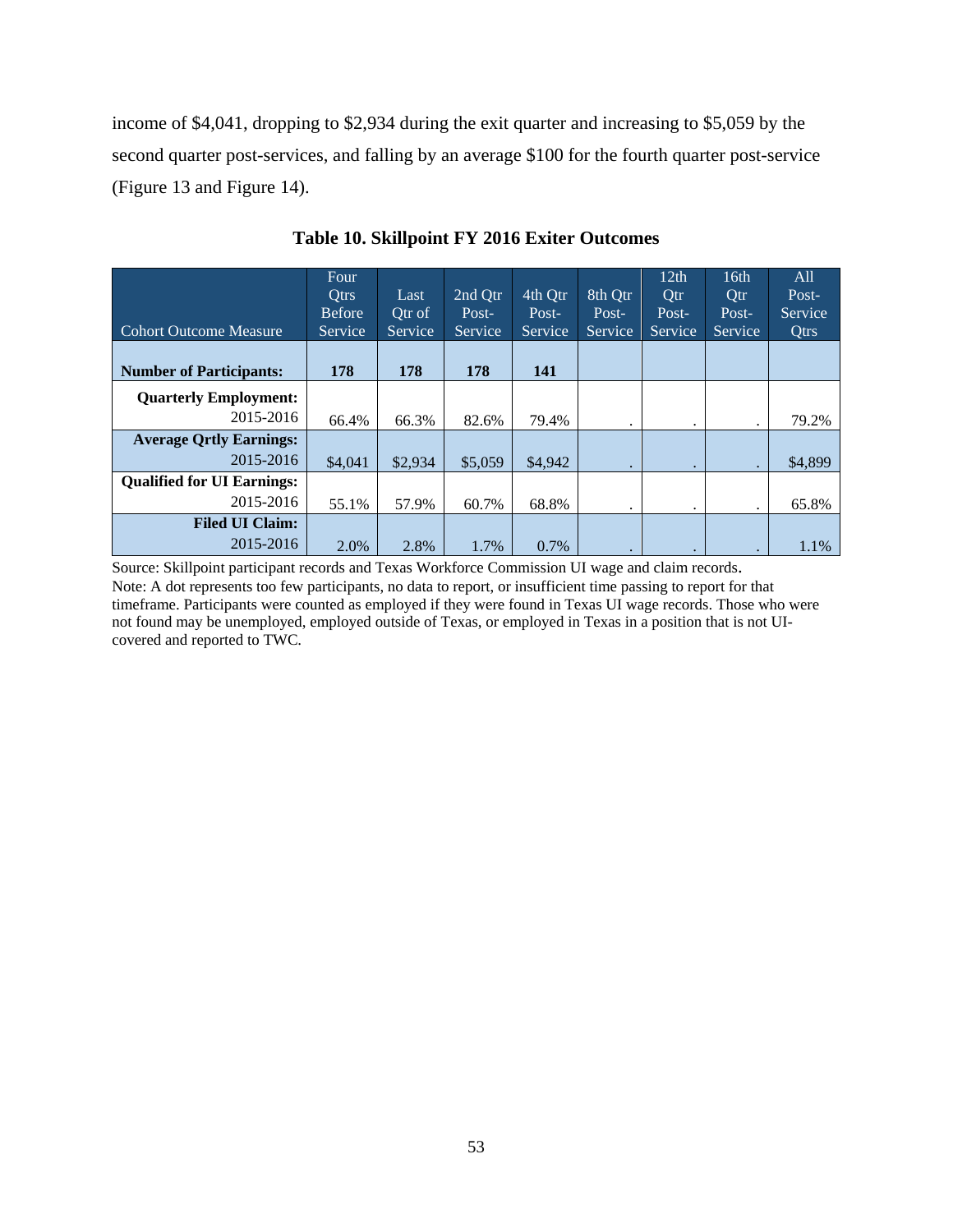

**Figure 13. Average Quarterly Employment of Skillpoint FY 2016 Exiters**



**Figure 14. Average Quarterly Earnings of Employed Skillpoint FY 2016 Exiters**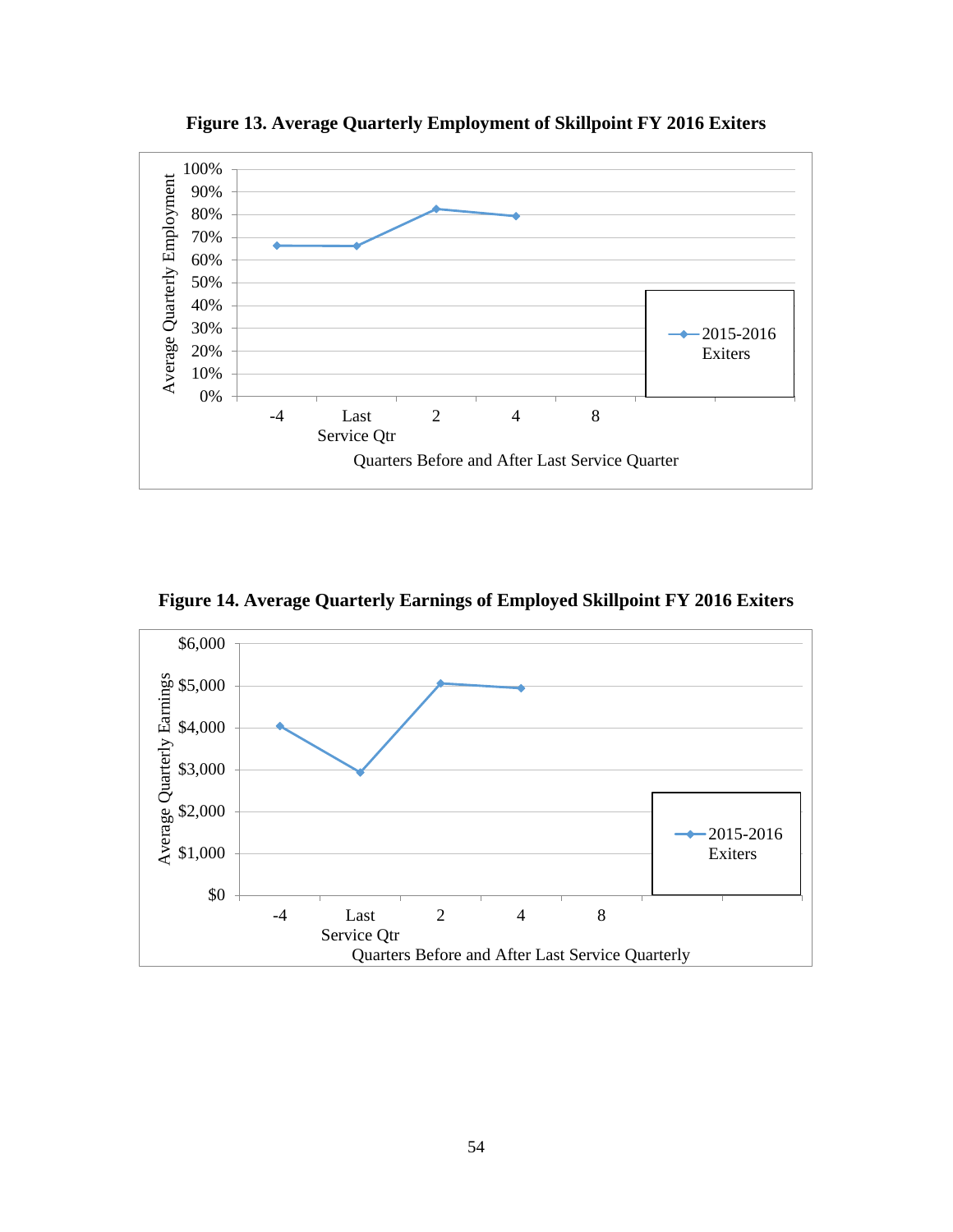# *Program Impacts*

Table 11 presents findings from the impacts analysis comparing the outcomes of the Skillpoint FY 2016 exiters to the outcomes of a matched comparison group. Participation was positively associated with two of the four outcomes measures of interest: a \$1026 advantage in earnings, and 3.39 percentage point decrease in the share that filed for UI benefits.

| Impact measure                    | All Qtrs Post-<br>Service:<br>Comparison<br>Group | All Qtrs Post-<br>Service:<br>Treatment<br>Group | Unadjusted<br>Net Effect | Impact<br>Measure |
|-----------------------------------|---------------------------------------------------|--------------------------------------------------|--------------------------|-------------------|
| <b>Quarterly Employment</b>       | 72.8%                                             | 79.2%                                            | $6.4\%$                  | $-3.2%$           |
| <b>Average Quarterly Earnings</b> | \$6,944                                           | \$4,990                                          | $-$1,954$                | \$1026            |
| <b>Qualified for UI Benefits</b>  | 53.7%                                             | 50.9%                                            | $-2.7%$                  | $0.0\%$           |
| <b>Filed UI Claim</b>             | 1.20%                                             | 0.89%                                            | $-0.31%$                 | $-3.39\%$         |

**Table 11. Skillpoint FY 2016 Quarterly Impacts**

Note: None of the reported effects in this table are statistically significant.

In Figure 15 the impact of participation in Skillpoint services is examined by looking at participants' earnings over time, regardless of employment status (i.e., unconditional earnings), in relation to the comparison group's unconditional earnings. The analysis shows that Skillpoint participants matched comparison group wages by the second quarter, yet decrease in the remaining quarters for which data was available. Of note is the number of participants with data available begins to also drop during the fourth quarter post-service entry.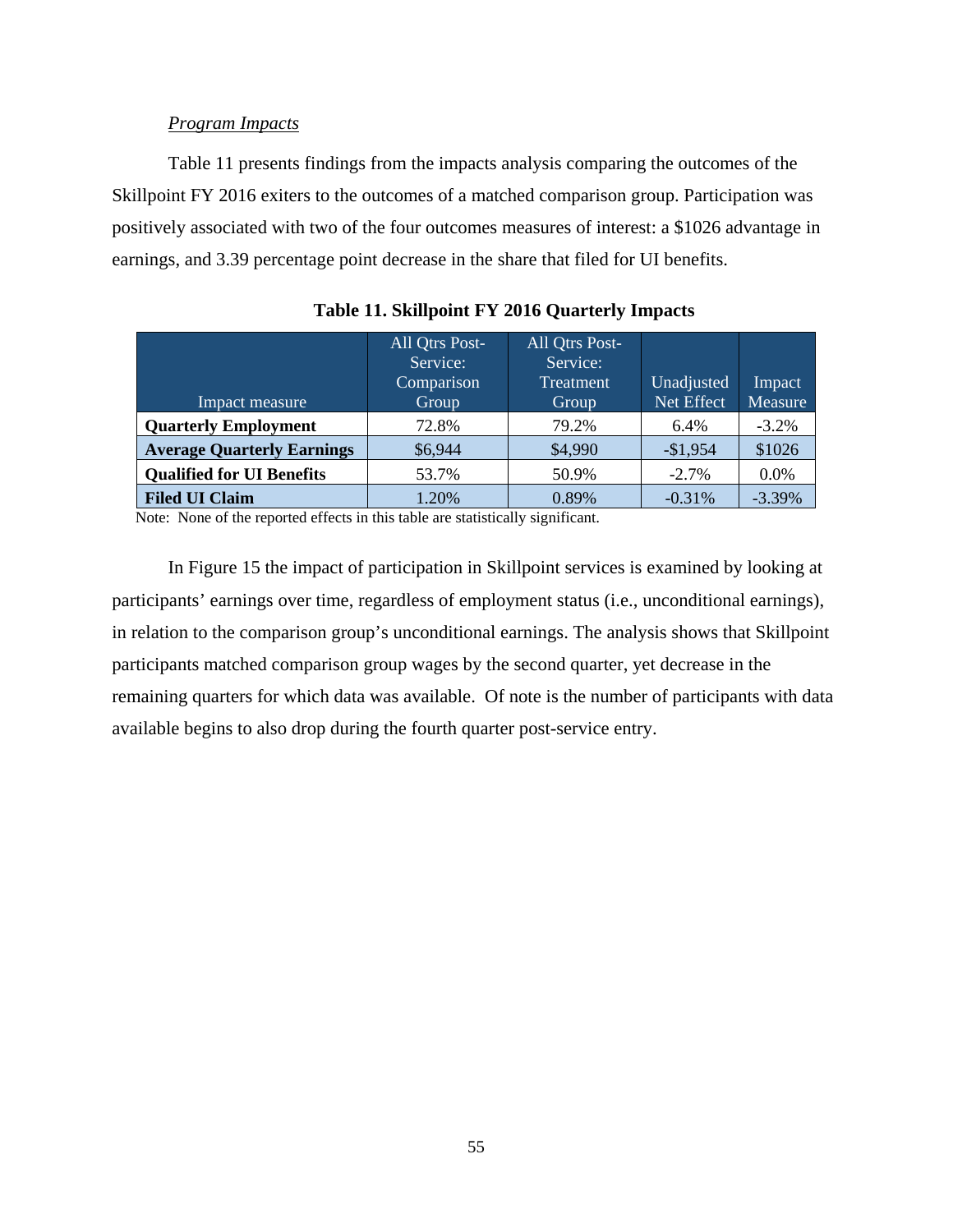

**Figure 15. Unconditional Earnings Over Time, Skillpoint Participants vs. Comparison Group**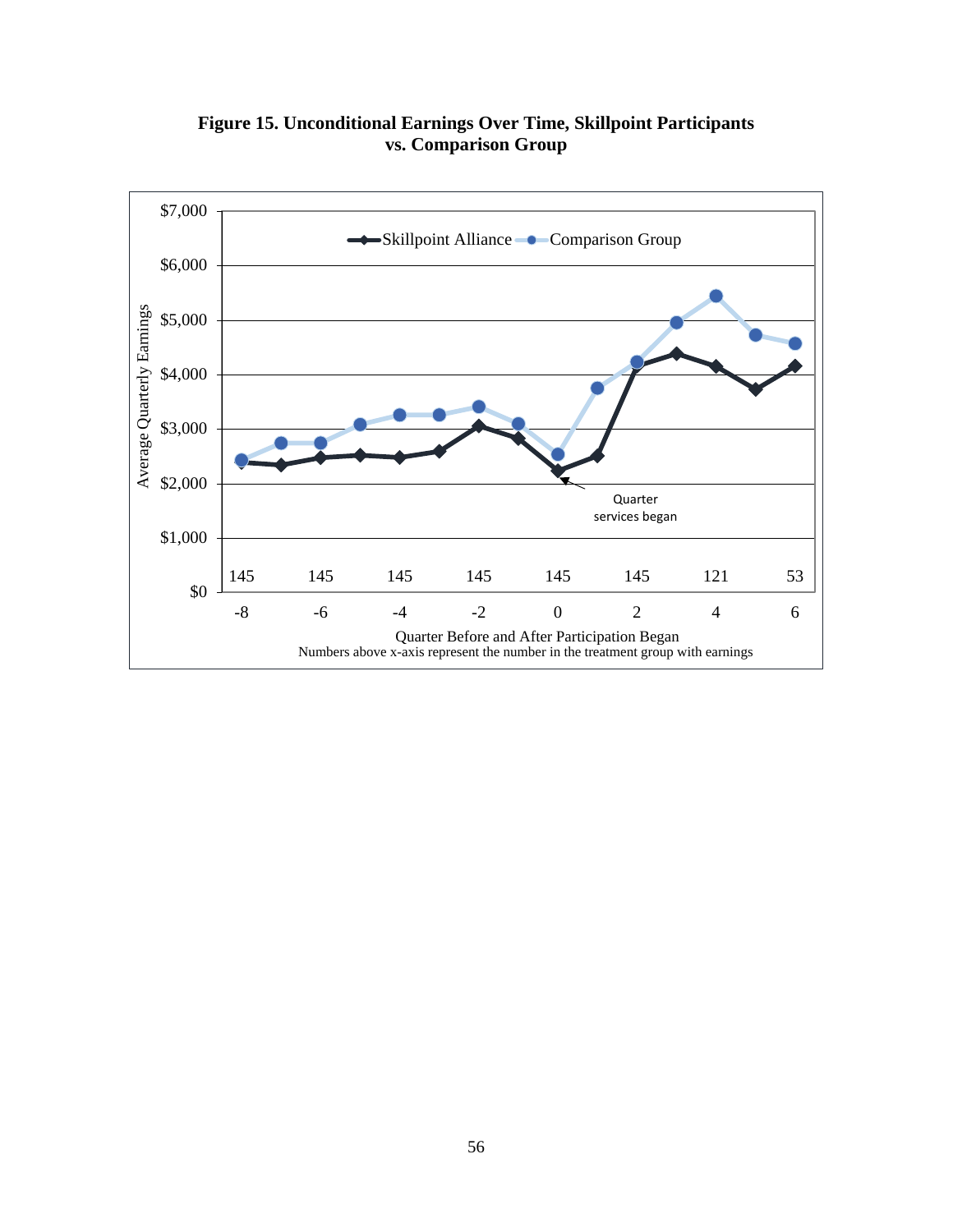# **Results**

Travis County, Texas, invests local tax dollars in a continuum of services to improve opportunities for disadvantaged residents to increase their success in the labor market. Through contracts with a mix of workforce development providers and programs, the County supports education and workforce opportunities that match skills development and certifications to the needs of local employers. The service continuum includes ABE and ESL instruction infused with workforce preparation training, GED and high school diploma obtainment, job placement and job readiness training, training to obtain certifications in a variety of fields, including short-term training to obtain certifications as a food handler or nurses aide, to associate degrees in the health and technology fields that provide a step along a high-wage career pathway.

Each provider has established one or more target populations for services, and Travis County funds serve individuals facing considerable obstacles to employment, such as low academic attainment, homelessness, and judicial involvement, among others. All providers serve persons earning less than 200 percent of the Federal Poverty Income Guidelines. In addition to the differences in key focus, intensity and duration of the service regime, the program participants for each program vary by race, ethnicity, gender, education, and age. For example, American YouthWorks participants are all 29 years of age or younger with 25 percent of their participants being 19 or younger, while 23 percent of the WERC-TC participants are over the age of 50; the Literacy Coalition services the largest group of Hispanics 41 percent, while WERC-TC serves primarily Black participants (48%); a third of the clients serviced by American YouthWorks are male, and 70 percent of the Literacy Coalition participants are female.

### **Outcomes and Impacts**

This report evaluates the outcomes for program participants for FY 2016, the first in a five year on-going evaluation of the new service provider continuum including the initial funding of WERC-TC. Although the variety of features, services and populations served renders crossprovider comparisons inappropriate, all of the providers have attained some degree of positive achievement in the employment-related outcomes.

Second quarter post-service employment gains were reported across all programs with American YouthWorks at 49.4 percent, a 30 percentage point increase from the four quarters

57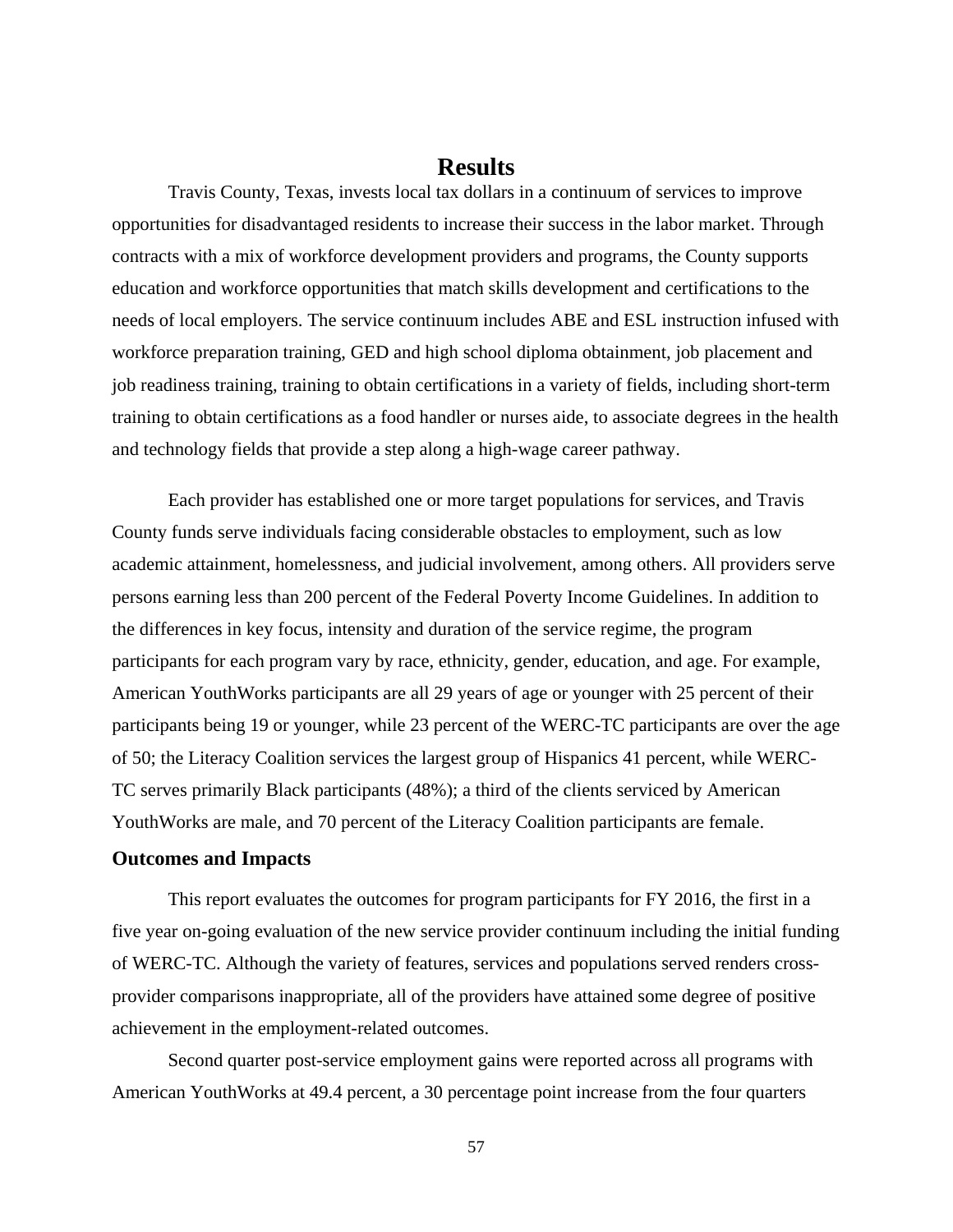prior to service, and WERC-TC exiters experienced 24.1 percentage point increase in employment from 45.8 percent to 69.9 percent. Capital IDEA, which targets the working poor, had the highest pre-service employment rate of 68.3 percent and experienced 11.7 percentage point increase in employment by the second quarter post-service (80%). All groups of exiters report a decrease in employment during the 4<sup>th</sup> quarter post-service ranging from a 0.2 percentage point decrease among Capital IDEA participants to an 8.1 percentage point decrease reported among Literacy Coalition participants (Table. 11).

|                            | 4 Otrs<br>Prior | Last<br>Service<br>Qtr | 2nd Qtr<br>$Post-$<br>Service | 4th Qtr<br>Post-<br>Service | $\%$<br>increase. |
|----------------------------|-----------------|------------------------|-------------------------------|-----------------------------|-------------------|
| <b>WERC-TC</b>             | 45.8%           | 73.3%                  | 69.9%                         | 67.6%                       | 21.8%             |
| <b>American Youthworks</b> | 19.0%           | 31.0%                  | 49.4%                         | 45.8%                       | 26.8%             |
| <b>Literacy Coalition</b>  | 50.7%           | 55.8%                  | 59.7%                         | 51.6%                       | 1.0%              |
| <b>Capital Idea</b>        | 68.3%           | 72.0%                  | 80.0%                         | 79.8%                       | 11.5%             |
| <b>Skillpoint</b>          | 66.4%           | 66.3%                  | 82.6%                         | 79.4%                       | 13.0%             |

**Table 12. Average Quarterly Employment for all FY 2016 Exiters**

The earnings outcomes associated with the increased employment also varied across providers yet despite the dip in the percentage of exiters employed by the fourth quarter postservices, income levels for those who gained or retained employment in the fourth quarter postservices experienced an increase in income. Capital IDEA exiters income increased from an average of \$4,469 for the four quarters prior to service to \$9,274 in the fourth quarter postservice; a \$4,805 increase. American YouthWorks participants also experienced significant income gains, though pre-service income was \$2,090, with fourth quarter post-service income of averaging \$5,237 (Table 12).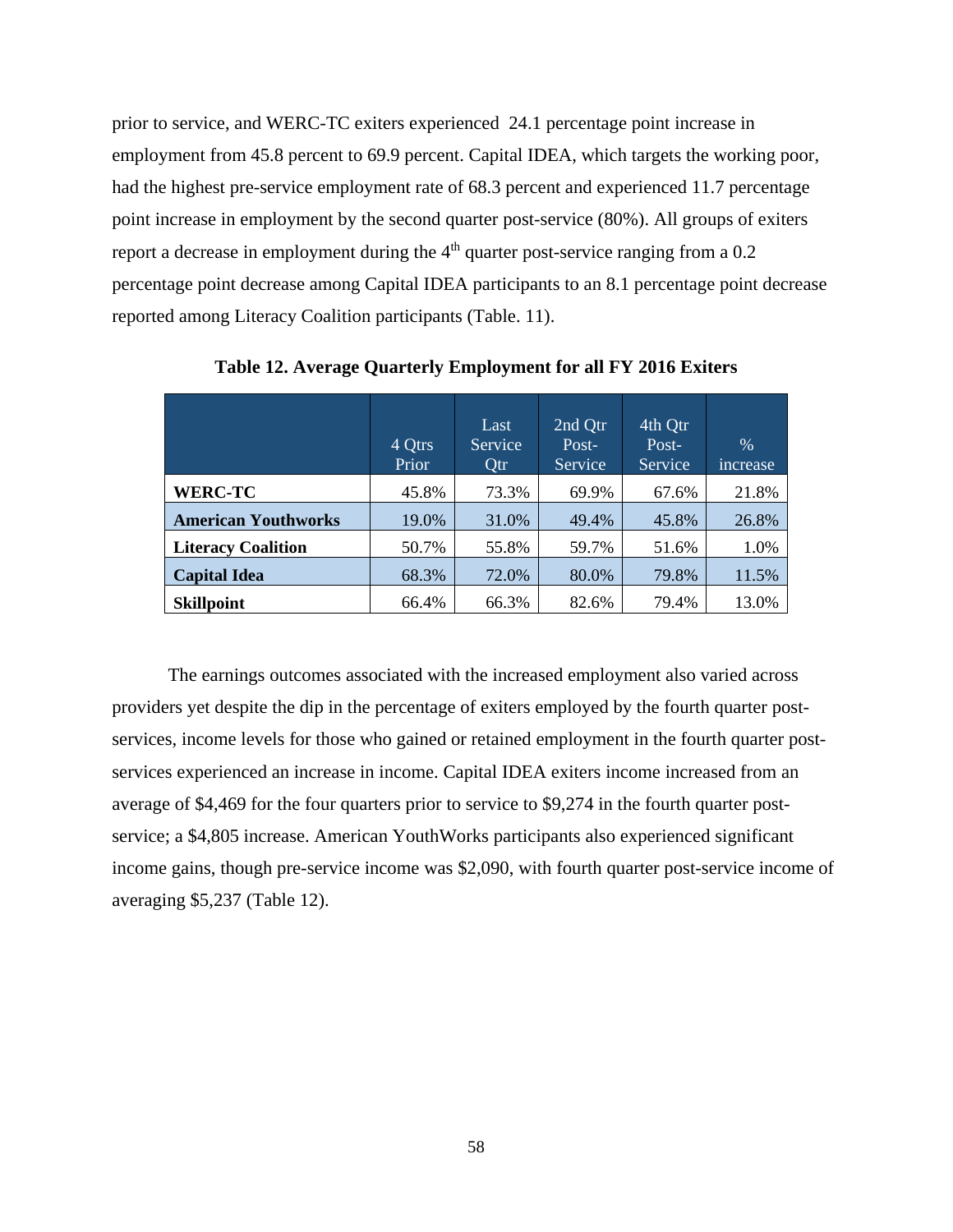|                            | 4 Qtrs<br>Prior | Last<br>Service<br>Qtr | 2nd Otr<br>Post-<br>Service | 4th Otr<br>Post-<br>Service | amount<br>of<br>increase |
|----------------------------|-----------------|------------------------|-----------------------------|-----------------------------|--------------------------|
| <b>WERC-TC</b>             | \$4,518         | \$4,545                | \$5,712                     | \$6,410                     | \$1,892                  |
| <b>American Youthworks</b> | \$2,090         | \$2,203                | \$4,159                     | \$5,237                     | \$3,147                  |
| <b>Literacy Coalition</b>  | \$3,837         | \$3,654                | \$3,992                     | \$4,909                     | \$1,072                  |
| <b>Capital Idea</b>        | \$4,469         | \$6,350                | \$8,225                     | \$9,274                     | \$4,805                  |
| <b>Skillpoint</b>          | \$4,041         | \$2,934                | \$5,059                     | \$4,942                     | \$901                    |

**Table 13. Average Quarterly Earnings of Employed FY 2016 Exiters**

Table 13 presents the average quarterly UI earnings and claims filed. Across the reported quarters, pre-service to post-service, all programs experienced at least a 14 percentage point increase in the number of participants meeting the monetary requirement for UI benefits with WERC-TC exiters experiencing the highest increase of 27.4 percentage points. Few participants from any program submitted a claim for UI benefits in the quarters examined (generally fewer than 2 percent).

**Table 14. Average Quarterly UI Earnings and Filed UI Claims FY 2016 Exiters**

|                                        | 4 Qtrs<br>Prior | Last<br>Service<br><b>Qtr</b> | 2nd Qtr<br>Post-<br>Service | 4th Qtr<br>Post-<br>Service | Average<br>Post-Service<br><b>Otrs</b> |
|----------------------------------------|-----------------|-------------------------------|-----------------------------|-----------------------------|----------------------------------------|
| <b>WERC-TC:</b>                        |                 |                               |                             |                             |                                        |
| Qualified for UI Earnings<br>a.        | 37.9%           | 39.0%                         | 47.2%                       | 65.4%                       | 54.7%                                  |
| Filed UI Claim<br>$\mathbf{b}$ .       | 2.7%            | 1.2%                          | 2.9%                        | 0.8%                        | 1.4%                                   |
| <b>American Youthworks:</b>            |                 |                               |                             |                             |                                        |
| <b>Qualified for UI Earnings</b><br>a. | 16.7%           | 11.5%                         | 11.5%                       | 32.2%                       | 20.8%                                  |
| Filed UI Claim<br>$\mathbf{b}$ .       | 0.0%            | 0.0%                          | 0.0%                        | 1.7%                        | 0.5%                                   |
| <b>Literacy Coalition:</b>             |                 |                               |                             |                             |                                        |
| <b>Qualified for UI Earnings</b><br>a. | 37.0%           | 39.0%                         | 41.6%                       | 51.6%                       | 46.1%                                  |
| Filed UI Claim<br>b.                   | 2.0%            | 2.6%                          | $0.0\%$                     | 1.6%                        | 0.8%                                   |
| <b>Capital Idea:</b>                   |                 |                               |                             |                             |                                        |
| <b>Qualified for UI Earnings</b><br>a. | 55.6%           | 65.1%                         | 64.0%                       | 69.8%                       | 69.4%                                  |
| Filed UI Claim<br>$\mathbf{b}$ .       | 0.3%            | 0.6%                          | 0.6%                        | 0.8%                        | 1.1%                                   |
| <b>Skillpoint:</b>                     |                 |                               |                             |                             |                                        |
| <b>Qualified for UI Earnings</b><br>a. | 55.1%           | 57.9%                         | 60.7%                       | 68.8%                       | 65.8%                                  |
| Filed UI Claim<br>b.                   | 2.0%            | 2.8%                          | 1.7%                        | 0.7%                        | 1.1%                                   |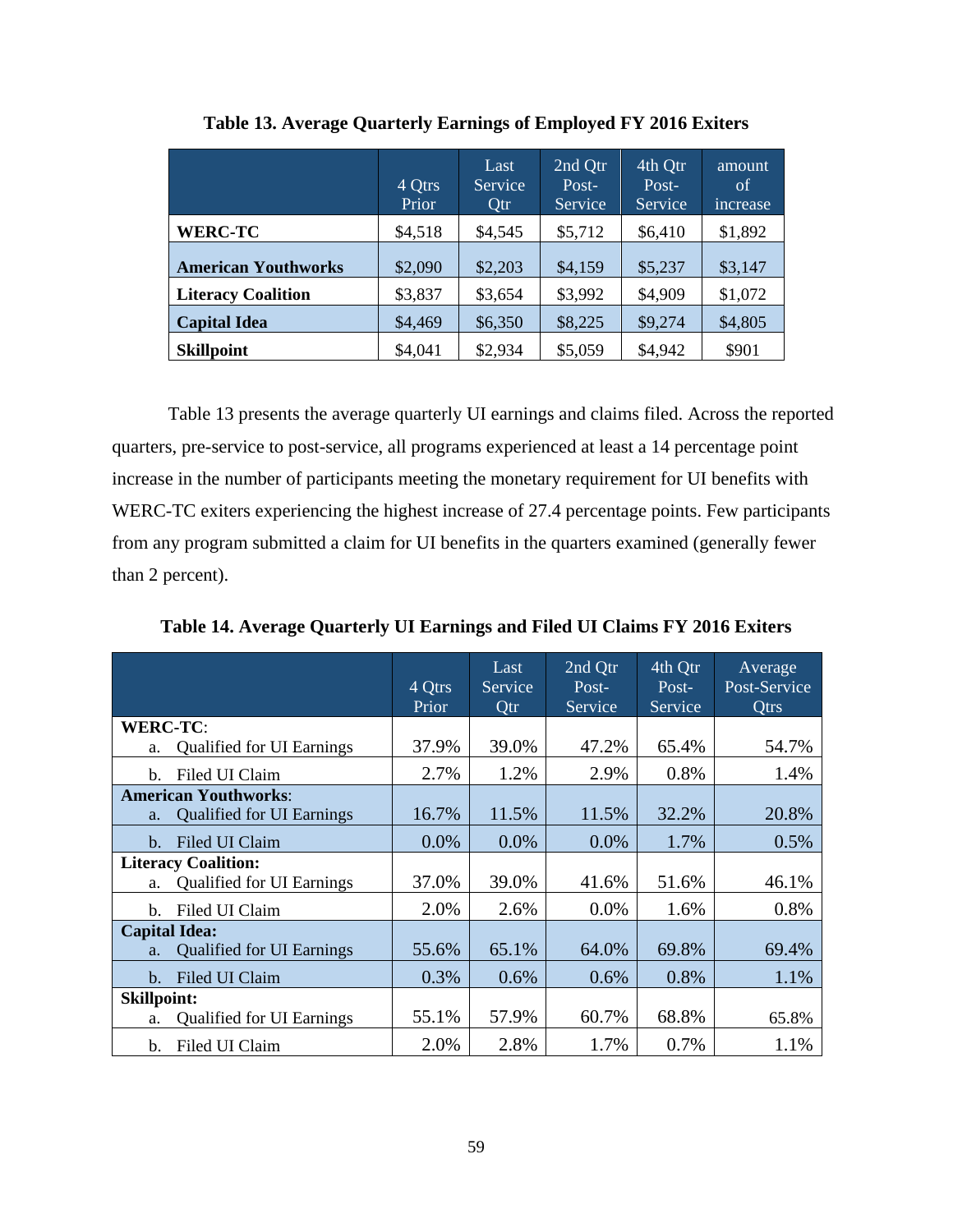The quasi-experimental analysis compares the program impacts of participants to those of a matched comparison group. Although none of the impacts were identified as statically significant, they do provide insight into employment status and wage earnings of program participants. For the majority of the programs, participants fared as well as or better than the comparison group in income increases overtime. WERC-TC participants experiencing the largest quarterly increase in wages of \$1301, Skillpoint participants experienced a \$1026 increase, followed by increases experienced by Capital IDEA participants: \$973. The majority of the program participants also experienced in advantage in employment relative to the comparison group with American YouthWorks participants experienced a 25.6% advantage in employment, and WERC-TC participants experiencing an 8.4% advantage.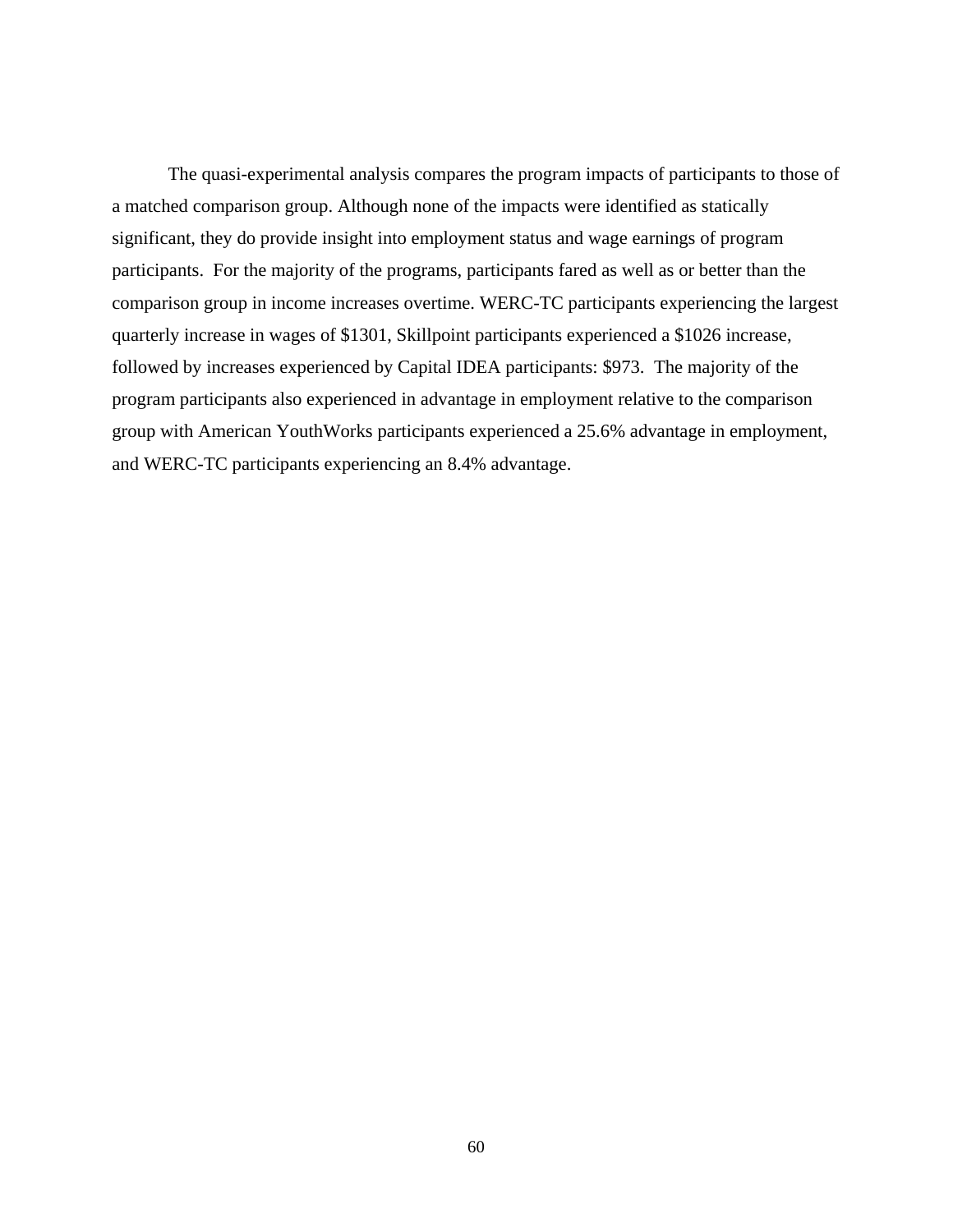# **Bibliography**

- Miranda, Lori Axler (2016). "Workforce Development." 2015 Community Impact Report. Austin, TX: Travis County Health and Human Services & Veterans Service Department. March.
- Miranda, Lori Axler (2017). "Workforce Development." 2016 Community Impact Report. Austin, TX: Travis County Health and Human Services & Veterans Service Department. January 2017.
- O'Shea, Dan, Kristin Christensen, Greg Cumpton. (2016). An Evaluation of Local Investments in Workforce Development: 2015 Update. Austin, TX: Ray Marshall Center for the Study of Human Resources, Lyndon B. Johnson School of Public Affairs, The University of Texas. June.
- Dan O'Shea, Heath Prince, Cynthia Juniper and Patty Rodriguez. (2017). Evaluation of Travis County Investments in Workforce Development" 2016 Update. Austin, TX: Ray Marshall Center for the Study of Human Resources, Lyndon B. Johnson School of Public Affairs, The University of Texas. April.
- Smith, Tara, Kristin Christensen, Greg Cumpton. (2015). An Evaluation of Local Investments in Workforce Development: 2014 Update. Austin, TX: Ray Marshall Center for the Study of Human Resources, Lyndon B. Johnson School of Public Affairs, The University of Texas. June.
- Stevens, David W. (2007). Employment That Is Not Covered by State Unemployment Insurance Laws. Technical Paper No. TP-2007-04. Suitland, MD: U.S. Census Bureau, LEHD Program, May.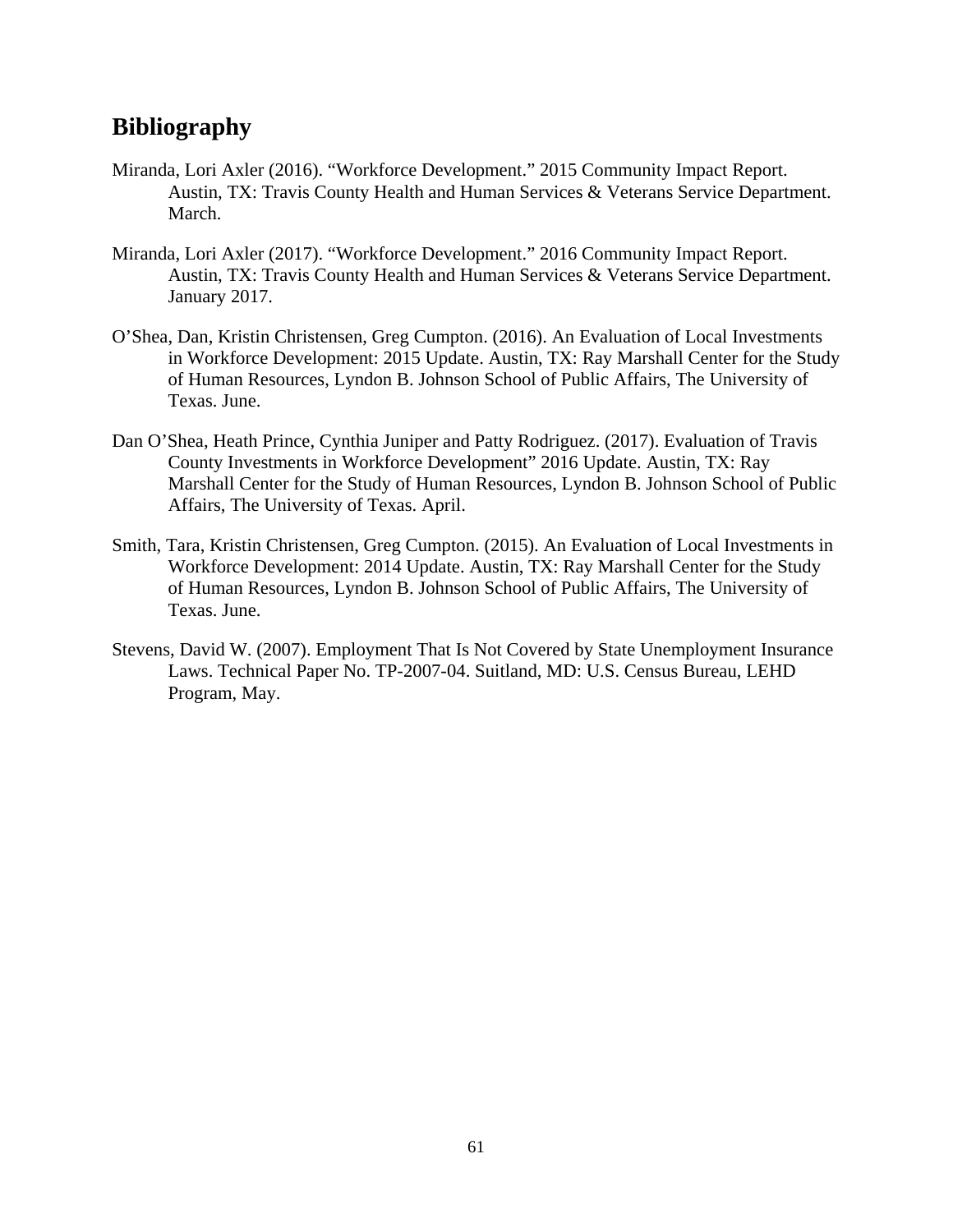**Appendix A: Demographics of Travis County Workforce Development Program FY 2016 Exiters**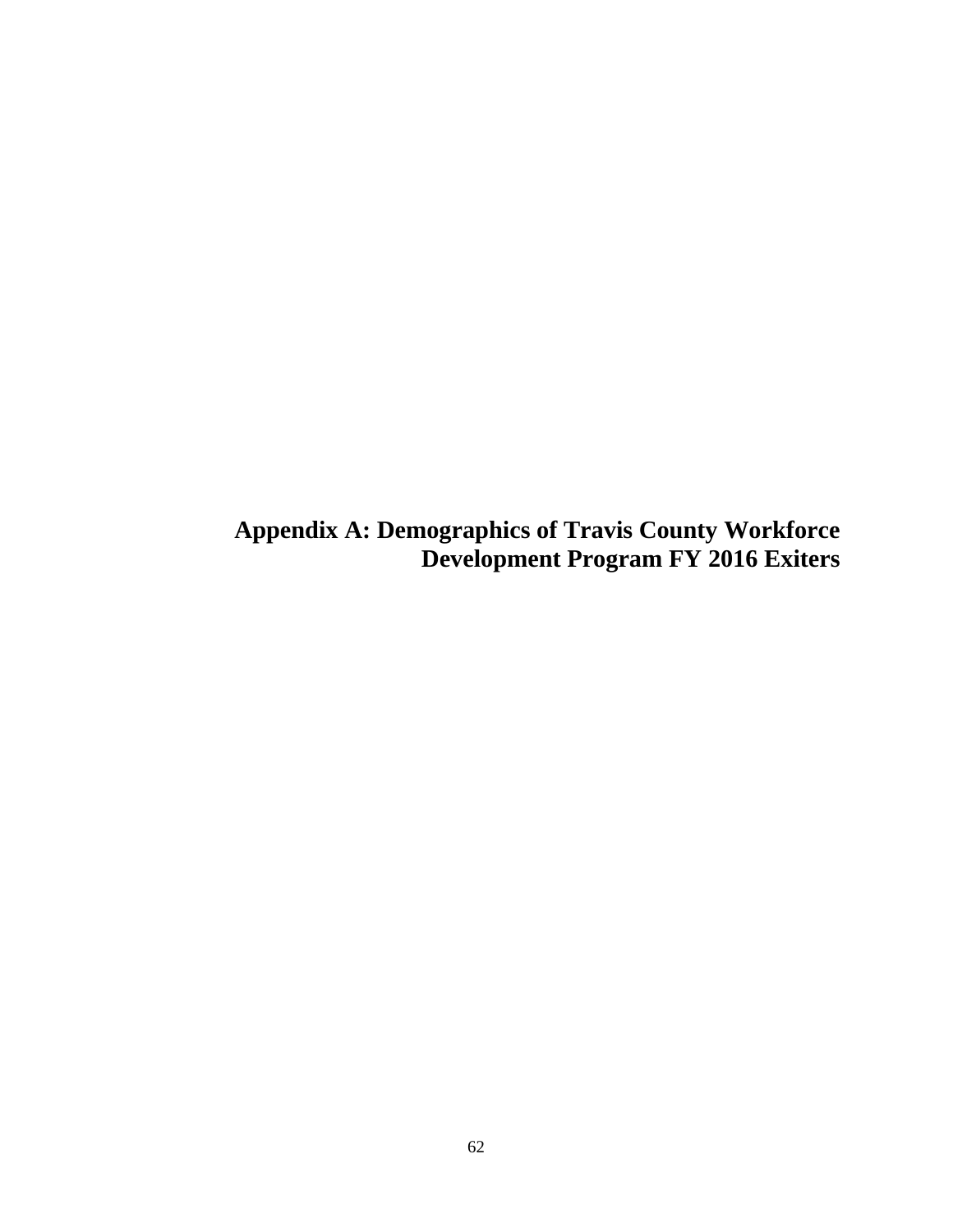|                                                                    | WERC-TC | Literacy Coalition<br>of Central Texas | Capital <b>IDEA</b> | Skillpoint   | American Youth<br>Works |
|--------------------------------------------------------------------|---------|----------------------------------------|---------------------|--------------|-------------------------|
| <b>Number of Participants with SSNs</b>                            | 875     | 77                                     | 175                 | 179          | 87                      |
| Number of records removed due to<br>duplicate SSNs                 | 3       | $\boldsymbol{0}$                       | $\overline{0}$      | $\mathbf{1}$ | $\mathbf{0}$            |
| <b>Number of unduplicated</b><br>participants included in analysis | 872     | 77                                     | 175                 | 178          | 87                      |
| <b>Gender</b>                                                      |         |                                        |                     |              |                         |
| Female                                                             | 38.6%   | 70.1%                                  | 65.1%               | 57.9%        | 36.8%                   |
| Male                                                               | 61.0%   | 29.9%                                  | 34.9%               | 42.1%        | 63.2%                   |
| Transgender                                                        | 0.3%    | 0.0%                                   | 0.0%                | $0.0\%$      | 0.0%                    |
| Missing/Unknown                                                    | 0.0%    | 0.0%                                   | 0.0%                | 0.0%         | 0.0%                    |
| <b>Race/Ethnicity</b>                                              |         |                                        |                     |              |                         |
| White                                                              | 43.5%   | 22.1%                                  | 44.0%               | 16.3%        | 62.1%                   |
| <b>Black</b>                                                       | 47.9%   | 27.3%                                  | 22.9%               | 33.1%        | 10.3%                   |
| Hispanic                                                           | 4.2%    | 41.6%                                  | 9.7%                | 0.0%         | 14.9%                   |
| Asian                                                              | 1.6%    | 2.6%                                   | 6.3%                | 1.1%         | 1.1%                    |
| Two Or More Races                                                  | 1.4%    | 0.0%                                   | 0.6%                | 7.3%         | 5.7%                    |
| Other                                                              | 1.0%    | 3.9%                                   | 16.6%               | 7.3%         | 3.4%                    |
| Missing/Unknown                                                    | 0.3%    | 2.6%                                   | 0.0%                | 34.8%        | 2.3%                    |
| Age                                                                |         |                                        |                     |              |                         |
| 14 - 19 years                                                      | 2.9%    | 3.9%                                   | 3.4%                | 10.1%        | 26.4%                   |
| 20 - 29 years                                                      | 26.3%   | 35.1%                                  | 42.3%               | 43.3%        | 70.1%                   |
| 30 - 39 years                                                      | 25.1%   | 20.8%                                  | 37.1%               | 25.8%        | 0.0%                    |
| 40 - 49 years                                                      | 22.7%   | 20.8%                                  | 11.4%               | 11.8%        | $0.0\%$                 |
| 50 - 59 years                                                      | 17.1%   | 11.7%                                  | 5.1%                | 5.6%         | $0.0\%$                 |
| 60 years and older                                                 | 5.6%    | 2.6%                                   | 0.6%                | 2.8%         | 0.0%                    |
| Missing/Unknown                                                    | 0.3%    | 5.2%                                   | $0.0\%$             | 0.6%         | 3.4%                    |
| Average Age                                                        | 39      | 33                                     | 32                  | 26           | 22                      |
| <b>Education Level</b>                                             |         |                                        |                     |              |                         |
| Less than 12th grade                                               | 17.5%   | 80.5%                                  | 1.1%                | 10.1%        | 16.1%                   |
| 12th grade or GED                                                  | 60.2%   | 11.7%                                  | 52.0%               | 15.2%        | 3.4%                    |
| <b>Attended or Graduated College</b>                               | 22.2%   | 3.9%                                   | 46.9%               | 60.1%        | 2.3%                    |
| Missing/Unknown                                                    | 0.0%    | 3.9%                                   | 0.0%                | 14.6%        | 78.2%                   |
|                                                                    |         |                                        |                     |              |                         |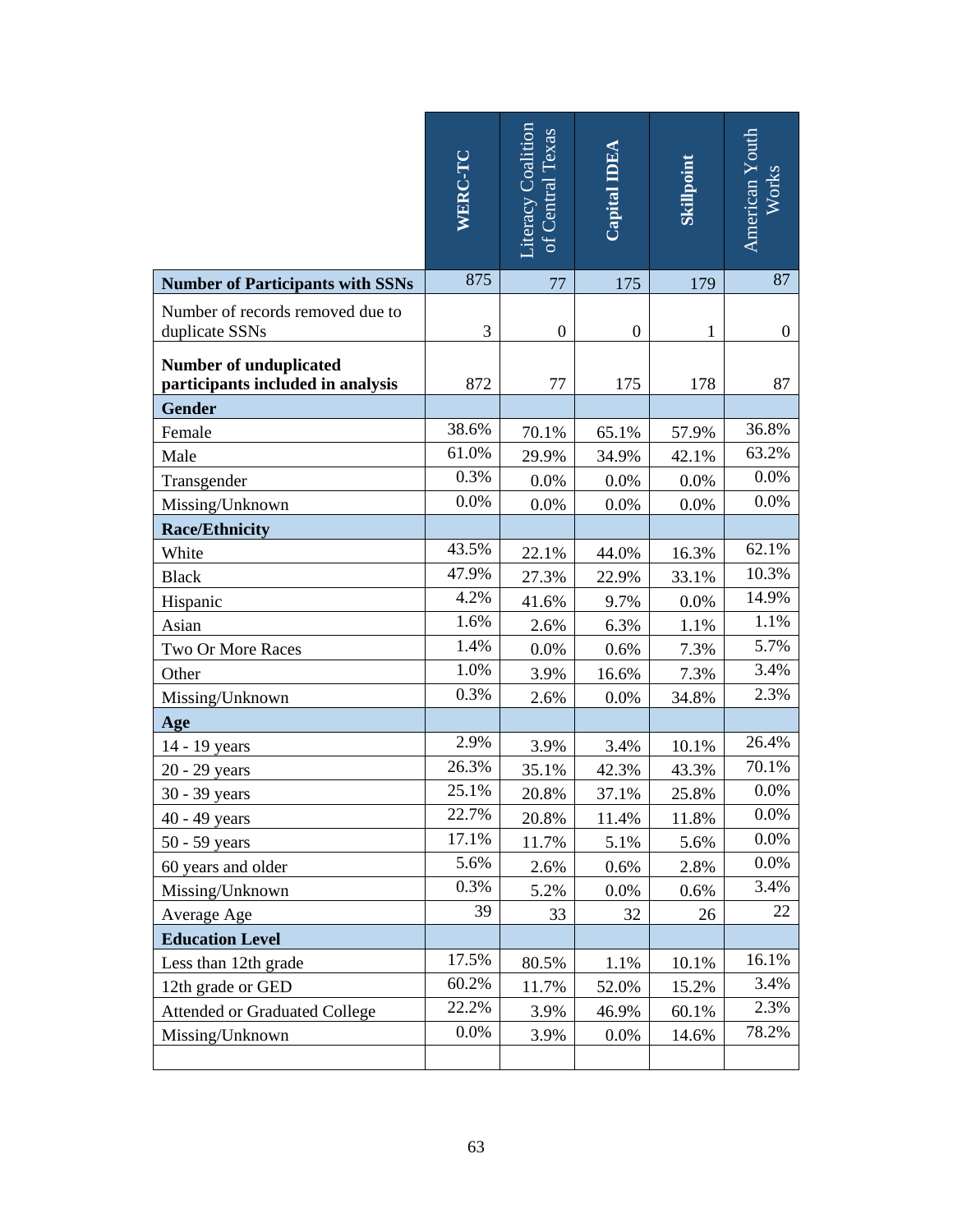|                                 | WERC-TC | Literacy Coalition of<br>Central Texas | Capital <b>IDEA</b> | Skillpoint | American Youth Works |
|---------------------------------|---------|----------------------------------------|---------------------|------------|----------------------|
| <b>Area of Residence</b>        |         |                                        |                     |            |                      |
| <b>Central Austin</b>           | 4.6%    | 5.2%                                   | 2.3%                | 0.6%       | 4.6%                 |
| North Austin                    | 20.9%   | 9.1%                                   | 30.3%               | 14.0%      | 0.0%                 |
| Northern Suburbs                | 5.3%    | 2.6%                                   | 6.9%                | 11.2%      | 3.4%                 |
| <b>East Austin</b>              | 29.6%   | 50.6%                                  | 25.7%               | 28.1%      | 23.0%                |
| <b>Eastern Suburbs</b>          | 21.8%   | 2.6%                                   | 6.3%                | 7.9%       | 4.6%                 |
| South Austin                    | 15.4%   | 28.6%                                  | 24.6%               | 15.2%      | 29.9%                |
| Southern Suburbs                | 0.1%    | 0.0%                                   | $0.0\%$             | 1.7%       | 4.6%                 |
| <b>West Austin</b>              | 2.3%    | 0.0%                                   | 3.4%                | 1.7%       | 1.1%                 |
| <b>Western Suburbs</b>          | 0.1%    | 1.3%                                   | 0.6%                | 1.1%       | 4.6%                 |
| Other/Unknown                   | 0.0%    | 0.0%                                   | 0.0%                | 18.5%      | 24.1%                |
| <b>Offender</b>                 |         |                                        |                     |            |                      |
| Yes                             | 21.0%   | 0.0%                                   | 15.4%               | 10.1%      | 10.3%                |
| N <sub>o</sub>                  | 79.0%   | 0.0%                                   | 84.6%               | 89.9%      | 11.5%                |
| Missing/Unknown                 | 0.0%    | 100.0%                                 | 0.0%                | 0.0%       | 78.2%                |
| <b>Receives Public Benefits</b> |         |                                        |                     |            |                      |
| Yes                             | 46.0%   | 0.0%                                   | 32.6%               | 0.0%       | 0.0%                 |
| N <sub>o</sub>                  | 54.0%   | 0.0%                                   | 67.4%               | 0.0%       | 0.0%                 |
| Missing/Unknown                 | 0.0%    | 100.0%                                 | 0.0%                | 100.0%     | 100.0%               |
| <b>Veteran</b>                  |         |                                        |                     |            |                      |
| Yes                             | 5.8%    | 0.0%                                   | 2.3%                | 3.9%       | 0.0%                 |
| No                              | 94.2%   | 0.0%                                   | 96.0%               | 96.1%      | 0.0%                 |
| Missing/Unknown                 | 0.0%    | 100.0%                                 | 1.7%                | 0.0%       | 100.0%               |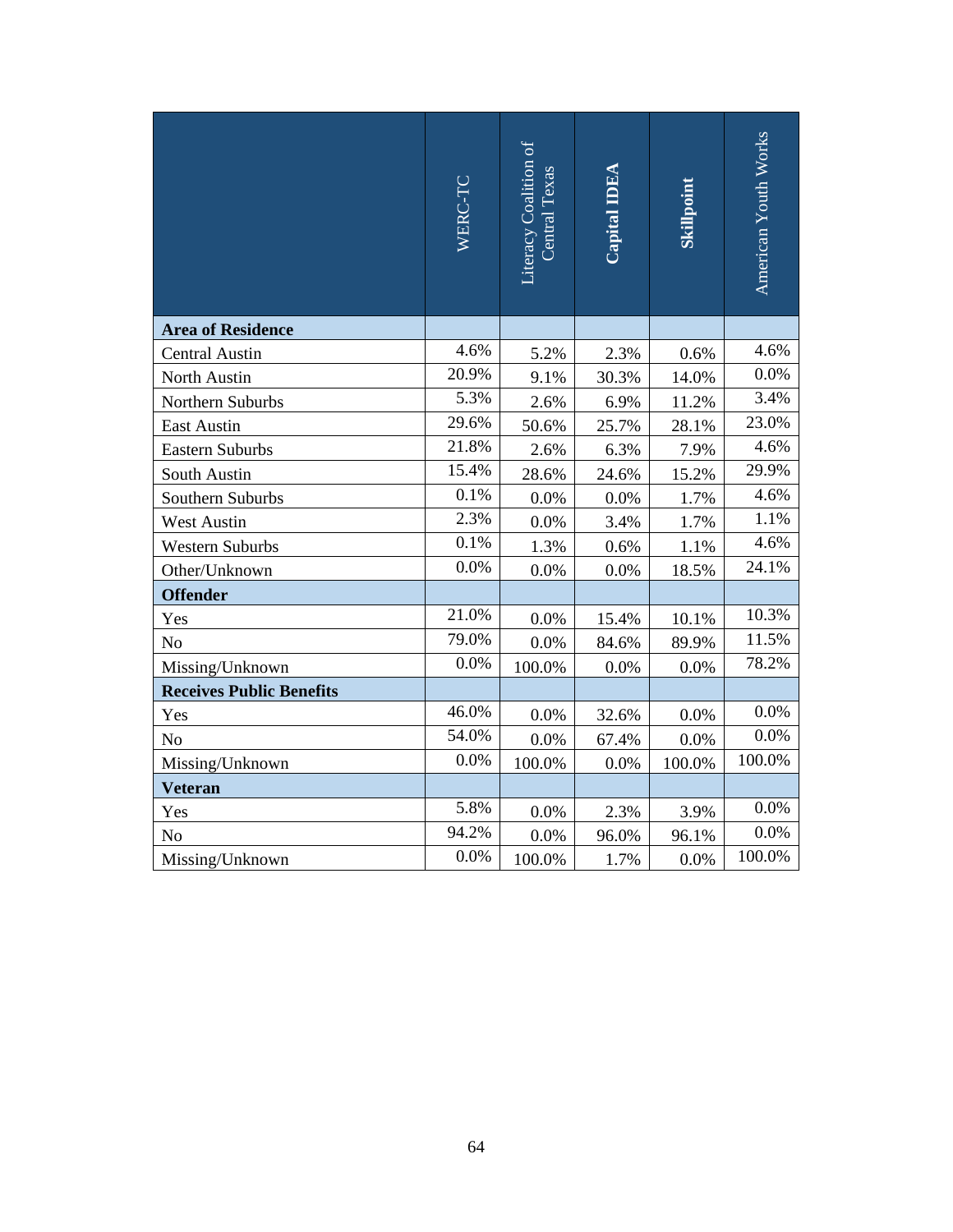**Appendix B: Description of Impact Table Elements**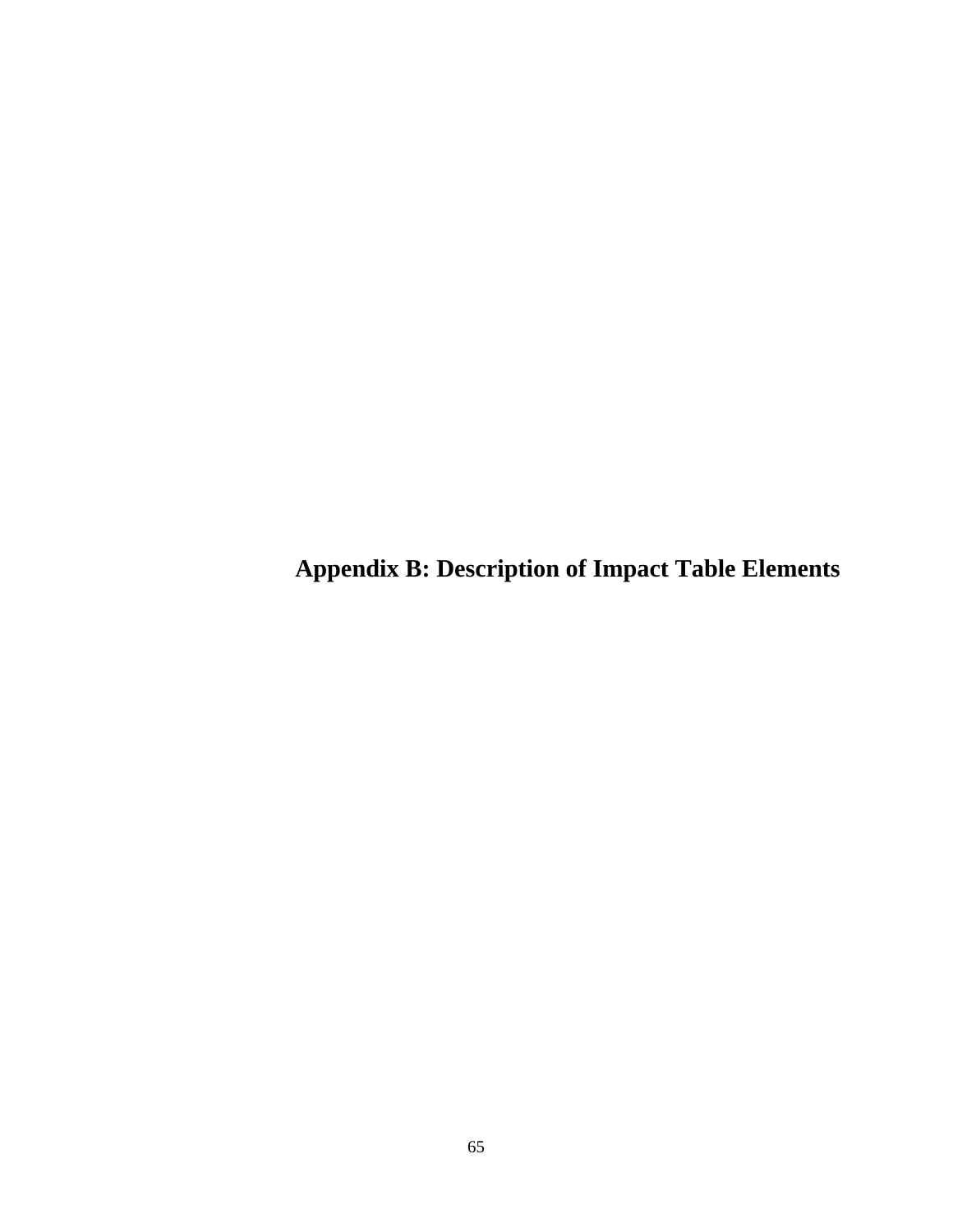| Impact measure                             | At least four Qtrs Post-<br>Service: Treatment Group                                                                        | <b>Unadjusted Net Effect</b>                                                                                    | <b>Impact Measure</b>                                                                                                                                                                                                                                                                                                                                                                           |
|--------------------------------------------|-----------------------------------------------------------------------------------------------------------------------------|-----------------------------------------------------------------------------------------------------------------|-------------------------------------------------------------------------------------------------------------------------------------------------------------------------------------------------------------------------------------------------------------------------------------------------------------------------------------------------------------------------------------------------|
| Quarterly<br><b>Employment</b>             | Treatment group mean<br>employment rate across at<br>least four quarters post-<br>service                                   | Percentage point difference<br>between mean employment<br>rates for treatment and control<br>groups.            | Percentage point difference between mean employment rates for<br>treatment and control group adjusted for any differences in their<br>matching characteristics (Match characteristics include a number of<br>variables that may influence the strength of the match relationship<br>between the two groups, including demographics, prior<br>employment status and earnings, etc.).             |
| Average<br>Quarterly<br><b>Earnings</b>    | Treatment group average<br>earnings across at least<br>four quarters post-service.                                          | Difference between the<br>average earnings for treatment<br>and control groups.                                 | Difference between the average earnings for treatment and control<br>group adjusted for any differences in their matching characteristics<br>(Match characteristics include a number of variables that may<br>influence the strength of the match relationship between the two<br>groups, including demographics, prior employment status and<br>earnings, etc.).                               |
| <b>Qualified for</b><br><b>UI</b> Benefits | Percentage of treatment<br>group members who<br>qualified for UI benefits<br>during at least four<br>quarters post-service. | Percentage point difference<br>between treatment and control<br>group members who qualified<br>for UI benefits. | Percentage point difference between treatment and control group<br>members who qualified for UI benefits adjusted for any differences<br>in their matching characteristics (Match characteristics include a<br>number of variables that may influence the strength of the match<br>relationship between the two groups, including demographics, prior<br>employment status and earnings, etc.). |
| <b>Filed UI Claim</b>                      | Percentage of treatment<br>group members who filed<br>a UI claim during at least<br>four quarters post-service.             | Percentage point difference<br>between treatment and control<br>group members who filed a UI<br>claim.          | Percentage point difference between treatment and control group<br>members who filed a UI claim adjusted for any differences in their<br>matching characteristics (Match characteristics include a number of<br>variables that may influence the strength of the match relationship<br>between the two groups, including demographics, prior<br>employment status and earnings, etc.).          |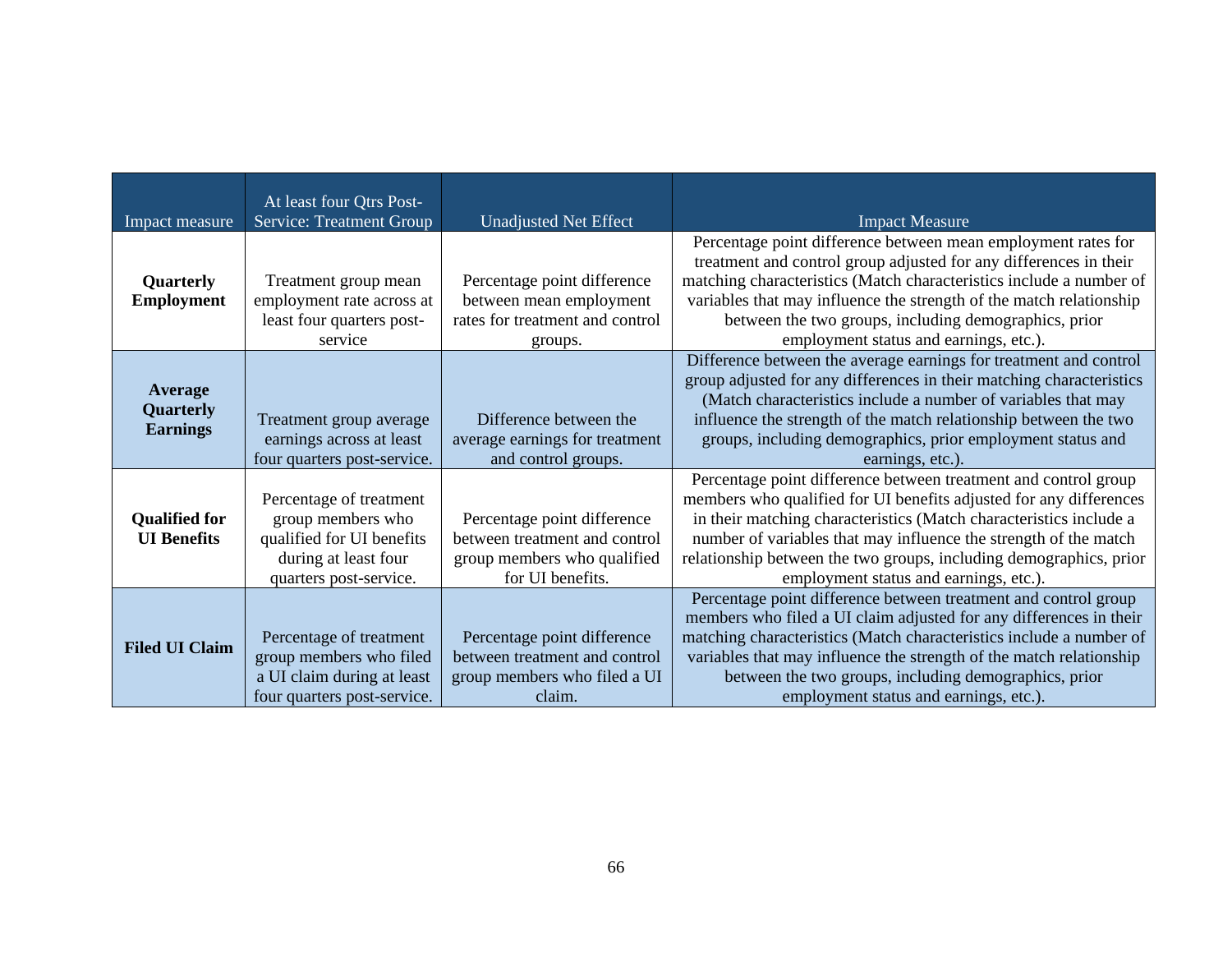**Appendix C: FY 2016 Data Elements Requested**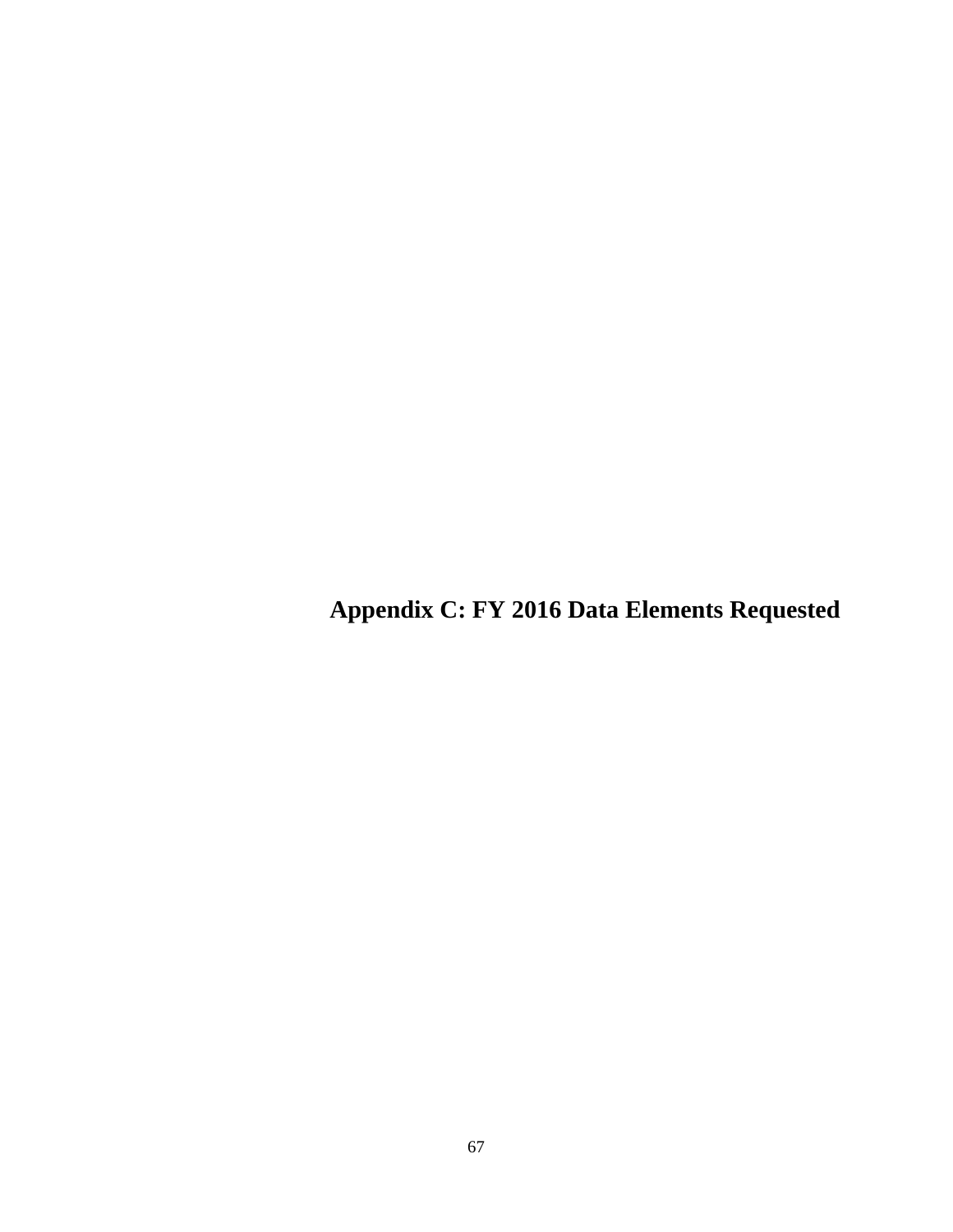|                                        | <b>American</b>         |                     |                  | <b>Literacy</b>  |                   |                |
|----------------------------------------|-------------------------|---------------------|------------------|------------------|-------------------|----------------|
| <b>Data Element Requested</b>          | <b>Youth Works</b>      | <b>Capital Idea</b> | <b>Lifeworks</b> | <b>Coalition</b> | <b>Skillpoint</b> | <b>WERC-TC</b> |
| Name                                   |                         | $\sqrt{ }$          |                  | $\sqrt{}$        |                   |                |
|                                        |                         |                     |                  |                  |                   | X (provided    |
| D.O.B.                                 |                         |                     |                  | V                |                   | age)           |
| <b>SSN</b>                             |                         |                     |                  | V                |                   |                |
| Zip Code                               |                         |                     |                  | $\mathcal{L}$    |                   |                |
| Gender                                 |                         |                     |                  |                  |                   |                |
| Ethnicity                              |                         |                     |                  | $\sqrt{}$        |                   |                |
| Race                                   |                         | V                   |                  | $\sqrt{2}$       |                   |                |
| Family Size                            |                         | $\sqrt{2}$          |                  | $\mathbf X$      |                   | $\sqrt{ }$     |
|                                        |                         |                     |                  |                  | "Not              |                |
| Partner/Spouse                         | $\mathbf X$             | $\sqrt{ }$          |                  | $\mathbf X$      | collected"        | $\mathbf X$    |
|                                        |                         |                     | "Not             |                  | "Not              |                |
| Ages of each minor child in the family | $\mathbf X$             | X                   | collected"       | $\mathbf X$      | collected"        | $\mathbf X$    |
| Housing stability                      | X                       | $\mathbf X$         |                  | $\mathbf X$      |                   | $\mathbf X$    |
| Highest education level completed      | $\sqrt{}$               | $\sqrt{}$           |                  | $\sqrt{}$        |                   | $\sqrt{ }$     |
| Employed at time of program entry      |                         |                     |                  | $\sqrt{2}$       |                   | $\mathbf X$    |
|                                        |                         |                     |                  |                  | "Not              |                |
| Public benefits received               | X                       |                     |                  | $\mathbf X$      | collected"        | SNAP only      |
| Veteran                                | $\overline{\mathbf{X}}$ | $\sqrt{}$           |                  | $\mathbf X$      |                   |                |
| Judicially Involved                    | $\sqrt{ }$              |                     |                  | X                |                   | $\sqrt{ }$     |
|                                        |                         |                     |                  |                  | "Not              |                |
| Disabled                               | X                       | X                   |                  | $\mathbf X$      | collected"        | X              |
|                                        |                         |                     | "Not             |                  |                   |                |
| Date Eligibility Determined            | X                       | V                   | collected"       | X                |                   |                |
| Program start date                     | $\sqrt{}$               | V                   |                  | $\sqrt{}$        |                   | $\sqrt{}$      |
| Program exit date                      |                         | V                   | $\sqrt{}$        | $\sqrt{2}$       |                   |                |
| Program components enrolled in         |                         |                     |                  | $\mathbf X$      |                   |                |
|                                        |                         |                     |                  | Provided         |                   |                |
| Completed program                      | $\mathbf X$             | $\sqrt{}$           | V                | month or year    |                   | Exit Date Only |
| Certificate received in house          | $\mathbf X$             | $\mathbf X$         |                  | $\mathbf X$      |                   | $\mathbf X$    |